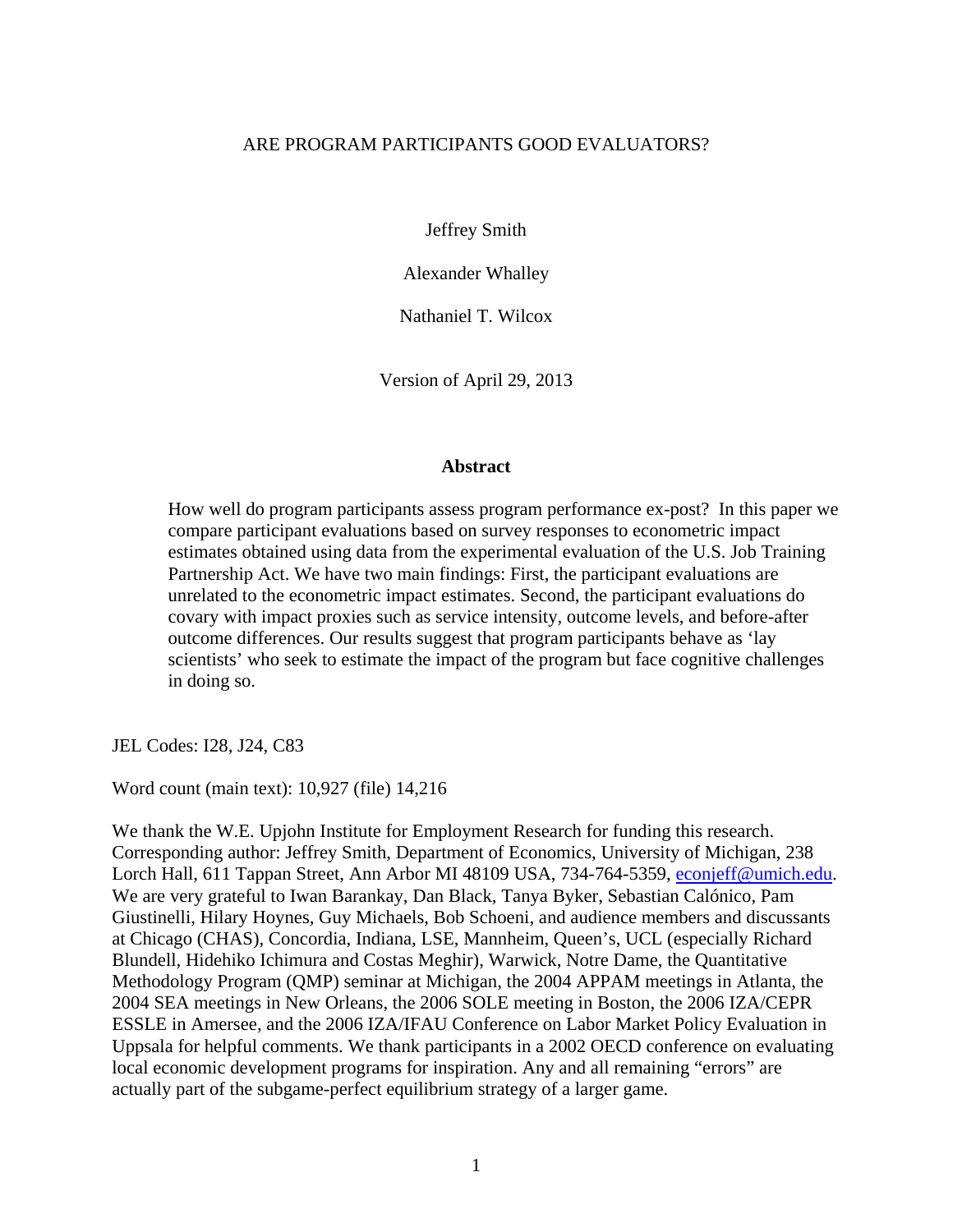#### **1.0 Introduction**

1

"Did that program help you?" Many surveys ask people to evaluate the impact some program had on them: We call this participant evaluation. We consider how people might do this, and ask whether they seem to do it well or poorly. If participant evaluations compare favorably with formal impact estimates from controlled experiments, they could be a valuable and cheap substitute for those experiments, as well as a useful check on less compelling non-experimental econometric evaluation strategies. Government bureaucracies have used participant evaluations as part—in some cases, most—of their evidence when evaluating education and labor market programs, both in the United States and Canada (USDOE 2005; HRSD-Canada 2009).

We compare survey-based participant evaluations of a job training program with compelling econometric estimates of the program's impacts. What should we expect from such comparisons? On the one hand, participants may evaluate programs in a similar fashion to econometricians. They may use their available evidence to construct consistent impact estimates. We call this the "decision theory" view of participant evaluations, and we argue that this view predicts positive covariance of participant evaluations and econometric impact estimates.

On the other hand, participant evaluations may be largely unrelated to econometric impacts, and we describe two theoretical views consistent with no relationship. First, as Nisbett and Ross (1980) discuss, agents may act as "lay scientists" when asked to produce verbal judgments about the causal structure of their social environment, their own behavior or that of other agents. Acting as "lay empiricists," participants may depend on inherently unrepresentative data (Nisbett and Ross 1980) or fail to correct for potential confounds (Nisbett and Wilson 1977) in forming their evaluations.<sup>1</sup> Moreover, acting as "lay theorists," participants may simply consult one of their implicit theories and provide a program evaluation based upon it (Ross 1989). In either case, lay scientists may not appropriately construct the counterfactual outcomes required to estimate program impact.

Simon's (1957) notion of "subjective rationality" offers a second reason why we might observe little relation between econometric impacts and participant evaluations. Participants and econometricians may both make sound inferences about program success, given their own evaluational premises and definitions of success; but their definitions and premises may simply

 $<sup>1</sup>$  Similarly, Wolfers (2007) argued that voters appear to rely on crude proxies to evaluate the performance of an</sup> incumbent's economic policies.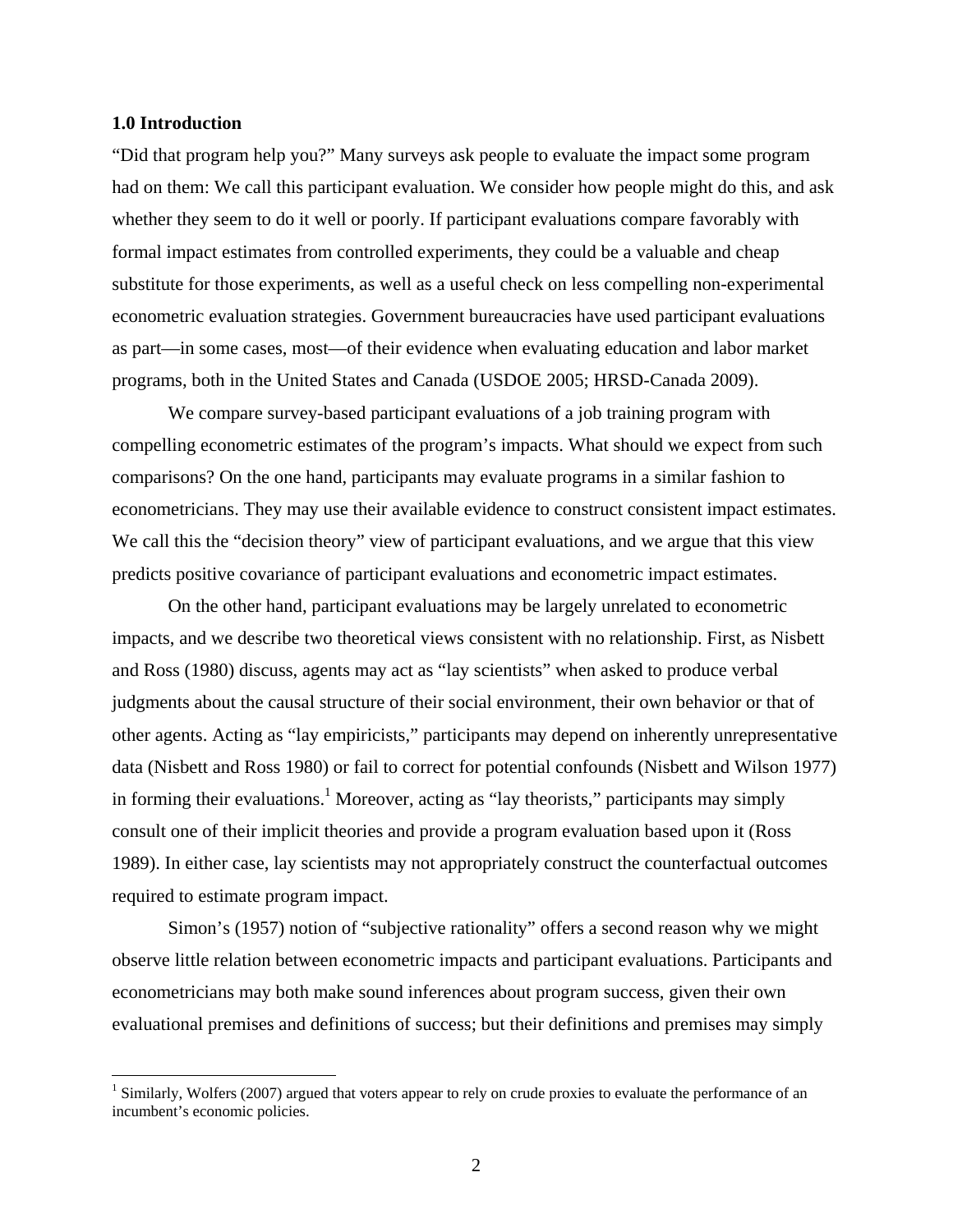differ. Consistent econometric impact estimates measure program effects on specific outcomes of policy interest (e.g. earnings or employment, over some specific time period). Participant evaluations instead measure program effects on outcomes, and over time periods, that depend in unobserved ways on the wording of the underlying survey questions and each participant's (possibly idiosyncratic) interpretation of that wording. Under this interpretation, weak relationships between participant evaluations and econometric impact estimates can occur even if participants care a lot about the specific outcomes and time periods analyzed by econometricians, because these may still be but a subset of the outcomes and/or time periods reflected in the participant evaluations.

We present evidence from the National JTPA Study (NJS), an evaluation of the U.S. Job Training Partnership Act (JTPA), which was the largest federal employment and training program for the disadvantaged in the 1980s and 1990s. We use the NJS data for two reasons. First, like many other evaluations of active labor market programs, the NJS includes survey questions that ask participants whether they believe the program helped them in some way. Second, the NJS provides high quality experimental data for a relatively large sample. As a result, we can easily obtain compelling econometric estimates of program impact.

Our first empirical analysis compares econometric impact estimates to participant evaluations using the NJS data. We use heterogeneous program impacts obtained under two different identification strategies to examine whether participants who receive larger program impacts are more likely to report that the program benefited them. Our analysis reveals no relationship between the econometric impact estimates and the participant evaluations.

Our second empirical analysis examines whether participant evaluations correlate with crude impact proxies such as service intensity, outcome levels, and before-after outcome differences. There is little reason to expect a correlation under the subjective rationality view. The lay scientist view in contrast suggests that impact proxies would be correlated with program participant evaluations. Our analysis reveals that crude impact proxies, such as service intensity, outcome levels, and before-after outcome differences, do indeed correlate with participant evaluations, thereby providing evidence in favor of the lay scientist interpretation.<sup>2</sup>

 $\overline{a}$ 

 $2^{2}$  Importantly most of the impact proxies are uncorrelated with program impacts. We discuss this issue in Section 6. and report results comparing impact proxies to predicted program impacts in the online appendix Table A6.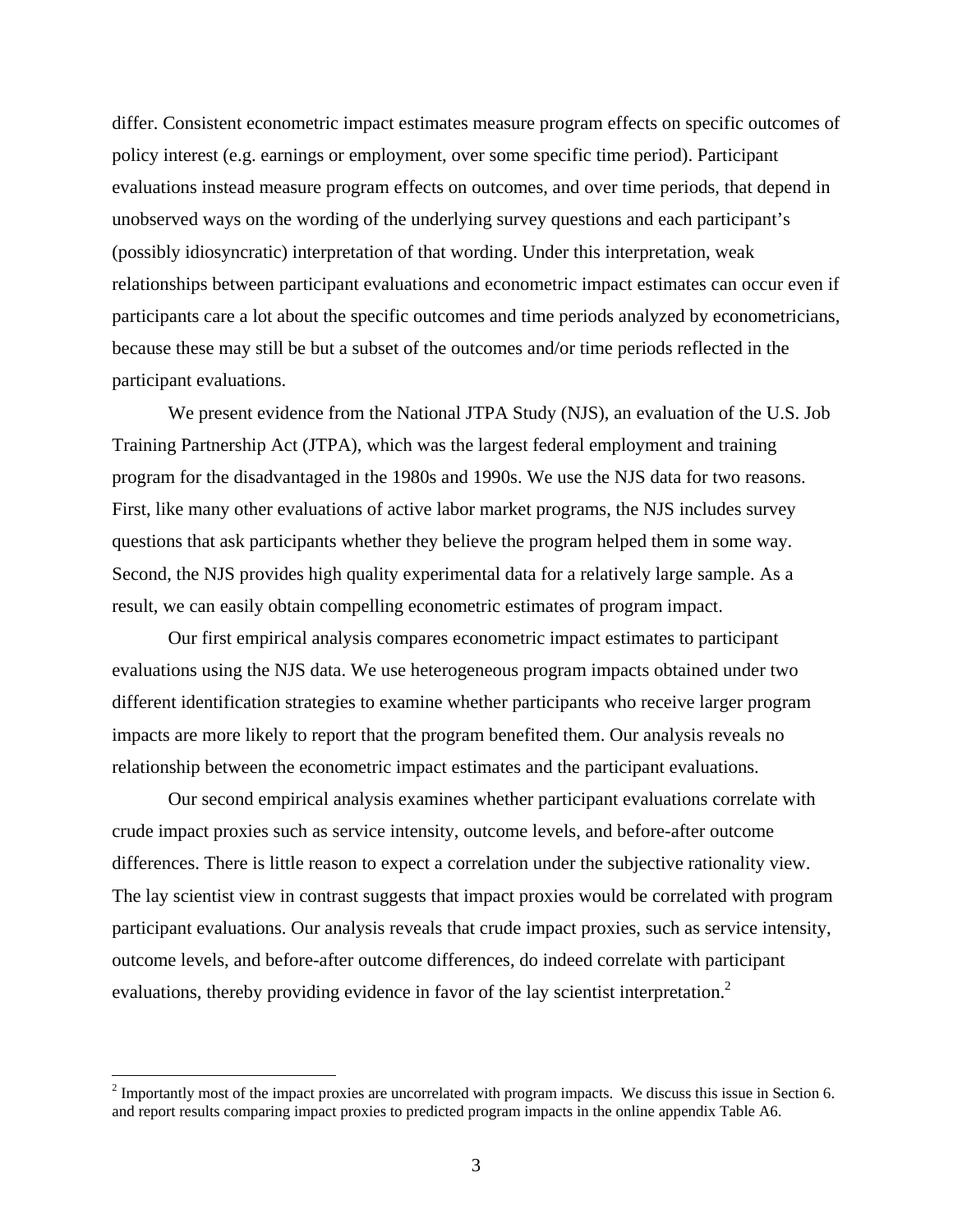We note, but do not consider in detail, other explanations for our negative findings, including low effort by respondents, a desire to help program staff by reporting a positive evaluation regardless of the respondent's actual views, or a similar desire to please the in-person interviewer. These explanations can account for the lack of a relationship between econometric impacts and participant evaluations, but not for our findings regarding impact proxies.

Our paper contributes to several strands of related research. A small number of studies compare survey-based ex post participant evaluations with econometric estimates of program impacts in contexts similar to our own: Kristensen (2006) looks at worker training in a Danish firm, Eyal (2010) studies vocational training in Israel, Calónico and Smith (2012) use data from the U.S. National Supported Work Demonstration and Byker and Smith (2012) use data from experimental evaluation of the Connecticut Jobs First program, respectively. All four papers obtain findings broadly similar to those we report here.

In other contexts, Carrell and West (2010) find that Air Force Academy student evaluations are positively correlated with contemporaneous professor value-added but negatively correlated with follow-on student achievement, while Kelly (2003) finds no link between citizen satisfaction with police and fire services and administrative performance measures (which are themselves problematic as measures of program impact or quality). Another set of studies considers the effect of experiencing a policy on broader political views related to the policy. For example, Di Tella, Galiani and Schargrodsky (2007) show that squatters who receive land titles have more free market beliefs than those who do not. Similarly, Di Tella, Galiani, and Schargrodsky (2012) show that first-hand experience with services provided by a privatized company affects opinions about privatization. A third set of studies examine subjective evaluations by non-participants. For example, Jacob and Lefgren (2008) show the subjective evaluations of school principals positively correlate with econometric estimates of teacher valueadded while Bell and Orr (2002) find that caseworkers ex ante evaluations of which welfare recipients participating in the AFDC Homemaker-Home Health Aide Demonstration will benefit most from the program have no predictive content.

Finally, a related literature uses participant decisions to complete or drop out of a program as implicit participant evaluations. For example, Heckman and Smith (1998) consider drop out behavior in the context of the same NJS data we use, Philipson and Hedges (1998)

4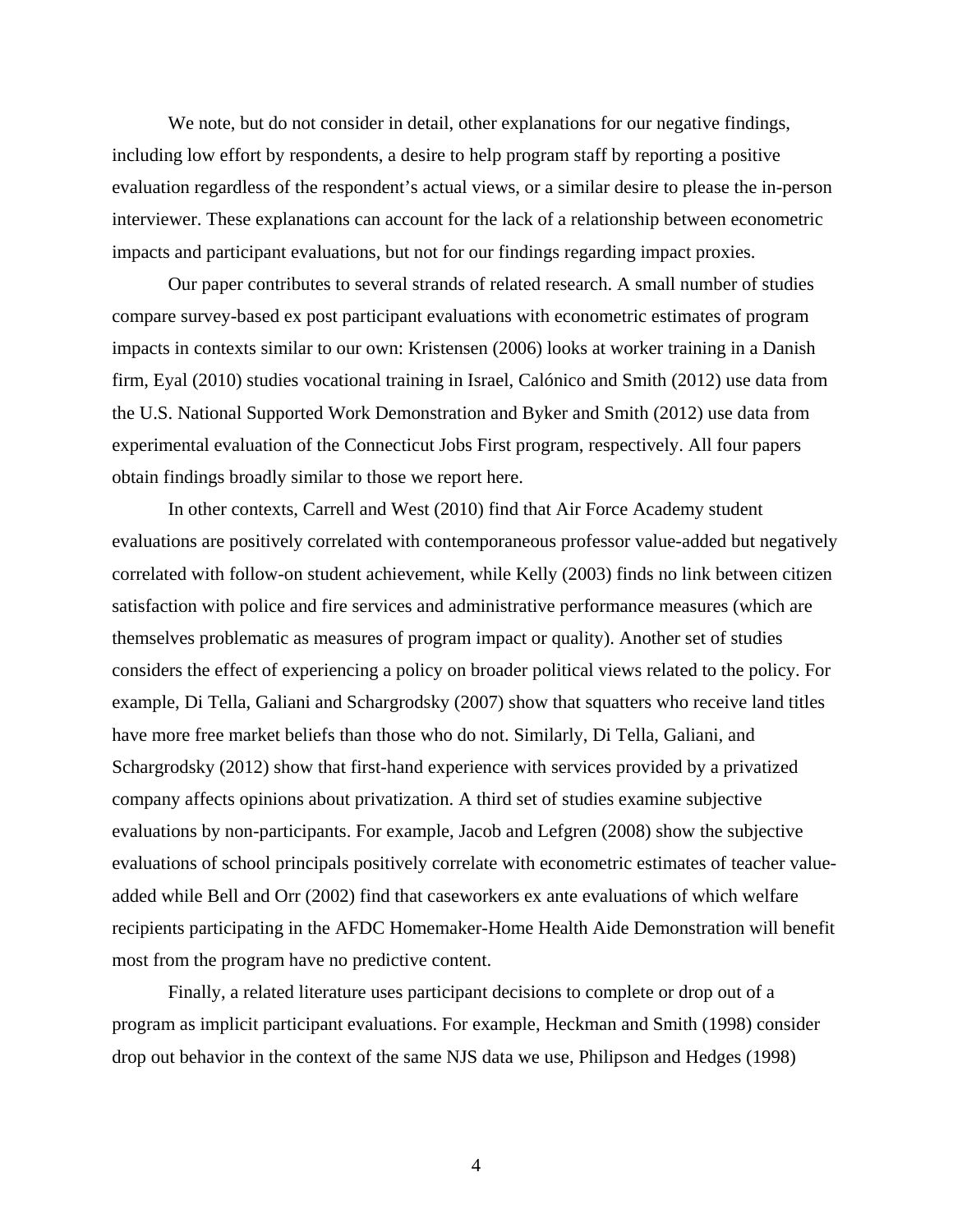study dropout from clinical trials in medicine, and Oreopoulos and Hoffman (2009) show that low value-added instructors increase course dropout in a large Canadian university.

 The remainder of the paper unfolds as follows. Section 2 introduces a conceptual framework for interpreting the relationships between econometric and participant program evaluations. Section 3 describes the basic structure of the JTPA program, the NJS experiment and the resulting data. Section 4 discusses the construction and interpretation of our econometric estimates of program impact. Section 5 presents results on the relationship between participants' self-reported impacts and impacts estimated using the experimental data. Section 6 examines the relationship between participant evaluations and proxies such as inputs, outcome levels and before-after employment and earnings changes. Section 7 lays out our conclusions.

#### **2.0 Conceptual Framework**

 $\overline{a}$ 

Three viewpoints shape our empirical analysis and our interpretations of empirical results: A "decision theory" view, a "lay scientist" view and a "subjective rationality" view. These three views draw on literatures that straddle psychology, economics, statistics and survey design. We emphasize that the three views are neither mutually exclusive nor exhaustive; indeed, we expect that all three capture important aspects of the underlying reality, while leaving room for other explanatory factors as well.

To fix ideas and introduce notation, let  $Y_i(D_i)$  be an outcome of interest to policy makers and econometricians, where *i* indexes participants and  $D_i = 1$  or 0 indicates whether *i* was randomly assigned to the treatment or control condition, respectively, of a program evaluation experiment. In the case of an active labor market program,  $Y_a(1)$  might be the earnings of participant Anne  $(i = a)$  if she was randomly assigned to receive program services and did receive them ( $D_a = 1$ ), while  $Y_a(0)$  would be Anne's earnings if she was randomly assigned to the control group and so did not receive program services  $(D_a = 0)^3$  Only one of these outcomes can occur for Anne: Therefore, any estimate of the expected value or sign of  $\Delta_q$ =  $Y_a(1) - Y_a(0)$ , the "program impact" on Anne, requires counterfactual reasoning, whether by Anne or an observing econometrician. Usually, treated respondents are the ones surveyed

 $3$  We set aside complicating issues of compliance and substitution. Sometimes, those randomly assigned to treatment drop out and so do not receive it, or those randomly assigned to the control group "cross over" and receive treatment. In other cases, those assigned to the control group obtain other services similar to the treatment in the world outside of the experiment, which is known as "control group substitution"; see e.g., Heckman et al. (2000).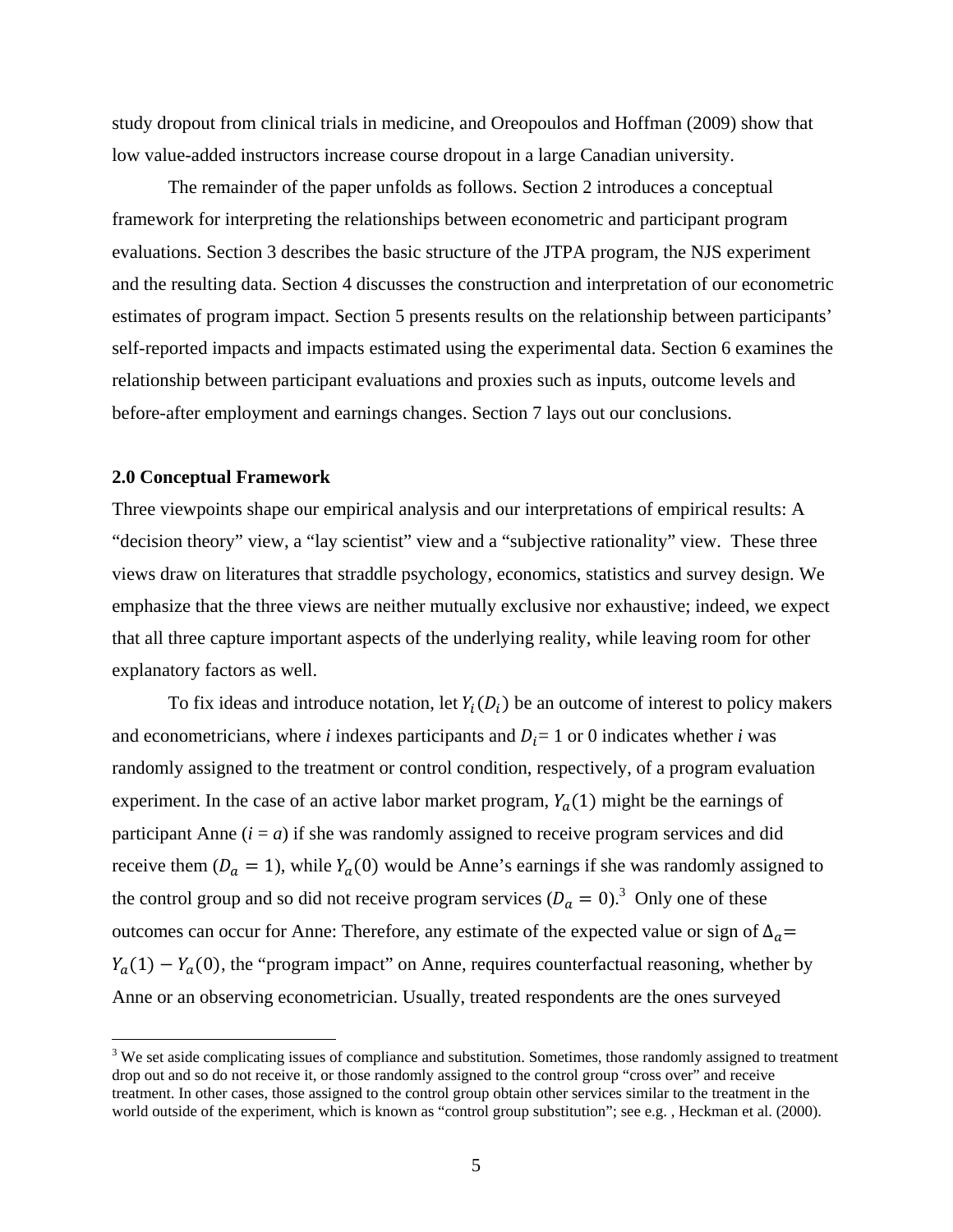$(D_i = 1$  for all surveyed *i*), and are asked whether or not the program services were beneficial or helpful (in some sense specified by some question). Formally this seems a request that a treated Anne, having directly experienced only  $Y_a(1)$ , estimate the sign of  $\Delta_a = Y_a(1) - Y_a(0)$ .

#### *2.1 A Benchmark Case*

We can imagine conditions under which some form of participant evaluation could reveal more information than econometric impact estimates. This optimistic benchmark case is characterized by five assumptions, each of which may or may not be true.

A1: Complete outcome resolution. At the time of questioning respondent *i*, all events on which the outcomes  $Y_i(D_i)$  are conditioned have occurred. The outcomes are determined (or in the case of counterfactual outcomes, would now be fully determined): They are wholly things of the past. A2: Event omniscience. Respondent *i*'s information at the time of questioning is complete enough to compute both  $Y_i(0)$  and  $Y_i(1)$  with certainty. If  $Y_i(0)$  and  $Y_i(1)$  are conditioned on non-identical sets of events, the respondent knows all events in the union of those sets. A3: Mutual outcome correspondence. Let  $Y_i(D_i)$  be the outcomes of interest to researchers and policy makers, and let  $\mathcal{Y}_i(D_i)$  be the outcomes respondent *i* answers questions about. Mutual outcome correspondence holds if  $\mathcal{Y}_i(D_i) \equiv Y_i(D_i)$ : When answering questions, respondents consider exactly the same outcomes as the researcher.

A4: Conscious cognitive competence. Respondent *i* is cognitively able to compute the counterfactual outcome in consciousness and verbally report it.

A5: Motivational dominance. Respondent *i* is sufficiently motivated (by intrinsic and/or extrinsic rewards) to consciously compute the counterfactual outcome and report it. Any subjective costs of doing so are dominated by sufficient positive motivation to do so (cf. Smith 1982).

 Suppose for instance that Anne was randomly assigned program services, began them on January  $1<sup>st</sup>$  of 2008 and completed them six months later. She also may accumulate earnings at any time during the 2008 calendar year, including during the six months of the program. The earnings Anne accumulated from January  $1<sup>st</sup>$  of 2008 to December 31 $<sup>st</sup>$  of 2008 is the outcome</sup>  $Y_a(1)$  available to the econometrician.

*Complete outcome resolution* (assumption A1) says that we interview Anne on or after January  $1<sup>st</sup>$  of 2009, so that the outcome (2008 earnings) is wholly a thing of the past: There is no remaining uncertainty about the outcome, and Anne understands that she should not include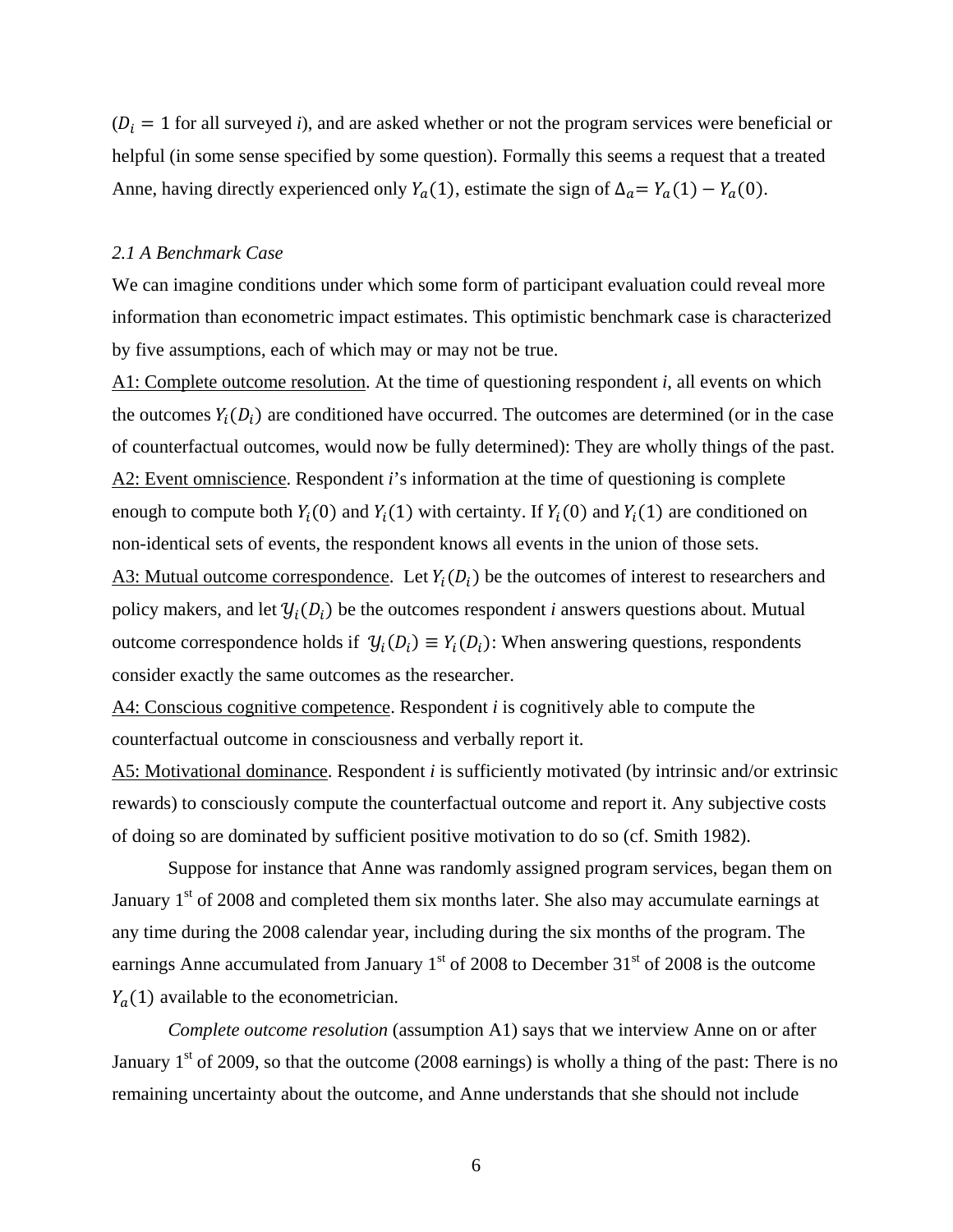forecasts of future earnings when answering the question. *Event omniscience* (assumption A2) says that even though Anne received program services, she knows any and all past events needed to compute  $Y_a(0)$ , what she would have earned in 2008 if she had not received those services. *Mutual outcome correspondence* (assumption A3) says that if we ask Anne whether the services made earnings better, Anne fully understands that we are asking about earnings accumulated between January  $1<sup>st</sup>$  2008 and December 31 $<sup>st</sup>$  2008, and exactly what that means: If the</sup> econometrician's data does not include unreported tips, Anne understands that and does not include those either. *Conscious cognitive competence* (assumption A4) says that Anne is cognitively equipped to consciously compute and verbally declare whether  $\Delta_a = Y_a(1)$  –  $Y_a(0) > 0$  or not. Economic theory usually assumes that agents automatically know everything logically entailed by other things they know. However, since the cognitive sciences do not assume this, we explicitly state A4 as an additional assumption. To wrap things up, *motivational dominance* (assumption A5) says that Anne is sufficiently well-motivated to cooperate perfectly with the questioner.

Under these assumptions, Anne knows  $Y_i(1)$  with certainty through experience, and is willing, able and sufficiently informed to compute  $Y_i(0)$  without error or any remaining uncertainty. She compares the two outcomes and her yes/no participant evaluation  $R_a$  is (2.1)  $R_a = 1[\Delta_a > 0],$ 

where 1[*expression*] denotes the indicator function, equal to "1" when *expression* is true and "0" when it is not. In this benchmark case, these reports by respondents will reveal the direction of each respondent's impact perfectly. We could also imagine asking (treated) respondents to report the counterfactual  $Y_i(0)$  (or  $\Delta_i$ ) directly, though this is rarely done. Note that in this benchmark case, the information potential of participant evaluations actually exceeds that of an observing researcher. Even with a fully randomized experiment, a researcher only observes any participant in one "state"—the treated state or the control state. Event omniscience and conscious cognitive competence (assumptions A2 and A4) essentially imply that the participant can compute her own counterfactual outcome and report it (or whether  $\Delta_i > 0$ ) to the researcher.

Now we consider three ways in which the benchmark case can break down.

7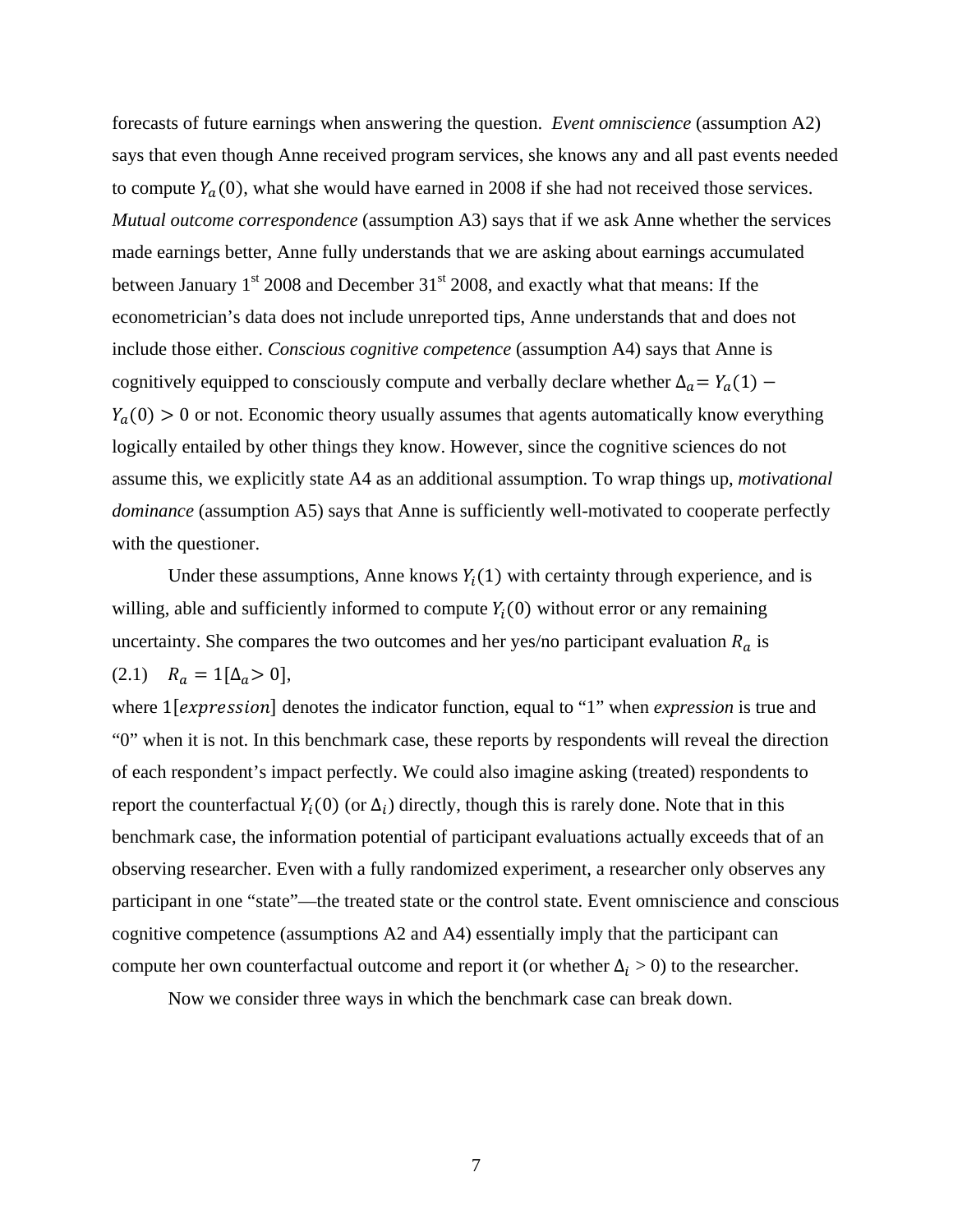#### *2. 2 Decision theory*

The decision theory view becomes relevant if A1 and/or A2 fail to hold. Manski (1990, p. 940) popularized this view though he gives large credit to Juster (1964, 1966): "Divergences [between responses and outcomes] may simply reflect…events not yet realized at the time of the survey. Divergences will occur even if responses…to questions are the best predictions possible given the available information." Manski recognized that much of his analysis was more general than his particular subject matter (p. 935): "Although the substantive concern of this article is the use of intentions data, most of the analysis applies equally to a larger class of prediction questions asked in surveys." Section 2.3 of Manski (1999) explicitly discusses counterfactual scenarios.

 There are two key features of the decision theory view. The first is uncertainty: The outcome in question depends either on future events (genuine uncertainty about the future, violating the assumption A1 of complete outcome resolution), or on past events that are simply unknown to the respondent (most likely, we think, uncertainty about past events relevant to the counterfactual outcome, violating the assumption A2 of event omniscience).

 The second key feature is a discrete answer format—for instance, the binary yes/no response to questions such as "Did the program help?" With uncertainty and a binary decision, the respondent's situation resembles that of "the statistician" in modern statistical decision theory, and this is the perspective Manski (1990) develops. In this view, Anne does not know for sure whether  $\Delta_a = Y_a(1) - Y_a(0) > 0$  or not. However, the decision theory view assumes that Anne knows the distribution  $F(\cdot | Z_a)$  of  $\Delta_a$  conditional on information  $Z_a$  available to her at the time of the survey, and that she can and does compute an objectively rational probabilistic forecast of the event  $\Delta_a = Y_a(1) - Y_a(0) > 0$  given  $Z_a$ : denote this probability as (2.2)  $P_a = 1 - F(0|Z_a) = Prob[\Delta_a > 0|Z_a].$ 

 When answering a binary response participant evaluation question, Anne can make two kinds of errors: affirming that  $\Delta_a > 0$  when it is false, and denying that  $\Delta_a > 0$  when it is true. For many kinds of loss functions (associated with these two possible mistakes), we can characterize Anne's decision rule and participant evaluation in terms of a critical value  $c_a$  as follows:

(2.3)  $R_a = 1[P_a > c_a].$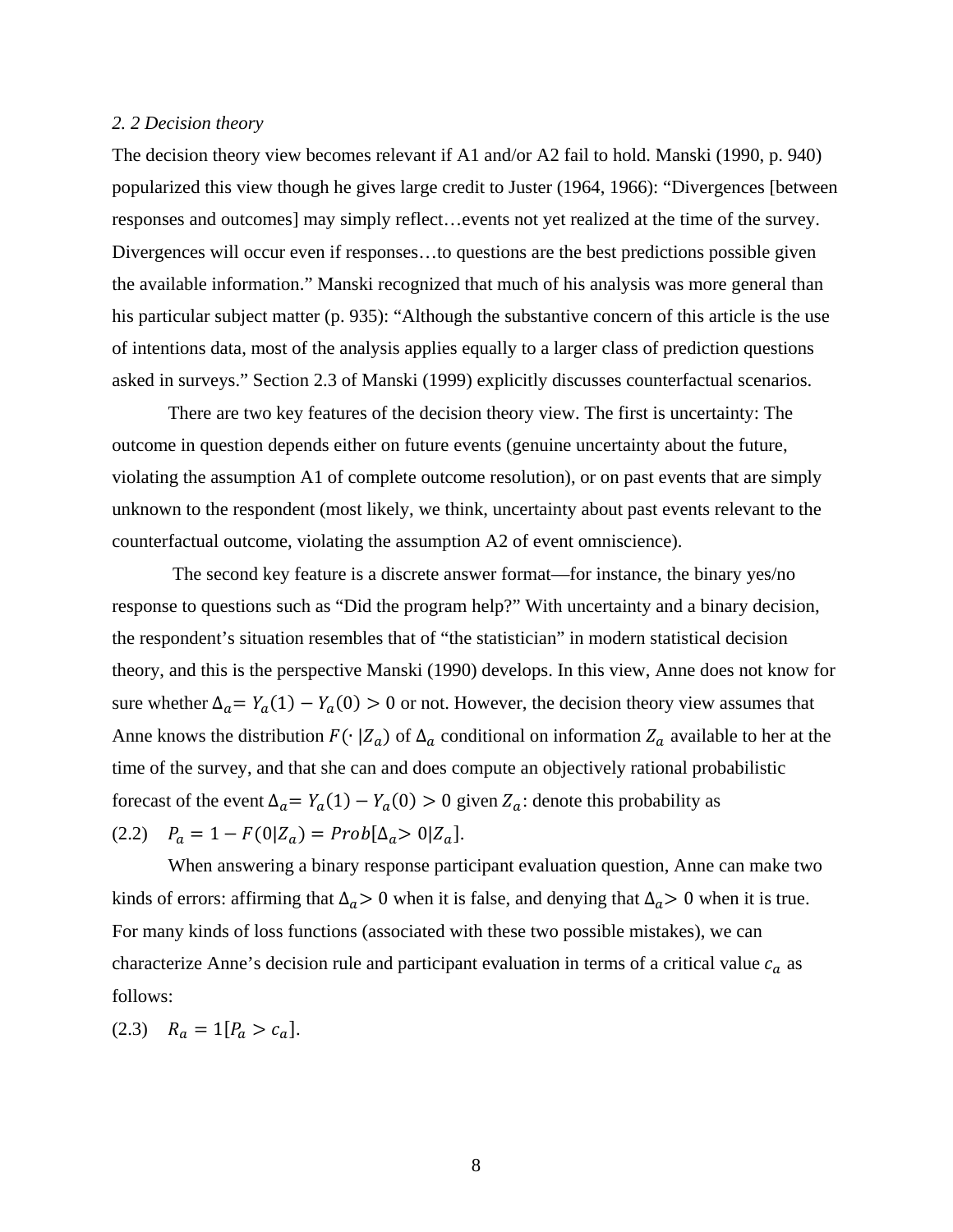The critical value  $c_a$  simply reflects the relative importance of the two kinds of mistakes (to Anne). We follow Manski (1990) in treating  $c_i = c = 0.5 \forall i$  as a maintained hypothesis.<sup>4</sup>

Manski (1990) shows that binary response forecast data only provide very weak bounds on future binary outcomes under a decision-theoretic formulation like (2.3). Yet even these weak bounds allow for a test of the decision-theoretic view. Suppose we have a vector of observed characteristics  $X_i$  for each respondent *i*: Following Manski, we assume these observed characteristics are a subset of the information  $Z_i$  that each respondent knows when making their own evaluation. Let *S* be a "subgroup" of respondents *i* who share the same values of the vector  $X_i$ : Formally, subgroup S is  $\{i | X_i = X_s\}$ . Let  $R_s = E(R_i | X_i = X_s)$ : This is just the expected participant evaluation (2.3) in subgroup *S*. Similarly, let  $P_S = Prob[\Delta_i > 0 | X_i = X_S]$ : This is the expected proportion of participants in subgroup *S* who have a positive impact. Manski (1990, p. 937, eq. 8) shows that under the decision-theoretic view,

(2.4)  $P_S \in [cR_S, c + (1-c)R_S]$  for any subgroup *S*.

 $\overline{a}$ 

 Expression (2.4) may be viewed as a predicted relationship between two different estimators—a consistent estimator of  $R_s$  and a consistent estimator of  $P_s$ —under the null hypothesis of the decision theory view. We can easily generate a consistent estimate of  $R_S$  as the proportion of positive participant evaluations in subgroup *S.* In contrast, we lack a straightforward estimator for of  $P_s$ , a difficulty that leads us to introduce a second version of the decision theoretic view producing an alternative test, to which we now turn.

Manski (1990) considered surveyed intentions (yes/no binary responses) concerning a future binary outcome, such as a future purchase or vote decision. In program evaluation many interesting outcomes are not discrete:  $Y_i(D_i)$  may be earnings, or weeks of employment, and so forth. In such instances, it is far less clear that respondents ought to inspect the probability of some discrete event in order to answer participant evaluation survey questions. Above, we implicitly assumed that respondents would in fact do so: Equations (2.2) and (2.3) say that respondent *i* inspects the *probability that*  $\Delta$ <sup>*i*</sup> *is positive*—discretizing an underlying continuous outcome into a threshold crossing event and its complement. This implicit assumption made our setting formally identical to the one considered by Manski (1990) and allowed us to borrow

<sup>&</sup>lt;sup>4</sup> Perhaps the most natural assumption is that Anne and most respondents view the two kinds of mistakes as equally costly. In that case  $c_a = 0.5$ , and Anne's participant evaluation is "Yes, the program helped" if she believes it more likely that  $\Delta_a > 0$  than not.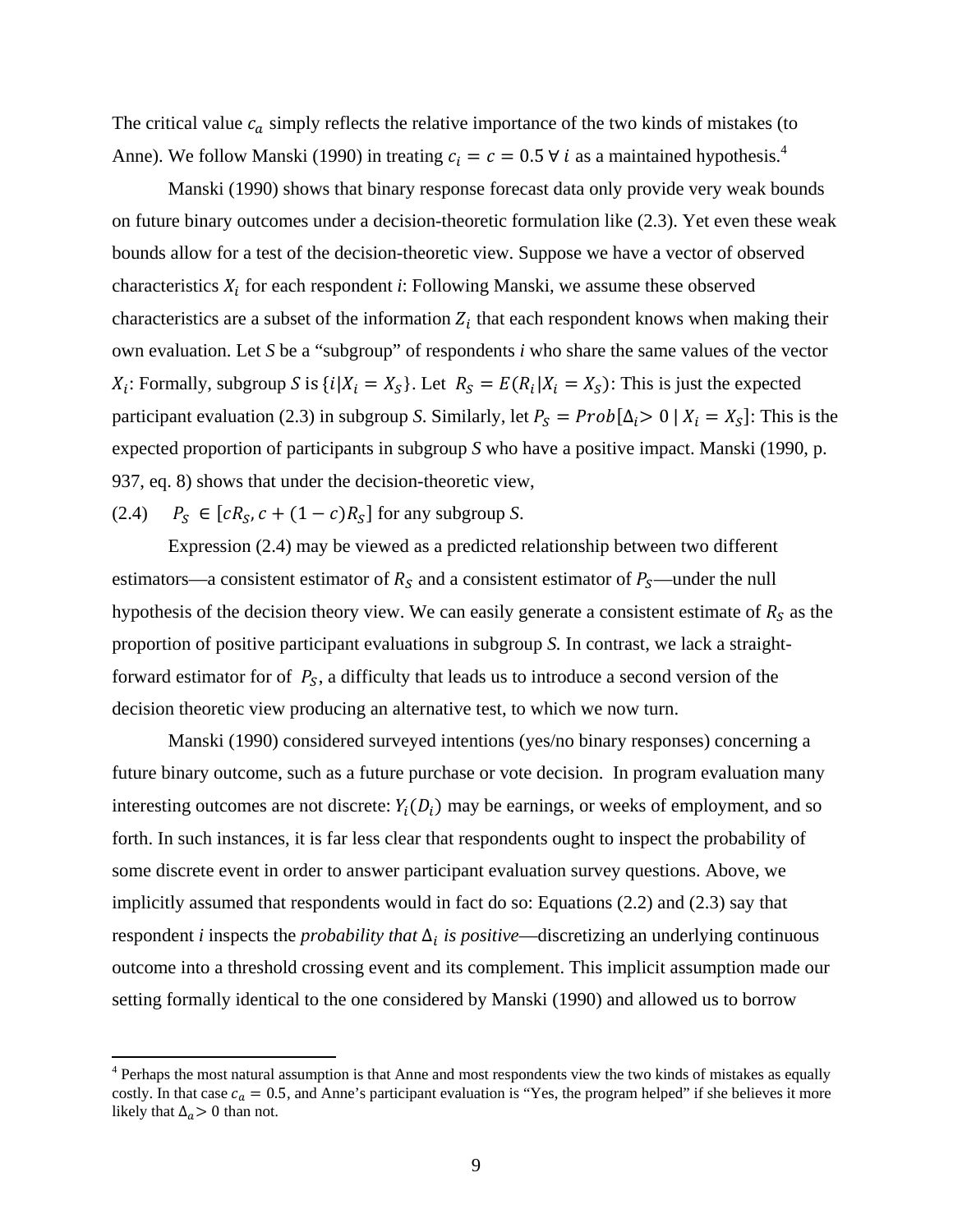Manski's derivations to get expression (2.4). But respondents might inspect other features of the underlying distribution  $F(\Delta_i|Z_i)$ , most notably its expectation.

A second decision theory view is based on the respondent's expectation of  $\Delta_i$  at the time of the survey. We maintain the two "decision theory assumptions," that (1) there is remaining uncertainty about  $\Delta_i$  at survey time, and that (2) the survey response format is binary. As before, respondents have information  $Z_i$  and a conditional distribution  $F(\Delta_i|Z_i)$  of  $\Delta_i$ . Given conscious cognitive competence (assumption A4), respondents can then produce an expected impact  $E(\Delta_i|Z_i)$  in consciousness, and we can imagine some critical value  $k_i$  such that the respondent is willing to declare that the expected program impact is positive, given the relative costs of judgment errors and the quality of her information  $Z_i$ . Under this "second decision theory view," the yes/no binary response is

$$
(2.5) \quad R_i = 1[E(\Delta_i | Z_i) > k_i].
$$

 The researcher can also estimate program impacts for respondents *i*. Again following Manski (1990), we assume that a researcher's information about respondent *i* is a vector of observed characteristics  $X_i$  that is a subset of the respondent *i*'s own information  $Z_i$ . Because  $X_i \subseteq Z_i$ , we can think of  $E(\Delta_i|X_i)$  as the conditional expectation of  $E(\Delta_i|Z_i)$ , so that  $E(\Delta_i|Z_i)$  $E(\Delta_i|X_i) + u_i$  where  $u_i$  is a mean zero error that is orthogonal to  $X_i$ . Therefore, across the sampled population of respondents *i*,

(2.6)  $Cov[E(\Delta_i|X_i)] = Cov[E(\Delta_i|X_i) + u_i, E(\Delta_i|X_i)] = Var[E(\Delta_i|X_i)].$ 

Equation (2.6) says that (a) *if* there is some variation in conditional expected impacts, and (b) *if* respondents directly reported consistent expected impact estimates  $E(\Delta_i|Z_i)$ , these would be positively correlated with the researcher's own consistent impact estimates  $E(\Delta_i|X_i)$ . In other words, because respondents use all of the information used by researchers to estimate program impacts (and possibly more), the two impact estimates must be positively related as long as expected impacts vary with this information (i.e.  $Var[E(\Delta_i|X_i)] > 0$ ).

Suppose now that we are willing to assume that  $k_i = k \forall i$ , just as we assumed that  $c_i = c \forall i$  in the previous section. If  $R_i$  is given by (2.5) and  $Var[E(\Delta_i|X_i)] > 0$ , then:<sup>5</sup> (2.7)  $Cov[R_i, E(\Delta_i|X_i)] > 0.$ 

<sup>&</sup>lt;sup>5</sup> Actually, expression (2.7) requires one more assumption that rules out a pathological case: We discuss this later in Section 4.1.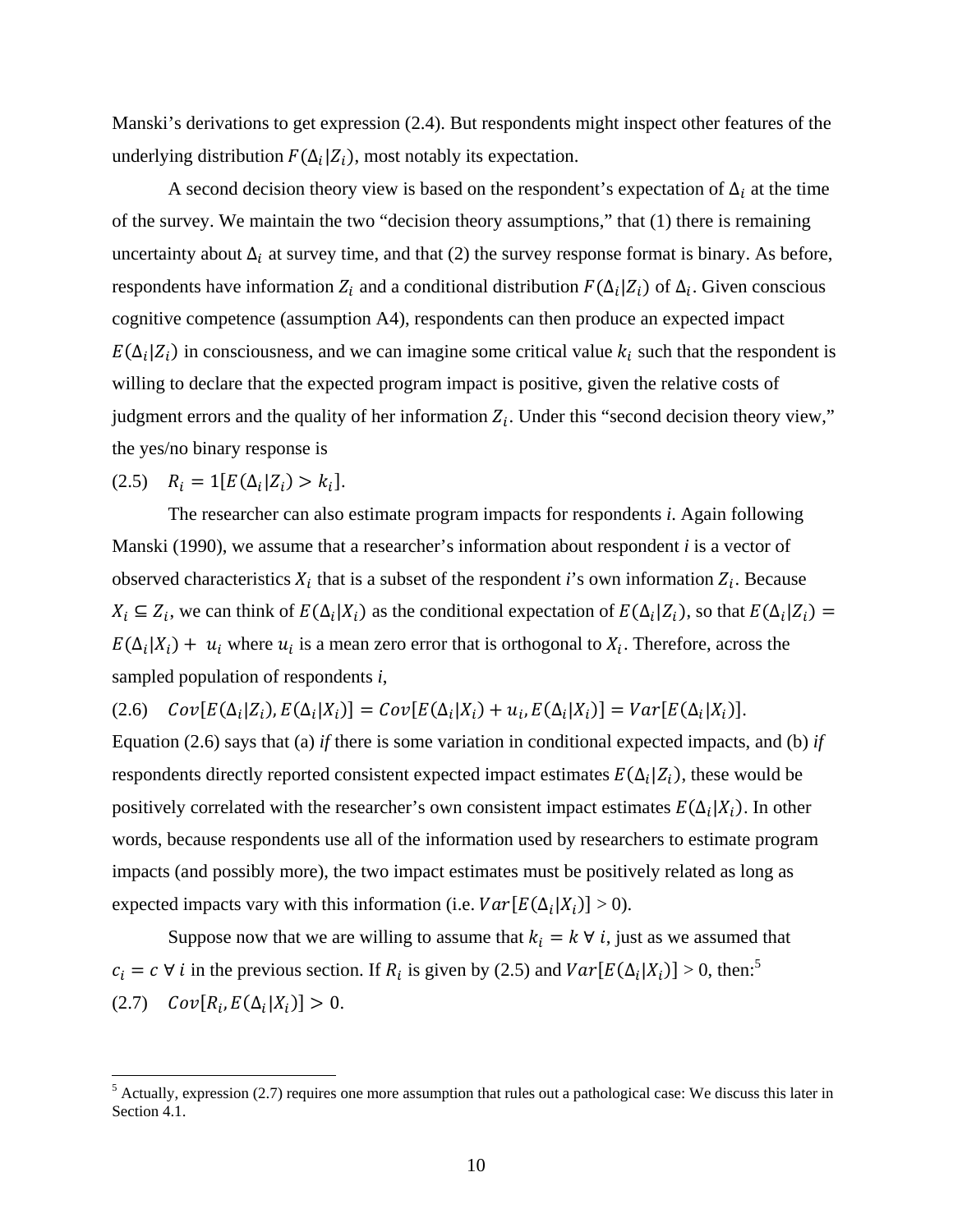In words, expression (2.7) says that a respondent's binary report of program impact will be positively correlated with expected conditional program impacts as long as conditional impacts vary with the information both the researcher and respondent use to construct their consistent impact estimates. We take expression (2.7) to be the central prediction of the second decision theory view, and the one we test in our analysis.

 Rejection of expression (2.4) and/or expression (2.7) does not mean that participant evaluations are simply unmotivated mental coin flips.<sup>6</sup> As we show in what follows participant evaluations are not random. Rather, they are correlated with several variables, including variables that are wholly unrelated to econometric impact estimates. The "lay scientist" view, discussed next, gives some shape to these findings.

#### *2.3 Lay scientists*

 $\overline{a}$ 

In psychology, the term "lay scientist" goes back to Kelly (1955), but today it is most widely associated with Nisbett and Ross  $(1980)$ .<sup>7</sup> Nisbett and Ross discuss the idea that agents act as "lay scientists" when asked to produce verbal judgments about the causal structure of their social environment, their own behavior or that of other agents. Like real scientists, lay scientists make these judgments using either empirical or theoretical reasoning, or some mixture of these, depending on how they interpret questions and, perhaps, which approach appears reasonable or appropriate to them. Yet lay scientists are not idealized professional scientists, in two critical senses. First, when acting as "lay empiricists" at the behest of a survey questioner, they are not compelled to follow canons of formal inference on pain of professional embarrassment if they do not. The collection of sometimes biased "judgment heuristics" popularized by Kahneman, Slovic and Tversky (1982) is, in the view of Nisbett and Ross, a large part of lay empiricists' arsenal. Second, when acting as "lay theorists," lay scientists may apply some theories that are generally less well supported by formal canons of evidence than the theories of idealized professional

 $6$  We say little about motivational dominance (assumption A5)—that respondents are sufficiently motivated to do what the survey interviewer wants them to do. If conscious counterfactual reasoning was simple this might not be a problem, but experimental work suggests that motivation (specifically, the presence and/or magnitude of extrinsic incentives for good choice or judgment) starts to matter when choice and judgment involve relatively large stakes (Holt and Laury 2002) or relatively complex alternatives or stimuli (Wilcox 1993).

 $<sup>7</sup>$  The term "lay scientist" was most current during the 1980s. Although the currency of the term itself has</sup> diminished, the influence of the ideas is ongoing and widespread. Just since 2000, Google Scholar reports nearly 3000 citations of Nisbett and Wilson (1977), about 2000 citations of Nisbett and Ross (1980) and about 650 citations of Ross (1989). We like the term because it creates a natural contrast to the researcher, the professional scientist, who (hopefully!) estimates program impacts using formal canons of statistical inference.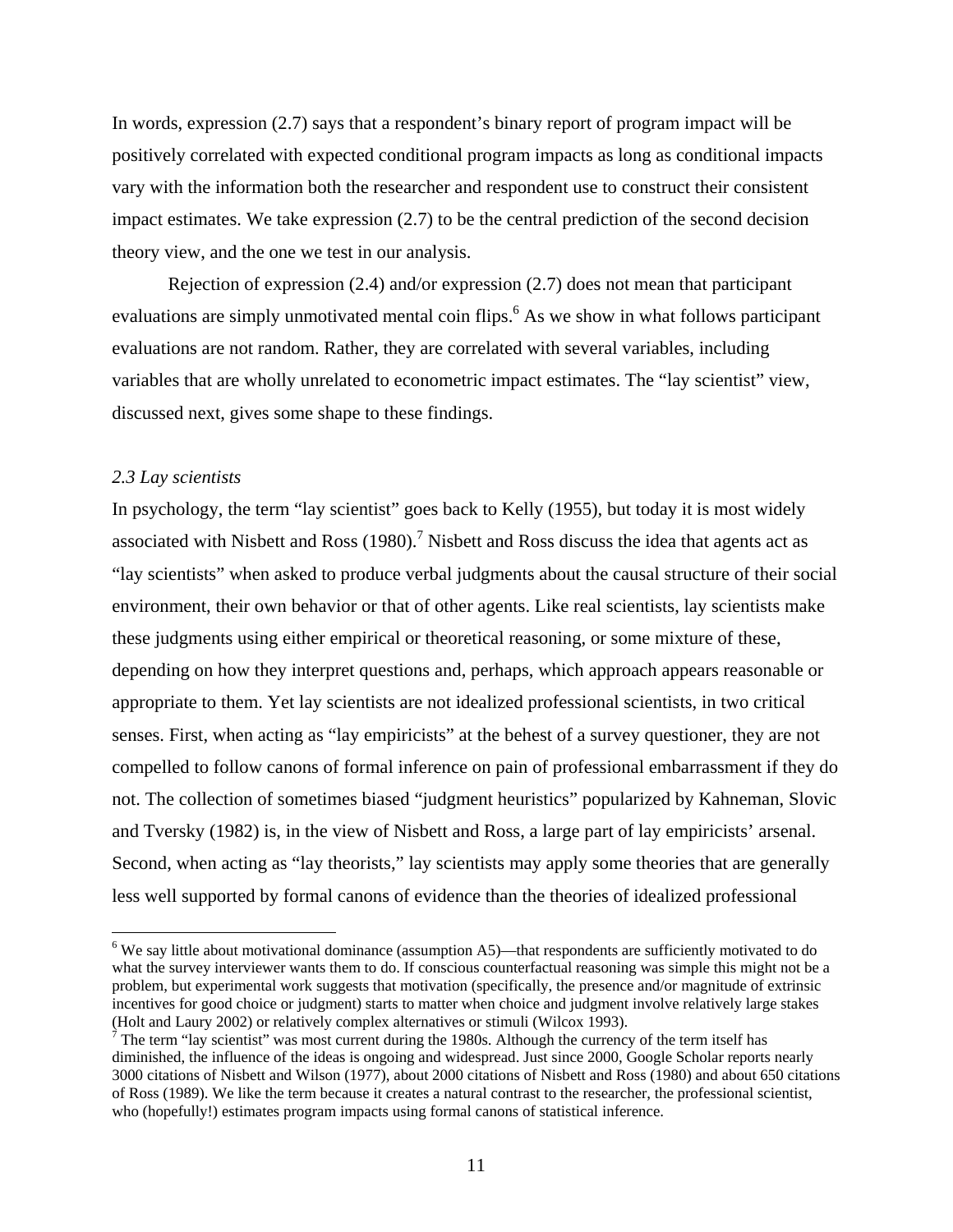scientists. These two possibilities, of course, can interact: following Ross (1989), if lay scientists use a poorly supported theory as an identifying restriction for empirical inference, their inferences may be relatively flawed.

For a simple and pertinent example of lay theory in action, suppose participants have a lay theory that program impacts on any participant generally increase with input expense or resource intensity. They may then be more likely to say that a program service had a positive impact on them if it seemed relatively expensive or resource-intensive, *ceteris paribus*, even without thinking about any actual evidence concerning themselves or others.

 Many potential mistakes of lay empiricism are quite humdrum—the kind of things one teaches new graduate students in a research methods class to avoid. For instance, Nisbett and Wilson (1997) point out that any potential cause that is not salient to people at the time of judgment, and hence ignored, can be a source of bias; this is simply omitted variable bias. Participants might wholly depend on relatively crude proxies, such as simple before-after comparisons, in order to make judgments, without accounting for the fact that other causes might have produced the change (or lack of it). The example of "Ashenfelter's Dip" considered in Heckman and Smith (1999) provides an example of such a confounding omitted variable; in that case, the omitted confounding variables would have caused outcomes for program participants to improve even had they not participated in the program. Interestingly, before-after comparisons and other crude impact proxies are commonly collected and used in administrative performance standards systems for employment and training programs, perhaps because they provide quick and inexpensive bureaucratic alternatives to the more difficult construction of consistent impact estimates.<sup>8</sup> Participants may rely on the very same proxies to construct their responses to participant evaluation survey questions.<sup>9</sup>

 $\overline{a}$ 

 $8$  See e.g. Heckman, Heinrich, Courty, Marschke and Smith (2011) for a critical discussion of the literature on administrative performance measures based on simple impact proxies.

<sup>&</sup>lt;sup>9</sup> We should emphasize that the lay science view is no necessary challenge to the notion that people's minds accurately represent alternatives and their future consequences when skillfully making decisions. Recall our assumption of "conscious cognitive competence" (assumption A4)—that a respondent is cognitively able to compute the counterfactual outcome in consciousness and verbally report it. The heart of Nisbett and Wilson's (1977) and Ross's (1989) surveys is a dissociation between experimentally measured causes of subject behavior and subjects' own verbal reports on those causes. Nisbett and Wilson remind us that though subjects sometimes tell more than they can know, they also clearly know more than they can tell (Polanyi 1964). There is no necessary paradox here. Skilled performance frequently depends on information and processes hidden from consciousness. Therefore, skillful decision making does not imply any capacity for accurate verbal reports on all of the information and processes that undergird that skill. A neoclassical economist gives no important ground by embracing a lay science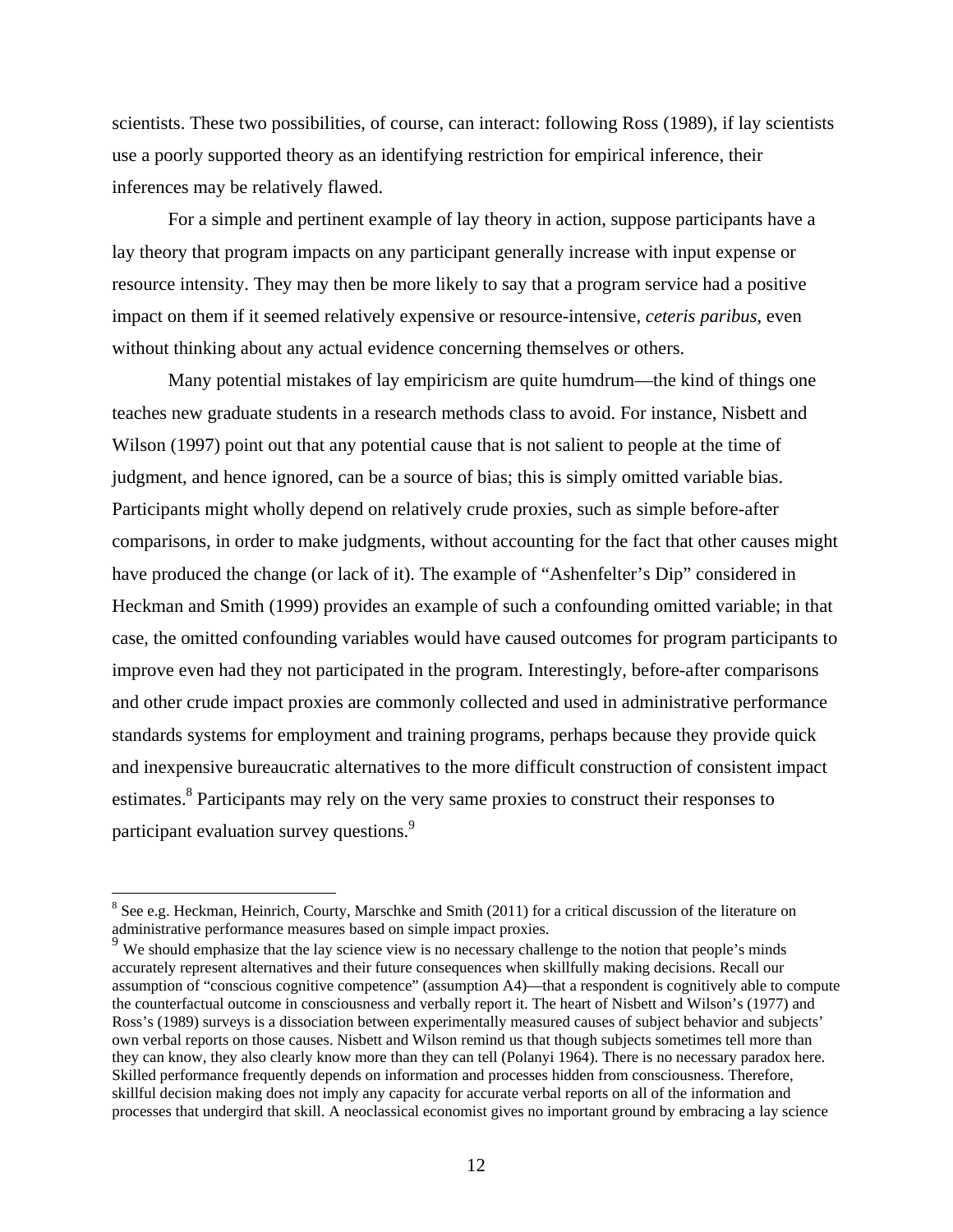#### *2.4 Subjective Rationality*

Subjective rationality will matter whenever A2 and/or A3 fail(s) to hold. Put simply, a person's choice, estimate or report depends on their choice set, what outcomes they value and/or what they believe. The term "subjective rationality" comes from Simon (1957, p. 278). Simon's reference to "consequences" is like the outcomes  $Y_i(D_i)$  of interest to the formal analyst and the outcomes  $\mathcal{Y}_i(D_i)$  considered by respondent *i* when answering questions.

Subjective rationality becomes a potential problem when  $\mathcal{Y}_i(D_i) \neq Y_i(D_i)$ . To illustrate this, consider the example of "rationality as viewed by the researcher." Schochet, Burghardt and McConnell (2008) estimate the impact of Job Corps participation on very specific outcomes  $Y_i(D_i)$  such as earnings, GED receipt and arrests. Presumably they chose these outcomes for several reasons (including data availability), but also because the program was designed to increase earnings and contained a significant GED preparation component.

 "Rationality as viewed by the respondent" could be very different. One Job Corps evaluation survey question asks respondents (like our Anne) whether or not they would recommend the program to a friend. Would Anne naturally think of earnings, GED receipt and/or arrests when answering this question? Perhaps she would, but nothing about this question demands or clearly suggests that she should. Suppose instead that Anne has a positive overall emotional remembrance of her Job Corps experience—what psychologists might call "positive affect" for the Job Corps experience. Outcomes such as meeting new friends may loom large among the outcomes  $\mathcal{Y}_i(D_i)$  that gave Anne her overall positive affect for Job Corps and so may be the primary reasons she reports "Yes (I would recommend Job Corps to a friend)." This report is neither frivolous nor a mistake. After all, Anne and her friends may value similar outcomes.

In this example, the outcomes  $\mathcal{Y}_i(D_i)$  implicitly considered by Anne are clearly not the outcomes  $Y_i(D_i)$  analyzed by Schochet, Burghardt and McConnell (2008), nor are they the outcomes valued by policymakers. We have a failure of A1 in this instance, the most pure form of a subjective rationality problem where either (1) the respondent's interpretation of the question causes her to consider outcomes far different from the ones that interest researchers and policymakers, or (2) the respondent bases her answer on some overall evaluation of the program

interpretation of participants' inability to accurately *report* program impacts. The capacity for verbal report and the capacity for decision making may simply be two different things.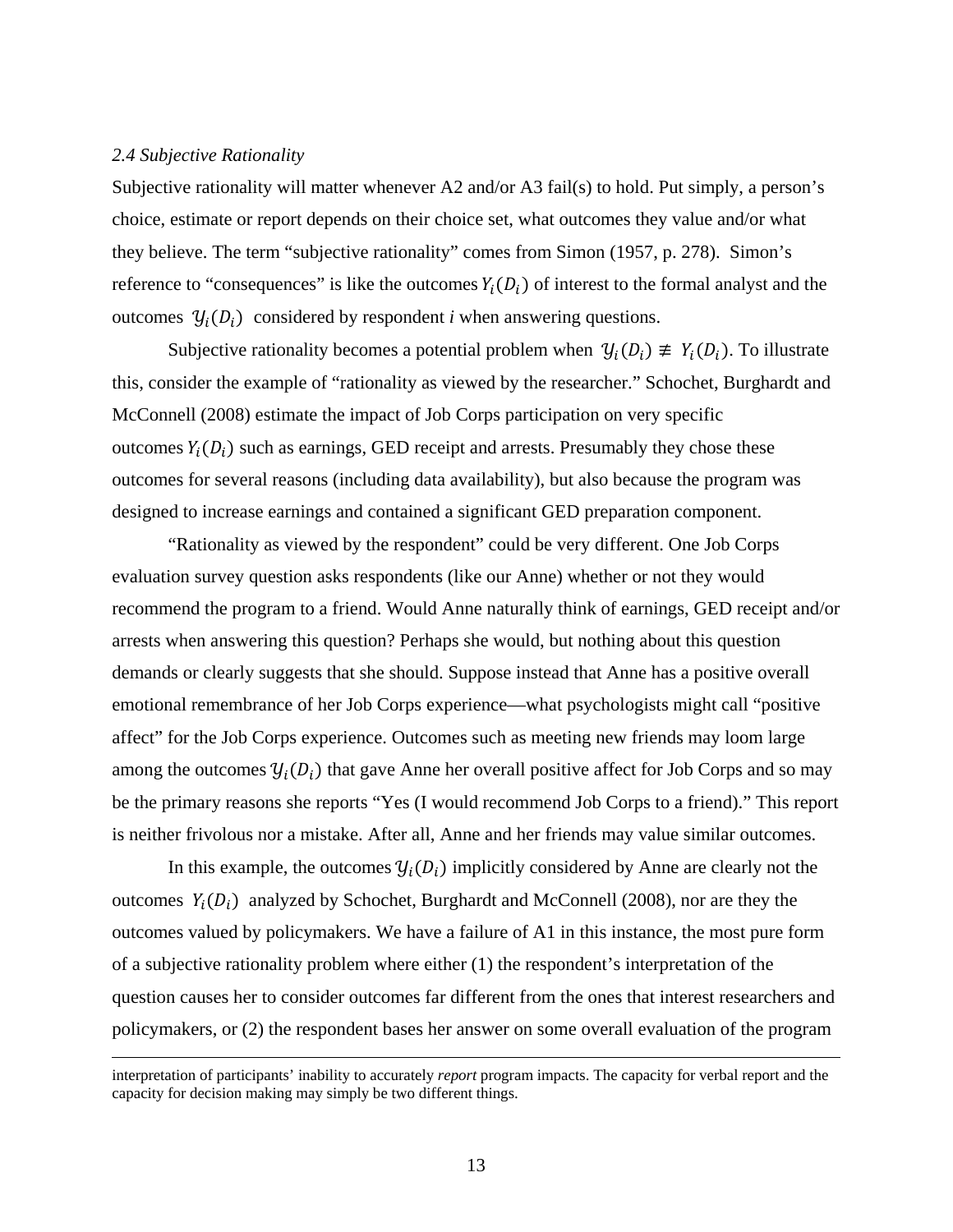which mostly reflects outcomes that are not of interest to researchers or policy makers. In this case, Anne's participant evaluation is

 $(2.8)$   $R_a = 1[y_a(1) - y_a(0) > 0],$ and whenever  $\mathcal{Y}_i(D_i) \neq Y_i(D_i)$ , this is not identical to (2.1).

 Anne might also focus on different time periods than the econometrician, who is constrained by the amount of follow-up data available on the outcomes. For instance, Anne could look ahead and consider the effects of having participated in Job Corp on future educational and employment outcomes. The "subjective rationality" view assumes that both the participants who respond to the evaluation questions and the econometricians seeking to estimate program impacts make rational judgments about program success. If their conclusions differ, this happens merely because they consider different sets of valued consequences or outcomes.

#### **3.0 Data and institutions**

#### *3.1 The JTPA program*

 $\overline{a}$ 

The U.S. Job Training Partnership Act program was the primary federal program providing employment and training services to the disadvantaged from 1982, when it replaced the Comprehensive Employment and Training Act (CETA) program, to 1998, when it was replaced by the Workforce Investment Act (WIA) program. All of these programs share more or less the same set of services and serve the same basic groups. They differ primarily in their organizational details (e.g. do cities or counties play the primary role) and in the emphasis on, and temporal ordering of, the various services provided. Nonetheless, the commonalities dominate with the implication that our results for JTPA likely generalize to WIA (and CETA).

The JTPA eligibility rules included categorical eligibility for individuals receiving means tested transfers such as Aid to Families with Dependent Children (AFDC) or its successor Temporary Aid to Needy Families (TANF) or food stamps. Individuals in families with incomes in the preceding six months below certain cutoffs were also eligible. Finally, an "audit window" allowed up to 10 percent of participants at each site not to satisfy these rules.<sup>10</sup>

The JTPA program provided five major services: classroom training in occupational skills (CT-OS), subsidized on-the-job training (OJT), job search assistance (JSA), adult basic

<sup>&</sup>lt;sup>10</sup> Devine and Heckman (1996) provide more detail on the JTPA eligibility rules while Heckman and Smith (1999, 2004) study the JTPA participation process.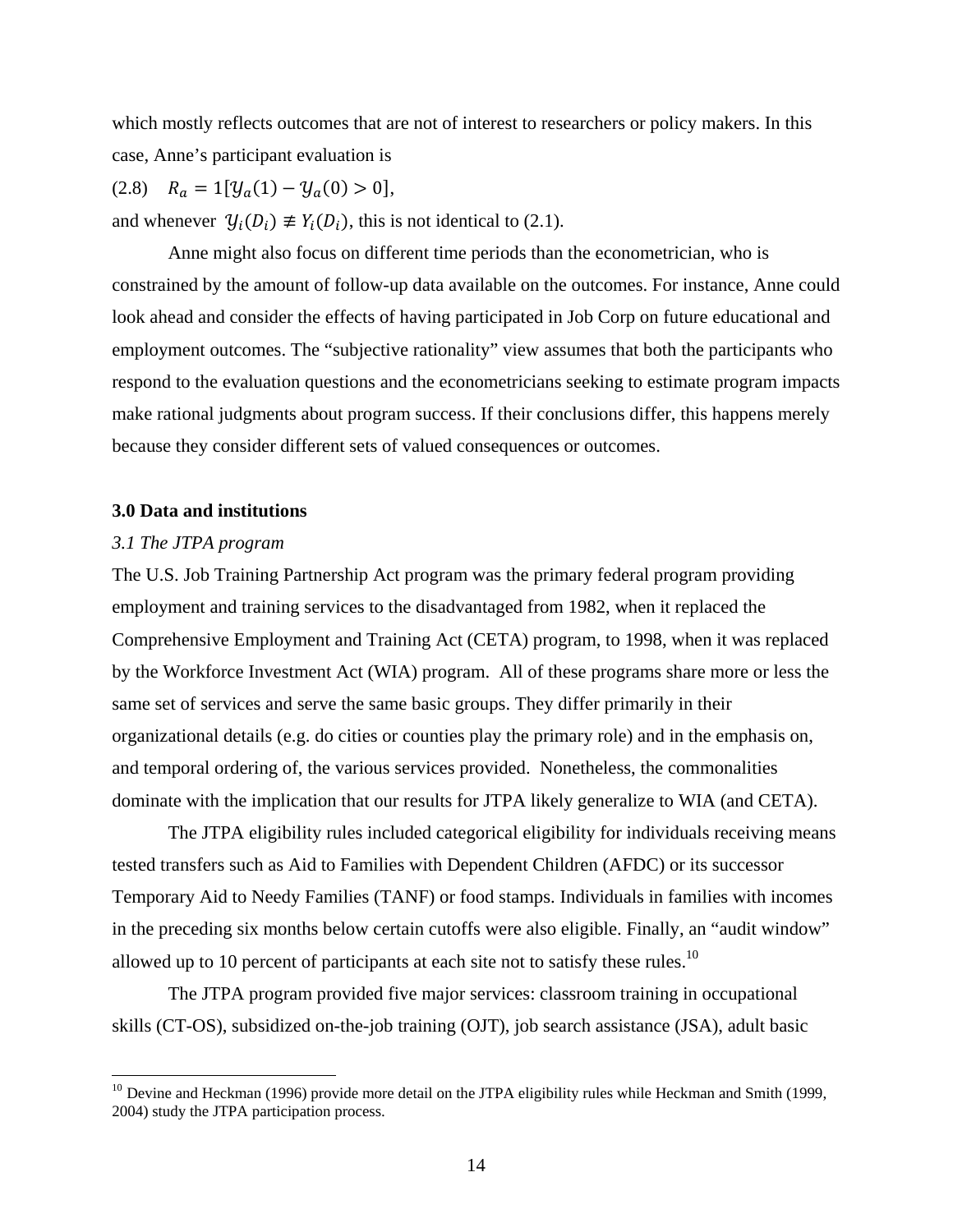education (ABE) and subsidized work experience (WE). Local sites had the flexibility to emphasize or de-emphasize particular services in response to the perceived needs of the local population and the availability of local service providers. In general, CT-OS was the most expensive service, followed by OJT, ABE and WS. JSA cost much less.<sup>11</sup>

 Services were assigned to individuals by caseworkers, typically as the result of a decision process that incorporated the participant's abilities and desires. This process led to clear patterns in terms of the characteristics of participants assigned to each service (Kemple, Doolittle and Wallace 1993). For example, the most job ready individuals typically were assigned to JSA or OJT, while less job ready individuals typically were assigned to CT-OS, BE or WE, where CT-OS was often followed by JSA. This strongly non-random assignment process has implications for our analyses below in which we examine the relationship between the participant evaluations and types of services received.

#### *3.2 The National JTPA Study data*

 $\overline{a}$ 

The NJS evaluated the JTPA program using a random assignment design. Random assignment in the NJS took place at a non-random sample of 16 of the more than 600 JTPA Service Delivery Areas (SDAs). The exact period of random assignment varied among the sites, but in most cases random assignment ran from late 1987 or early 1988 until sometime in the spring or summer of 1989. A total of 20,601 individuals were random assigned, usually but not always with the probability of assignment to the treatment group set at 0.67.

 The NJS data come from multiple sources. First, nearly all those randomly assigned completed a Background Information Form (BIF) at the time of random assignment. The BIF collected basic demographic information along with information on past schooling and training and on labor market outcomes at the time of random assignment and earlier. Second, all experimental sample members were asked to complete the first follow-up survey around 18 months after random assignment. This survey collected information on employment and training services (and formal schooling), as well as information on employment, hours and wages, from which a monthly earnings measure was constructed. Third, a random subset (for budgetary reasons) of the experimental sample was asked to complete a second follow-up survey around 32

<sup>&</sup>lt;sup>11</sup> See Heinrich, Marschke and Zhang (1998) for a detailed study of costs in JTPA and Wood (1995) for information on costs at the NJS study sites.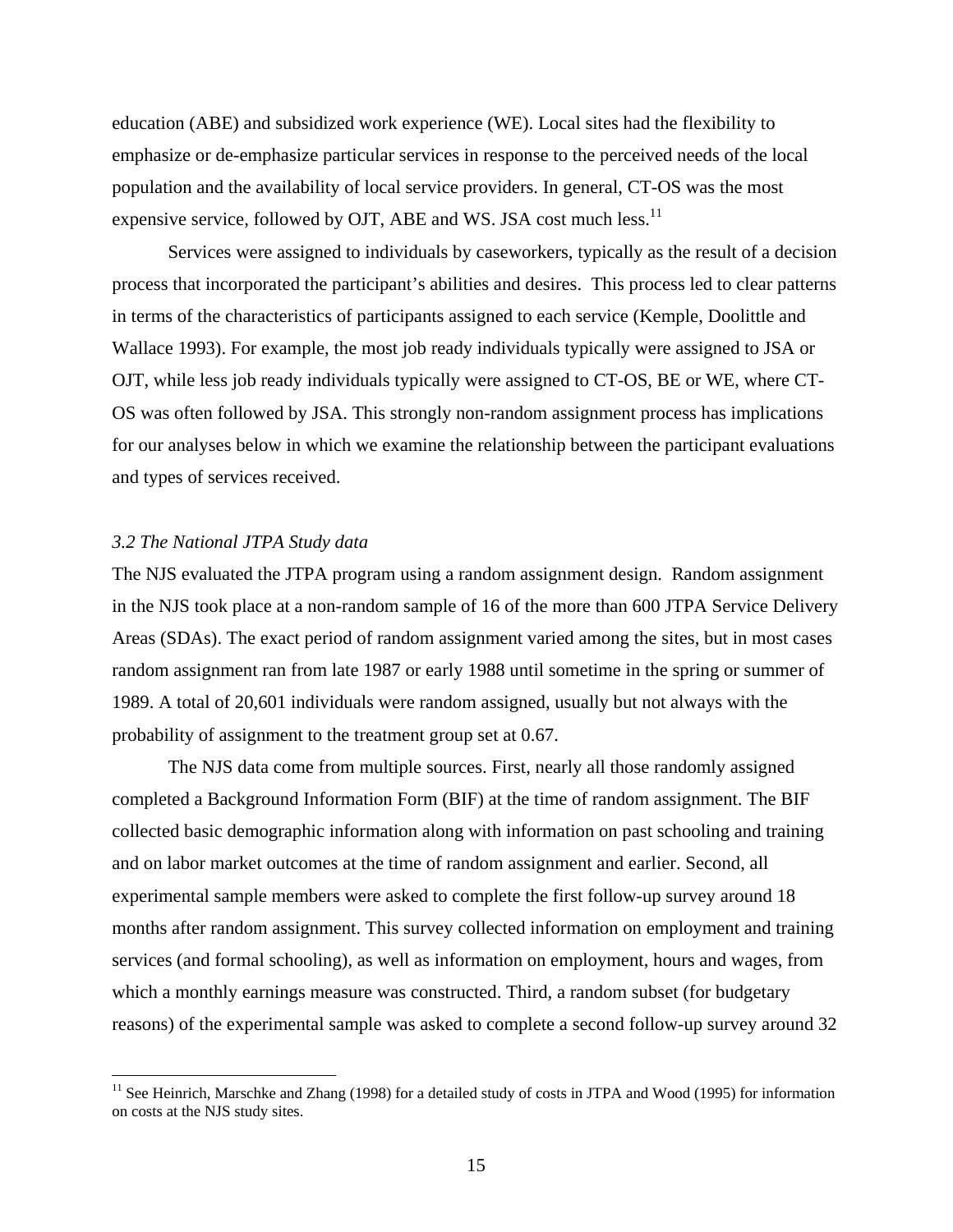months after random assignment. Response rates to both follow-up surveys were around 80 percent. Finally, administrative data on quarterly earnings and unemployment benefit receipt from state UI records in the states containing the 16 NJS sites were collected.<sup>12</sup>

#### *3.3 The participant evaluation questions*

1

Two questions from the first follow-up survey, taken together, define the participant evaluation measure we use in this paper. The skip pattern in the survey excludes control group members from both questions. The first question asks treatment group members whether they participated in JTPA:

(D7) According to (LOCAL JTPA PROGAM NAME) records, you applied to enter (LOCAL JTPA PROGRAM NAME) in (MONTH/YEAR OF RANDOM ASSIGNMENT). Did you participate in the program after you applied?

The question assumes application because it is implied by the respondent having been randomly assigned. The JTPA program had different names in the various sites participating in the evaluation; the interviewer included the appropriate local name in each site as indicated in the question. The second question was asked only of those with a positive response to the first:

(D9) Do you think that the training or other assistance that you got from the program helped you get a job or perform better on the job?

This question has a number of problems. It does not explicitly prompt the respondent to think in counterfactual terms. The outcome is vague and composite, though at least it is clear that the respondent is to think about labor market outcomes. No explicit time period is specified, so that a

<sup>&</sup>lt;sup>12</sup> See Doolittle and Traeger (1990) on the design of the NJS, Orr et al. (1996) and Bloom et al. (1993) for the official impact reports and Heckman and Smith (2000) and Heckman, et al. (2000) for further interpretation.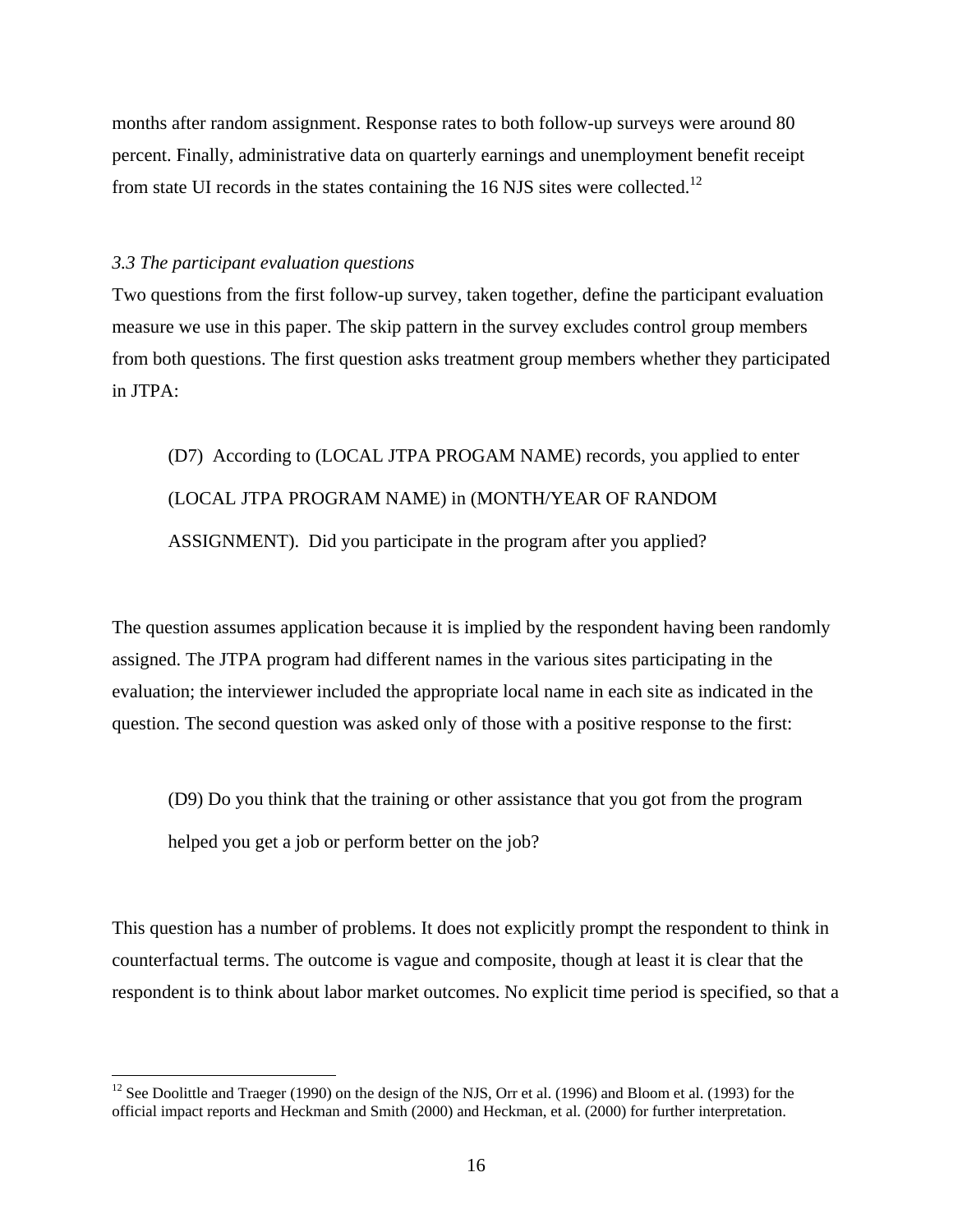respondent who had not yet found a job might answer in the affirmative if she thought the program would help her find a job in the future.

 We code the responses to both questions as indicator variables. The participant evaluation measure employed in our empirical work consists of the product of the two indicator variables. Put differently, our self-reported evaluation measure equals one if the respondent replies "YES" to question (D7), and "YES" to question (D9), so that individuals who do not recall participating get coded as a negative participant evaluation. Otherwise, it equals zero. The unconditional percentages of respondents with positive participant evaluations equals 63% for adult males, 65% for adult females, 67% for male out-of-school youth and 72% for female out-of-school youth.<sup>13</sup> Appendix Table A2 documents that these percentages do not have a strong positive correlation with experimental impact estimates for the four demographic groups.

#### *3.4 Outcome variables*

Our outcome variables consist of earnings and employment measured using both the self-report and UI data, given that previous research finds differences (Kornfeld and Bloom 1999). We separately examine outcomes over the full 18 months after random assignment and in just month 18 using the self-reported outcome data, and the analogous outcomes, namely six calendar quarters and just the sixth calendar quarter, using the UI data. We examine earnings as well as employment in order to capture the "perform better on the job" aspect of the participant evaluation question, as better performance should result in increased hours, wages or both.

#### **4.0 Econometric framework**

 $\overline{a}$ 

#### *4.1 Predicted impacts: subgroups*

The first method we employ for generating impact estimates that vary among participants takes advantage of the experimental data and the fact that random assignment remains valid for subgroups defined on characteristics unaffected by treatment, as discussed in, e.g. Heckman (1997).

To create estimates of  $E(\Delta_i | X_i = X_s)$ , we estimate regressions of the form (4.1)  $Y_i(D_i) = \beta_0 + \beta_0 D_i + \beta_X X_i + \beta_1 D_i X_i + \eta_i$ 

 $<sup>13</sup>$  Table A1 in the online appendix provides additional detail on the responses to the underlying survey questions.</sup>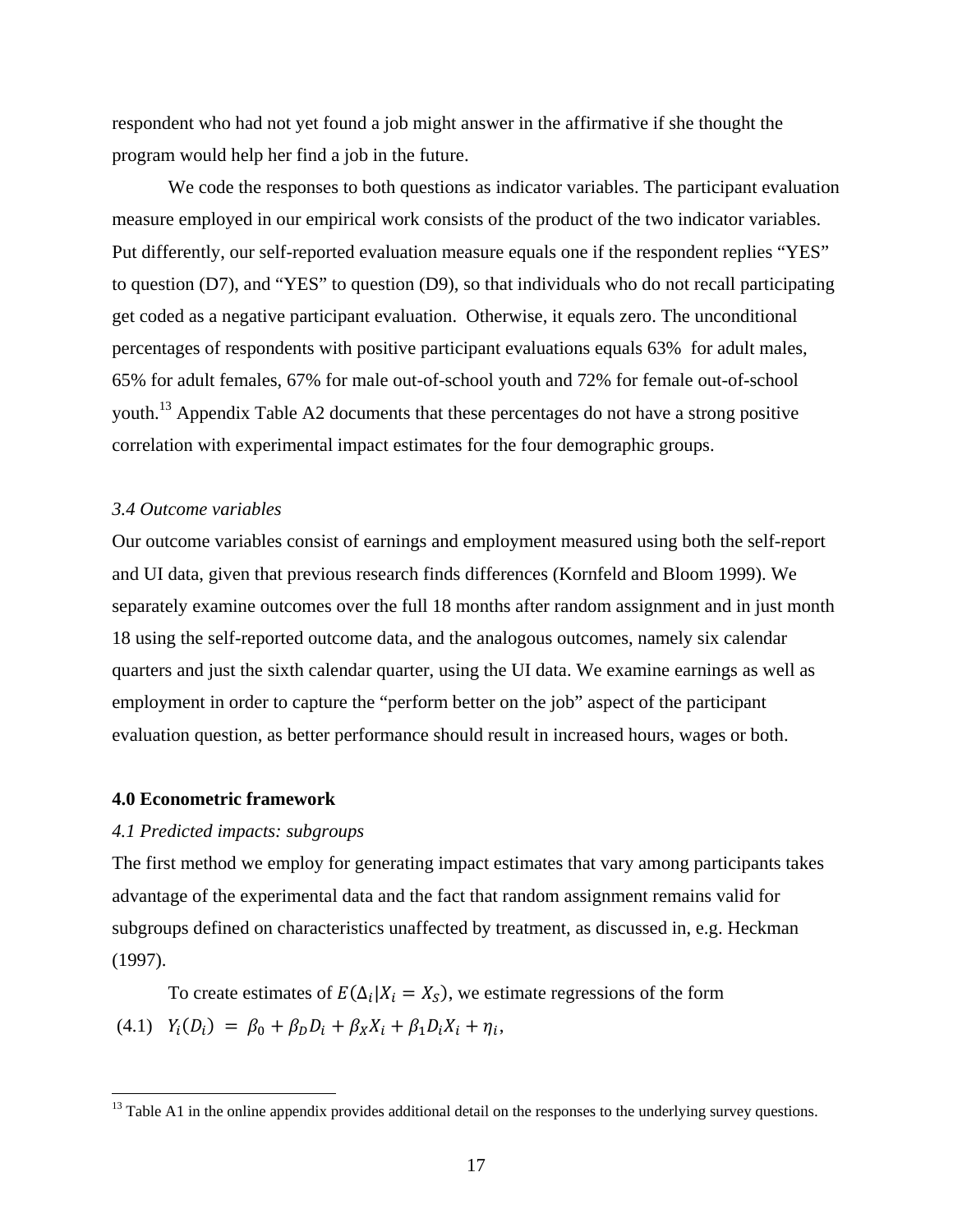where  $Y_i(D_i)$  is an outcome measure,  $D_i$  is an indicator equal to "1" for experimental treatment group members and "0" for experimental control group members,  $X_i$  denotes a vector of characteristics and  $D_i X_i$  represents interactions between the characteristics and the treatment indicator. The interaction terms yield variation in predicted impacts among individuals at the subgroup level. For treated participants *i* in subgroup *S*, we want "predicted subgroup impacts"  $\widehat{\Delta}_{S}(X_{S})$ , that is, estimates of  $E(\Delta_{i}|X_{i}=X_{S})$ , based on the estimated coefficients in (4.1). These are given by

$$
(4.2) \quad \widehat{\Delta}_S(X_S) = \widehat{\beta}_D + \widehat{\beta}_1 X_S = \widehat{E}(\Delta_i | X_i = X_S).
$$

 Though quite straightforward conceptually, our experimental subgroup impact estimates do raise some important issues. The first issue concerns the choice of variables to interact with the treatment indicator. We address this issue by presenting two sets of estimates based on characteristics selected in different ways. One set borrows the vector of characteristics employed by Heckman, Heinrich and Smith (2002); the notes to Table 1 list these variables. We select the second set using the method of stepwise regression. While economists typically shun stepwise procedures as atheoretic, for our purposes that bug becomes a feature, as it makes the selection procedure mechanical. Thus, we can be assured of not having stacked the deck in one direction or another. In both cases, we restrict our attention to main effects in order to keep the problem manageable.<sup>14</sup>

 The second issue concerns the amount of subgroup variation in impacts in the NJS data within the four demographic groups – adult males and females ages 22 and older and male and female out-of-school youth ages 16-21 – for which both we and the official reports conduct separate analyses. Subgroup variation corresponds to the term  $Var[E(\Delta_i|X_i)]$  in (2.6); clearly, each definition of subgroups (choice of a particular vector  $X$ ) yields a distinct division of the overall variation in impacts into systematic and idiosyncratic components. Although the NJS impact estimates differ substantially between youth and adults, the experimental evaluation reports – see Exhibits 4.15, 5.14, 6.6 and 6.5 in Bloom et al. (1993) and Exhibits 5.8, 5.9, 5.19 and 5.20 in Orr, et al. (1994) – do not reveal much statistically significant variation in impacts among subgroups defined by the baseline characteristics reported. If impacts do vary among individuals, but not in ways that are correlated with our choice of baseline characteristics, we may reach the wrong conclusion about the quality of the participant evaluations. This case has

<u>.</u>

 $14$  The online appendix describes the stepwise procedure in detail.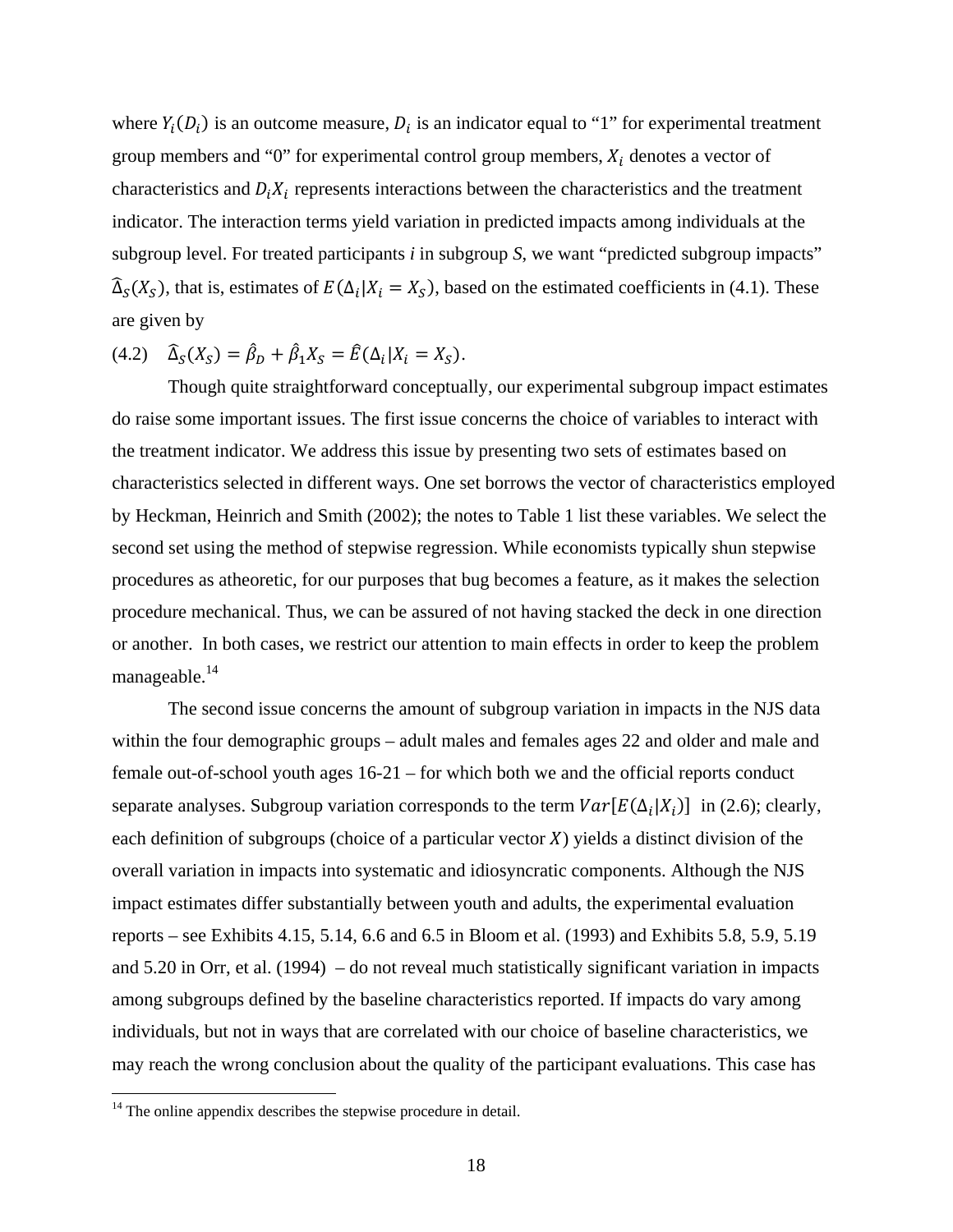more than academic interest given that Heckman, Smith and Clements (1997, Table 3) calculate a lower bound on the impact standard deviation of \$675 for adult women in the NJS data (with a standard error of  $$138$ ).<sup>15</sup>

Our methods address concerns regarding a lack of meaningful subgroup variation in impacts in two ways. First, the stepwise procedure only retains a subset of  $D_i X_i$  interactions that attain statistical significance (putting aside, in the spirit of the procedure, concerns about pre-test bias). Second, we examine the quantile treatment effect estimates described in the next section; these estimates contain substantial individual variation.

The third issue concerns an additional assumption required to interpret out results in the way that we do. When we find evidence that  $cov(\hat{\Delta}_s(X_{s(i)}), R_i) \leq 0$  we take this as evidence against the positive covariance property (2.7) implied by the decision theory view. To see why we need to make an additional assumption to justify this interpretation, consider the following example taken from Heckman, Heinrich and Smith (2011). Suppose respondents focus on earnings, behave according to the second decision theory view, and that  $k_i = k = 0$  in (2.6), so that respondents give a positive evaluation only if they expect a positive earnings impact. Now consider a population composed of just two groups. In group one, 10 percent of the individuals expect a positive \$1000 impact while the rest expect a zero impact: The mean group one impact is \$100 and the fraction giving positive evaluations is 0.1. In group two, 20 percent of the individuals expect a \$400 impact while the rest expect a zero impact: The mean group two impact is \$80 and the fraction giving positive evaluations is 0.2. This example shows that subgroup mean impacts could vary inversely with the fraction of respondents reporting a positive impact even if (2.7) holds at the individual level. When we interpret  $cov(\hat{\Delta}_s(X_{s(i)}), R_i) \le 0$  as evidence against the decision theory view we assume that this does not occur in our data.

#### *4.2 Predicted impacts: quantile differences*

 $\overline{a}$ 

The second econometric method again uses the experimental data, but adds an additional nonexperimental assumption. The recent literature (e.g. Djebbari and Smith 2008) calls that assumption "rank preservation", while Heckman, Smith and Clements (1997) call it "perfect

<sup>&</sup>lt;sup>15</sup> Our subgroup impacts have standard deviations that range from \$840 to \$2600 depending on the demographic group and set of covariates. The quantile treatment effect standard deviations range between \$257 and \$477.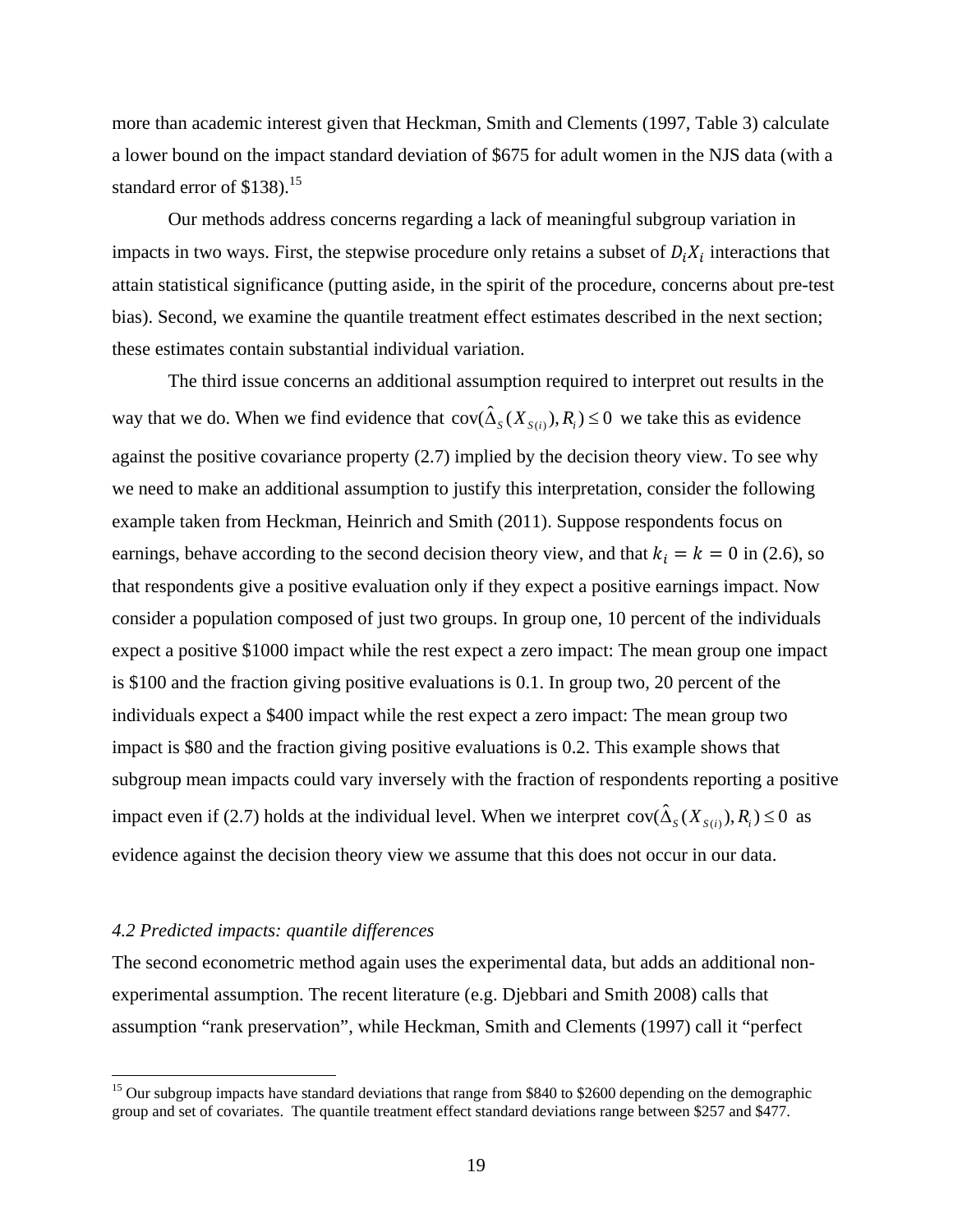positive rank correlation". Rank preservation assumes that the counterfactual for an individual at a given quantile of the treated outcome distribution is the same quantile of the control outcome distribution, and vice versa. Thus, under rank preservation, quantile treatment effects (QTEs) represent treatment effects both *on quantiles* and *at quantiles*.

Formally, we estimate the impact for the treated individual whose outcome falls at percentile "*j*" of the treatment group outcome distribution as

# (4.3)  $\hat{\Delta}_Q(j) = \hat{Y}^{(j)}(1) - \hat{Y}^{(j)}(0),$

where the superscript "(j)" denotes the percentile. In words, we estimate the QTE for a particular percentile of the outcome distribution as the difference in outcomes at that percentile of the treatment and control outcome distributions, and then interpret the QTE as the impact of treatment on an individual *i* who falls at percentile *j* of the treated distribution. Unlike the subgroup impact estimator defined in the preceding section, this estimator yields predicted impacts that vary among individuals with the same observed characteristics; as a result, it may capture some of the underlying variation in impacts that the subgroups miss.

We do not think rank preservation holds exactly, but it may provide a reasonable approximation, particularly in cases, such as the JTPA program, that correspond to treatments of modest intensity that we would expect to yield only modest changes in individuals' relative labor market performances.

#### *4.3 Predicted impacts: estimation*

We can examine relationships between predicted impacts (based on either subgroup variation or rank preservation) and participant evaluations by simply regressing one on the other. In particular, we estimate this equation:

$$
(4.4) \quad \widehat{\Delta}_i = \alpha_0 + \alpha_1 R_i + e_i,
$$

where the hat on the econometric impact on the left-hand side denotes an estimate and where  $\varepsilon_i$ includes all of the unobserved factors that affect the predicted impact, including the estimation error in the predicted impact and any approximation error due to inappropriate linearization. When examining subgroup impact estimates constructed as in (4.2),  $\hat{\Delta}_i = \hat{\Delta}_s(X_{S(i)})$  where  $S(i)$ is the subgroup of respondent *i*). When we examine quantile treatment effect estimates constructed as in (4.3),  $\hat{\Delta}_i = \hat{\Delta}_0[j(i)]$  where  $j(i)$  is the percentile of the treated outcome distribution at which respondent *i* is located. In both cases, we take non-positive estimates of  $\alpha_1$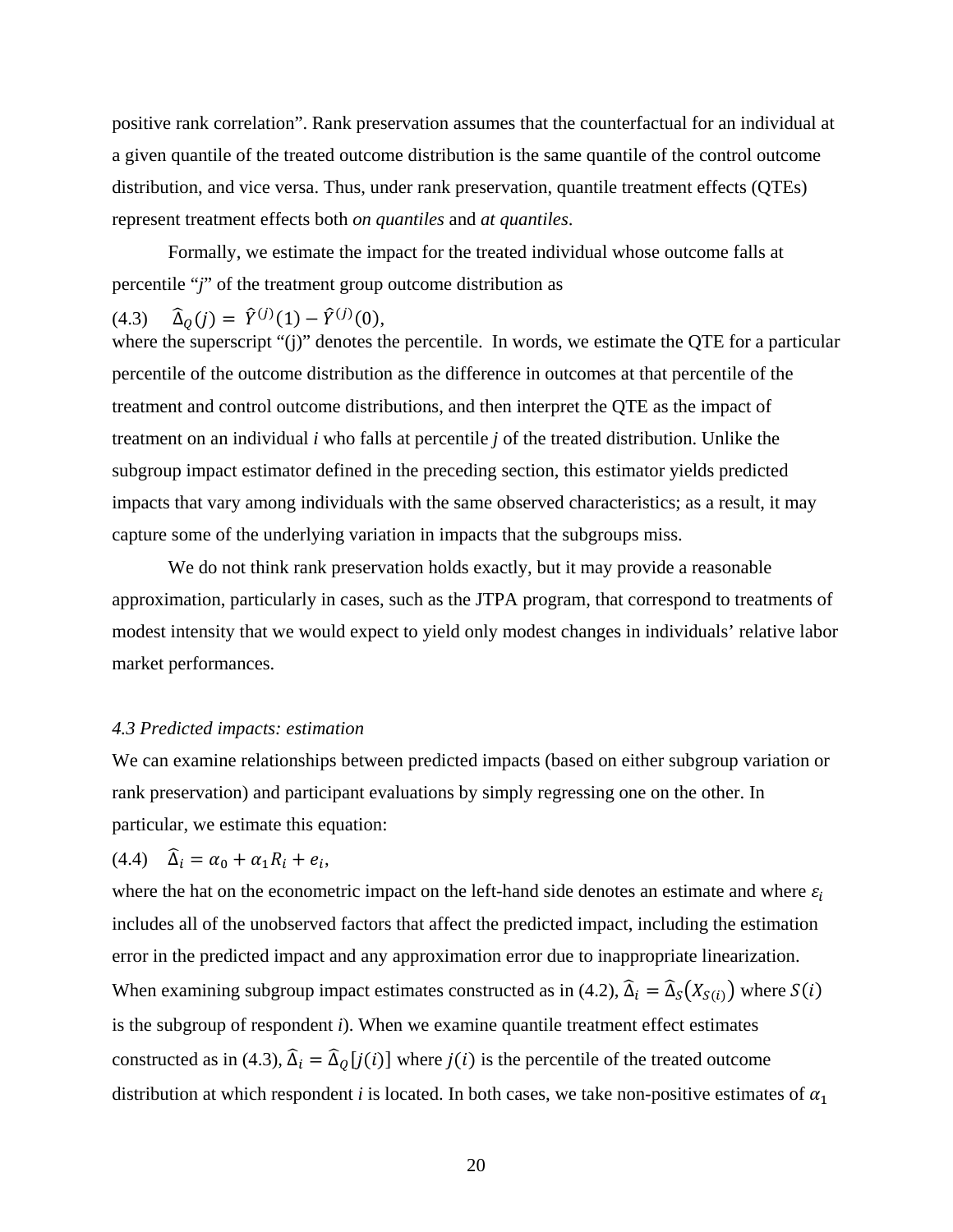as evidence against the covariance property of the second decision theory view summarized in  $(2.7).$ 

 Despite its simplicity, three issues regarding equation (4.4) warrant discussion. First, we seek to measure association, not causation. This follows immediately from the fact that we seek evidence on the covariance property in (2.7); put simply, we want to know whether predicted impacts based on our two econometric approaches covary with the participant evaluations in the manner predicted by one of our three viewpoints.

Second, we made the econometric impact estimate the dependent variable rather than the independent variable for a reason: we know that it embodies non-trivial estimation error and likely other types of measurement error (i.e. due to recall bias) as well. In the linear regression model, putting a variable with measurement error on the right-hand-side leads to biased and inconsistent estimates while, under certain assumptions, putting it on the left-hand side does not. In an attempt to avoid this bias, we make the econometric impact estimates our dependent variable.<sup>16</sup>

Third, and finally, we include no additional covariates on the right-hand side because one of our two econometric impact estimators, namely that based on subgroup variation in the experimental impact estimates, consists of a linear combination of the variables that we would otherwise include as regressors. We could include covariates when using the percentile differences as the dependent variable, but omit them to make the two analyses symmetric.

 We do not believe that we can bring the subjective rationality view to any strong test. Yet a weak estimated relationship in equation (4.4) might mean that impacts captured by the econometric estimates (subgroup impacts and quantile treatment effects) are based on outcomes that are of relatively small account to participants. Of course we should not forget what lies in the error term. Among the items in the error term, we would expect impacts in the period after that captured in the predicted impact to correlate positively with short term impacts; in contrast, impacts on leisure likely correlate negatively with impacts on labor market outcomes prior to the

<u>.</u>

<sup>&</sup>lt;sup>16</sup> Two arguments run counter to our decision to make the econometric impact estimates the dependent variable. First, in the absence of causal concerns, putting the variable with the largest variance on the right-hand side of a simple linear regression minimizes the variance of the resulting slope coefficient. In our context, given a binary participant evaluation measure, this argument militates in favor of putting the predicted impacts on the right-hand side. The second argument questions the implicit assumption we make that the participant evaluation contains no measurement error. In fact, it may well contain substantial measurement error, but the literature provides no guidance, in the form of repeated measures taken a relatively short time apart, on its nature and extent.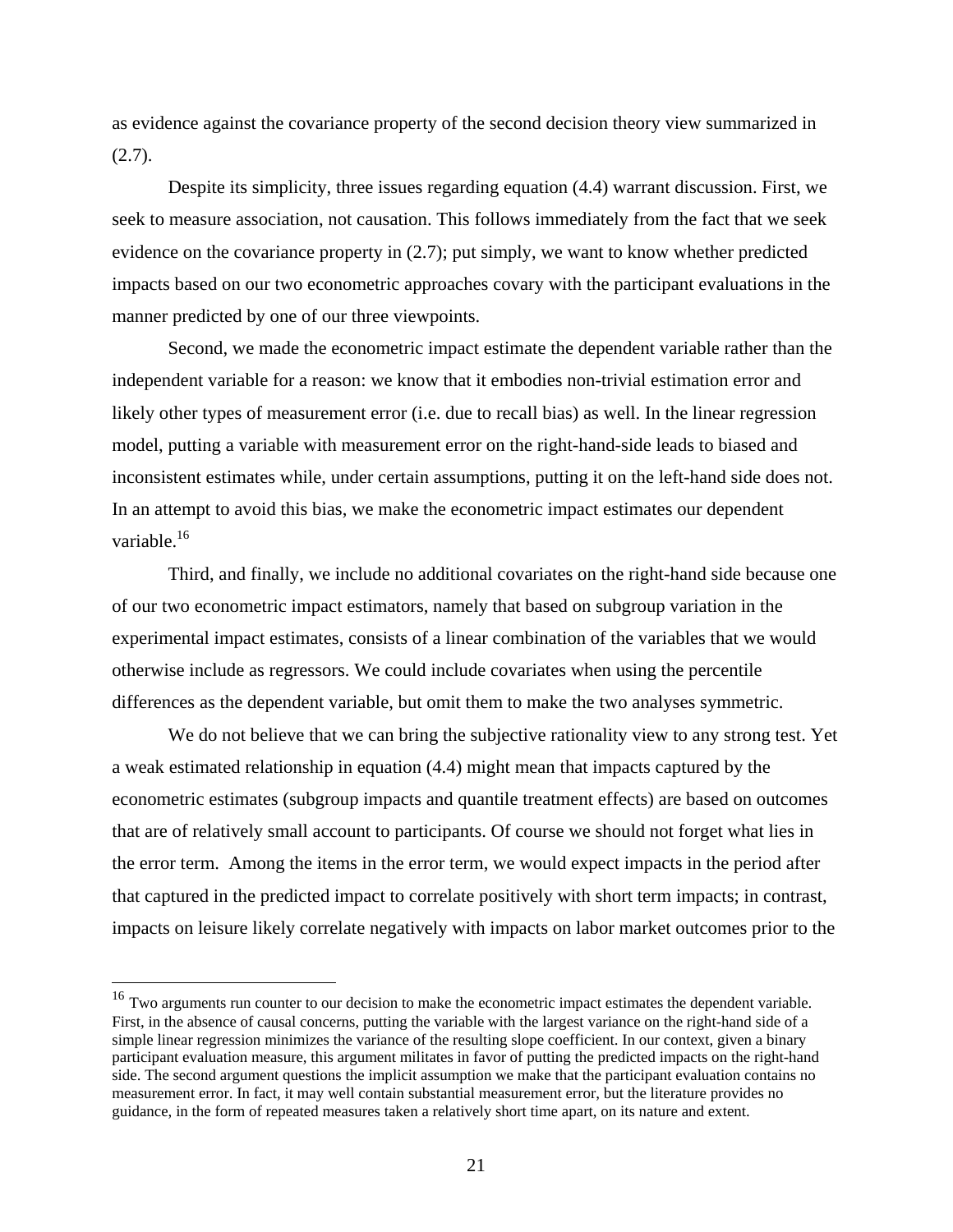survey. A weak relationship in (4.4) could thus also result from a combination of a positive direct correlation between the econometric impacts on labor market outcomes (such as employment or earnings) and a negative indirect correlation with leisure, working through the correlation between the omitted impact on leisure and the included impact on employment or earnings.

Only non-positive estimates of  $\alpha_1$  run counter to the decision theory view when there is substantial variation in program impacts. If the decision theory views appear to be empty in an explanatory sense, the lay science view gives us guidance for exploring the actual correlates of participant evaluations. It suggests variables that participants might use to create their estimates, such as outcomes or before/after outcome differences (in the case of lay empiricists) or measures of program inputs (in the case of lay theorists depending on a theory of positive marginal products of training and education inputs). We discuss our econometric framework for examining those potential relationships in the next subsection.

#### *4.4 Determinants of positive participant evaluations*

To explore the lay scientist view described in Section 2 – that participants' evaluations depend on relatively crude proxies for impacts – we need to examine relationships between participant evaluations and these potential proxies. As we examine only binary participant evaluation measures, we use standard logit models to study these relationships. In formal notation, we estimate versions of

(4.5)  $R_i = 1(\gamma_0 + \gamma_1 provy[y_i(1) > y_i(0)] + \gamma_X X_i + \nu_i > 0),$ 

where  $proxy[y_i(1) > y_i(0)]$  indicates one (or, in some cases, a vector) of observed proxies for impacts,  $X_i$  denotes a vector of observed characteristics with corresponding coefficients  $\gamma_X$ , and where we assume  $v_i$  has a logistic distribution. Following the notation in Section 2, the script "*Y*" in the notation for the impact proxies signals that we view them as proxies for impacts on the outcomes as the respondent conceives them. As the standard logit model identifies the coefficients only up to scale, we report mean derivatives rather than coefficient estimates (or derivatives evaluated at the mean of the *X*).

 Astute readers will have noticed that the participant evaluations have moved from the right-hand side of equation (4.4) to the left-hand side of equation (4.5). We do this because we think of both objects in equation (4.5) as measured more or less without error, in which case the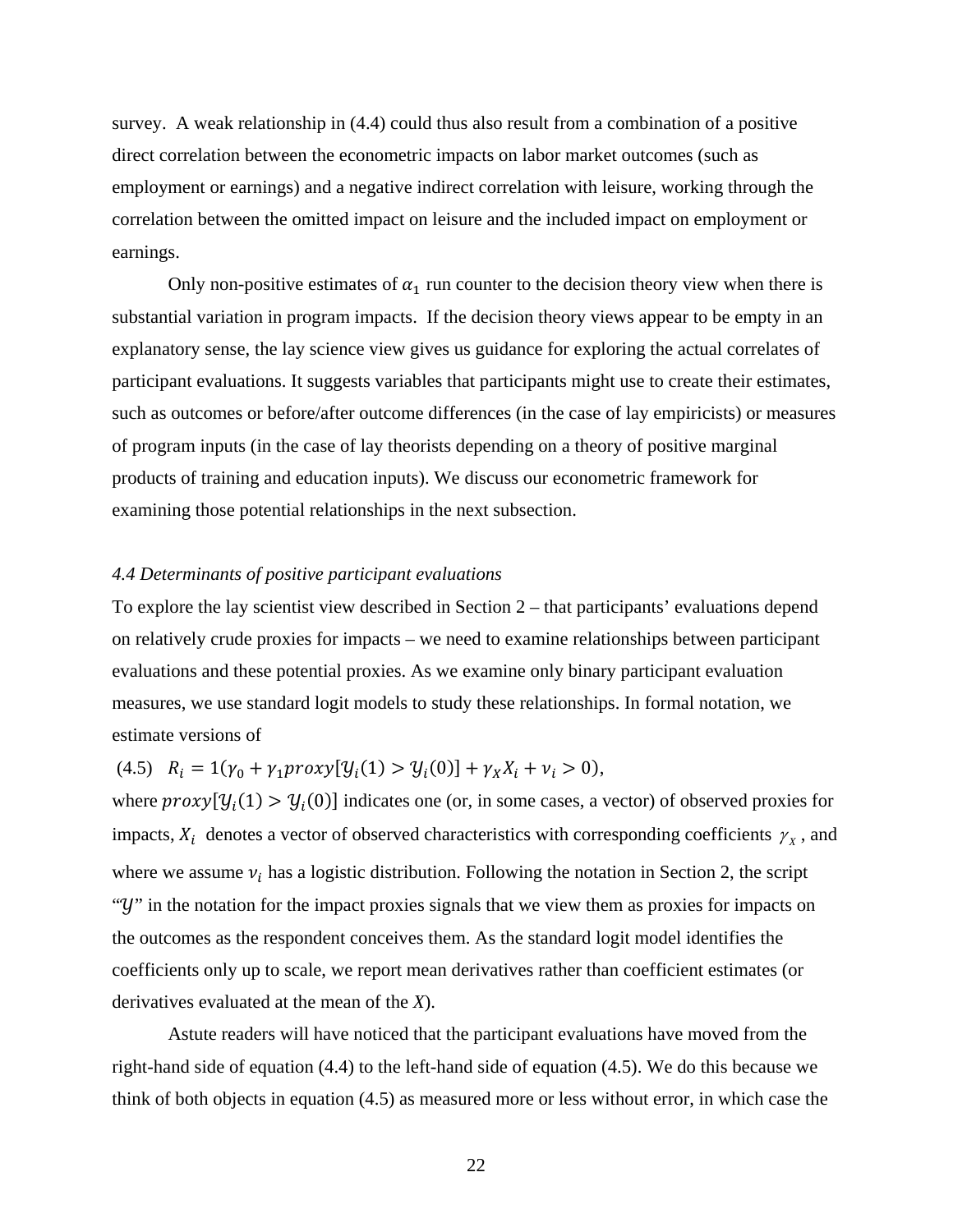argument recounted above regarding relative variances points toward putting the variables with the larger variances, in this case the impact proxies, on the right-hand side. As discussed earlier, one can reasonably worry about the actual extent of measurement error in the participant evaluations. The covariates *X* in equation (4.5) soak up residual variance, yielding more precise estimates, and also help to clarify the interpretation of the effects of the impact proxy.

We end with another reminder that we do not estimate the relationships in  $(4.4)$  and  $(4.5)$ to obtain causal effects. Rather, we seek "merely" to examine the relationships between variables, and use the linear regression framework as a convenient tool to accomplish that goal.

## **5.0 The relationship between econometric impact estimates and participant evaluations**

## *5.1 Regression results for experimental subgroup estimates*

We first consider evidence from regressions of experimental subgroup impact estimates on participant evaluations. In terms of our earlier discussion, we report estimates of  $\alpha_1$  from (4.4), where the dependent variable is obtained via  $(4.1)$  and  $(4.2)$ . Table 1 shows the results. Each entry in the table shows  $\alpha_1$  and its standard error from a different regression. Each row shows all of the regression results using impacts on one of the eight labor market outcomes as the dependent variable. Columns are grouped into four pairs. Each pair corresponds to one of the four demographic groups; within pairs, the columns headed by (1) contain the estimates using the covariate set chosen by the stepwise procedure. while the columns headed by (2) contain the estimates based on the covariates from Heckman, Heinrich and Smith (2002). The final two rows of the table summarize the evidence in each column; they give the numbers of positive and negative estimates and, within each category, the number of statistically significant estimates at the five and ten percent levels.

 The regression evidence in Table 1 suggests little, if any, relationship between the impact estimates and the participant evaluations. While the estimates lean negative in the aggregate, only a handful of the estimates reach conventional levels of statistical significance (and not all of those fall on the negative side of the ledger).

23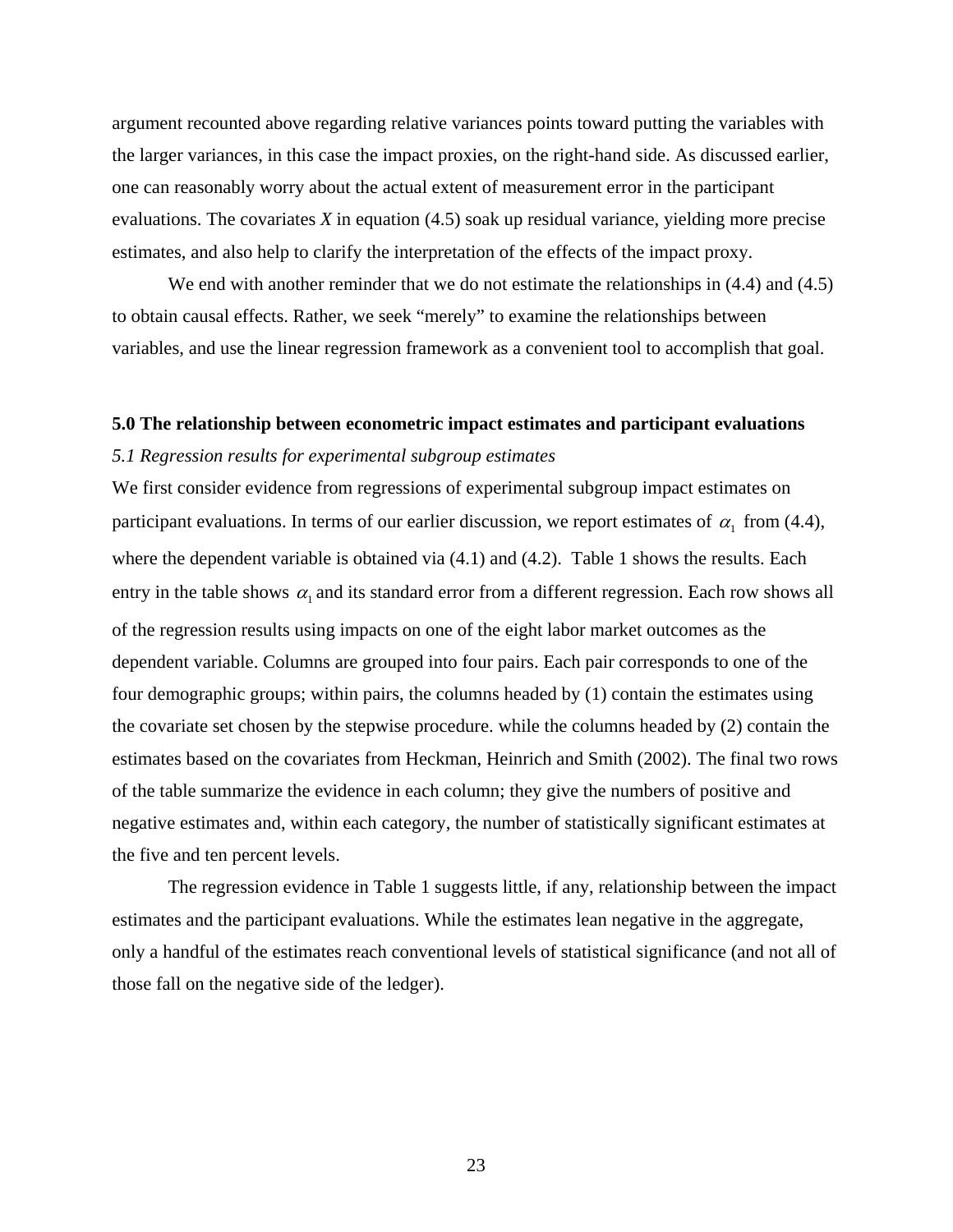#### *5.2 Results based on quantile treatment effect estimates*

This section presents evidence on the relationship between impact estimates constructed under the rank preservation assumption described in Section 4.2 and participant evaluations. We focus on one particular outcome in this analysis: the sum of self-reported earnings over the eighteen months after random assignment (quantiles of employment provide little in the way of insight for obvious reasons). Figures 1A to 1D correspond to the four demographic groups. The horizontal axis in each figure refers to percentiles of the untreated outcome distribution. The solid line in each graph presents impact estimates at every fifth percentile (5, 10, 15, … , 95) constructed as in (4.3). The broken lines represent estimates of the fraction with a positive participant evaluation at every fifth percentile. For percentile "*j*", this estimate consists of the fraction of the treatment group sample members in the interval between percentile "*j*-2.5" and percentile "*j*+2.5" with a positive participant evaluation.

Several features of the figures merit notice. First, in the lowest percentiles in each figure the econometric impact estimate equals zero. This results from the fact that individuals in the lowest percentiles in both the treated and untreated outcome distributions have zero earnings in the 18 months after random assignment, implying an impact estimate of zero. Surprisingly, more than half of the treatment group members with zero earnings provide positive participant evaluations in all four demographic groups. This could mean that respondents view the question as asking about "employability" (rather than just employment) so that they respond positively if they think the program has improved their future employment chances. It could also mean that respondents are acting as lay theorists (more on this shortly).<sup>17</sup>

 Second, the fraction with a positive participant evaluation has remarkably little variation across percentiles of the outcome distribution. For all four demographic groups, it remains within a band from 0.6 to 0.8. For the adults, the mean increases with the percentile; for the youth, the data fail to reveal a clear pattern. Third, the figures do not reveal an obvious relationship between the two variables other than for adult females: for them, both variables increase with the percentile of the outcome distribution. More specifically, for adult women, both variables have a higher level for percentiles where the impact estimate exceeds zero. Within the two intervals defined by this point, both variables remain more or less constant.

 $\overline{a}$ 

 $17$  We obtain qualitatively similar findings when using either UI earnings over the six quarters after random assignment or the average of the two earnings variables as the outcome variable in the analysis.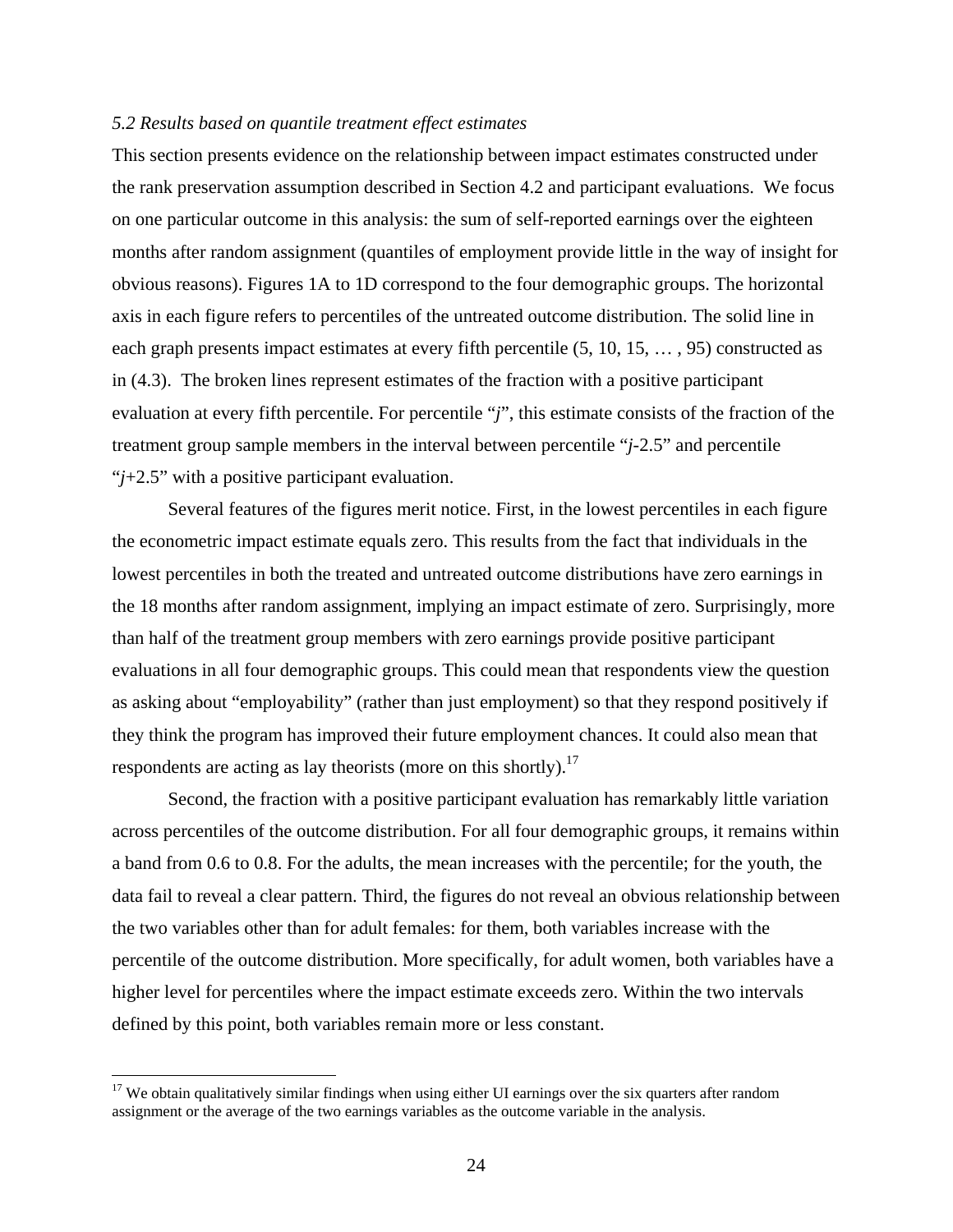Table 2 presents some of the numbers underlying the figures. The first five rows present the values for the  $5<sup>th</sup>$ ,  $25<sup>th</sup>$ ,  $50<sup>th</sup>$ ,  $75<sup>th</sup>$  and  $95<sup>th</sup>$  percentiles. The last two rows give the correlation between the quantile treatment effects and the fraction with a positive participant evaluation (and the corresponding p-value from a test of the null of a zero correlation) along with the estimated coefficient from a regression of the quantile treatment effects on the fraction with a positive participant evaluation (and its standard error). The estimates in Table 2 quantify and confirm what the figures indicate: a strong positive relationship for adult women, a weak and statistically insignificant positive relationship for adult men, a moderately strong and negative relationship for male youth and a similar, but not statistically significant, relationship for female youth. Although we find a bit more here than in the estimates that rely on subgroup variation, once again the data do not suggest a strong, consistent relationship between the econometric impact estimates and the participant evaluations.

 To sum up, we find little evidence of positive relationships between participant evaluations of JTPA and individual impact estimates based on subgroup variation in the experimental impacts or on the rank preservation assumption of the quantile estimator. We also find a majority of treatment group members have positive participant evaluations, including many with zero earnings in the 18 months (or six quarters) after random assignment. Participants are not using the same information in the same way as econometricians to attempt to construct the same impacts.

#### **6.0 Relationships between positive participant evaluations and impact proxies**

#### *6.1 Motivation and caveats*

1

The lack of a strong positive relationship between the estimated impacts and the participant evaluations indicates that program participants are not behaving as decision theorists.<sup>18</sup> We next examine the relationship between participant evaluations and impact proxies. As noted above, while the subjective rationality interpretation does not suggest a relationship between participant evaluations and impact proxies, the lay scientist view does.

 $18$  Another possible interpretation is that our econometric impacts estimates contain too much noise, as a result of being imprecisely estimated. As a crude test of this view, we considered individuals with estimated impacts in the top and bottom five percent of the distribution of estimated impacts for each of the two identification strategies and found that these individuals did not have noticeably higher or lower rates of positive participant evaluations. Our findings are also consistent with a combination of low participant effort and a desire to please the interviewer or reward the program, though this possibility does not suggest a relationship with impact proxies.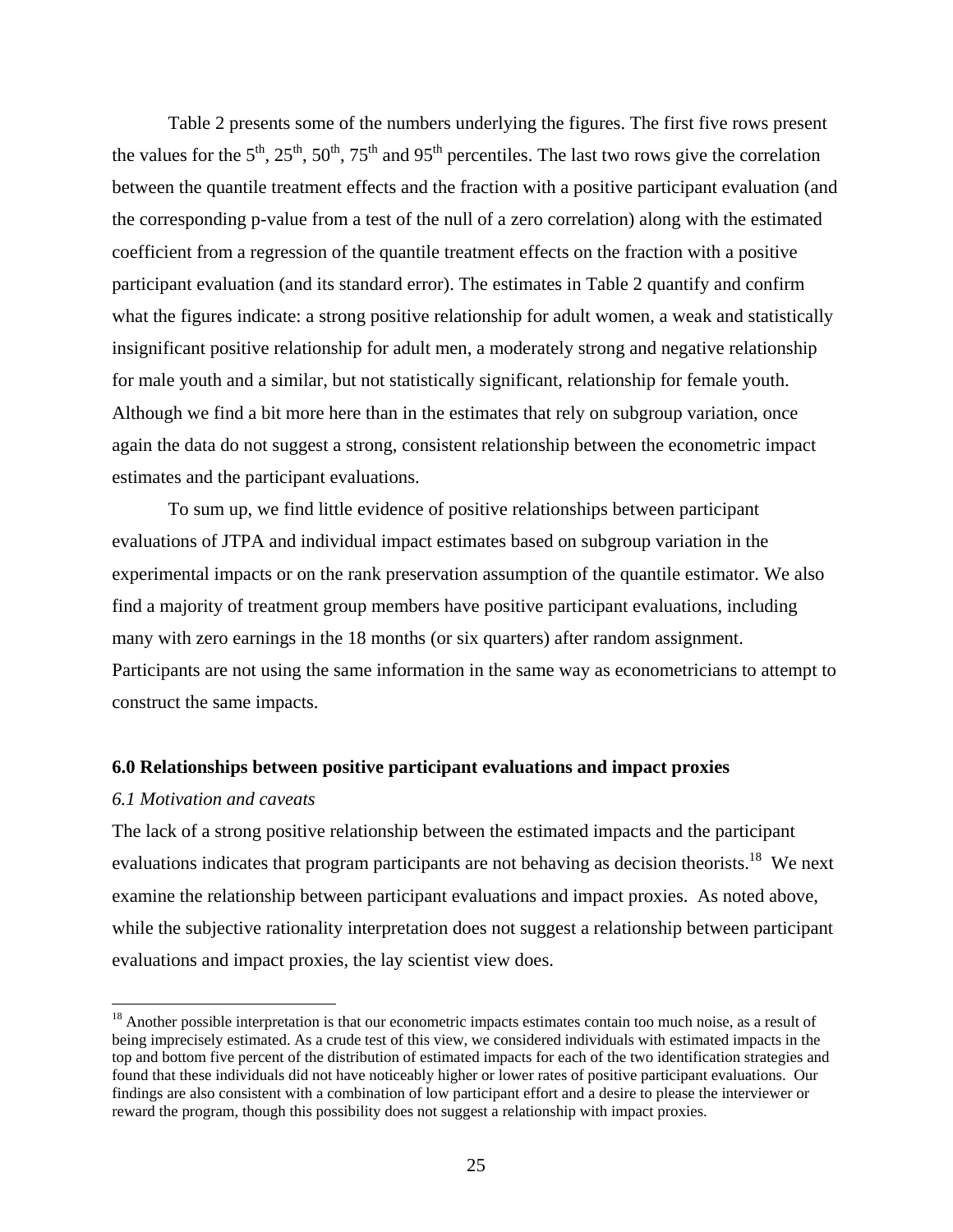The results strongly suggest lay scientists at work. Consider the finding that participant evaluations are both largely positive and vary remarkably little across groups, subgroups and quantiles of outcome distributions. This suggests that participants' evaluations may be largely theory-driven inferences based on shared folk theories. In particular, we suspect that participants may share the theory that impacts are monotone increasing in inputs (the expense or resourceintensiveness of program services received). To explore this, we estimate relationships between participant evaluations and services received by participants, and expect relatively large positive effects for relatively expensive (resource-intensive) services.19

 Our results so far could also be explained by some participants acting as lay empiricists, making judgments based on proxy variables that correlate only weakly with true impacts, and perhaps with insufficient notice of potential confounds. If so, their evaluations can be both inconsistent and full of nuisance variation, undermining any relationship between them and consistent impact estimates. The proxies we examine are actual labor market outcome (employment and earnings) levels and simple before-after differences in those outcomes. If respondents really do know the impacts, then such proxies should have little explanatory power except to the extent that they correlate with actual impacts, which, as Heckman, Heinrich and Smith (2002, 2011) show using the NJS data, they largely do not.<sup>20</sup>

#### *6.2 Results with service types*

 $\overline{a}$ 

Table 3 presents results from estimates of (4.5) that include indicators for five self-reported service types received by JTPA treatment group members: CT-OS, OJT/WE (almost all OJT), JSA, ABE and "other".<sup>21</sup> Respondents reporting multiple service spells get coded based on the first such spell. The omitted category is no self-reported service receipt. The lay theorist view

 $19$  An obvious interpretive caveat is that different services may have different subjective or direct costs and/or benefits not captured by labor market outcomes. For example, classroom training may be more fun (or more tedious) than, say, job search assistance. Thus, the subjective rationality interpretation also allows for relationships between participant evaluations and service types, though it makes no obvious prediction about the direction of those relationships. The question wording also does not encourage this interpretation.

<sup>&</sup>lt;sup>20</sup> We discuss this issue in section 5.4 and report results comparing impact proxies to predicted program impacts in the online appendix Table A6. Echoing the results in Heckman, Heinrich and Smith (2002, 2011), Table A6 shows that most of our impact proxies are uncorrelated with predicted impacts.

<sup>&</sup>lt;sup>21</sup> We obtain qualitatively similar results when using administrative data on service receipt in place of the selfreported service types even though, as shown in Smith and Whalley (2012), the two data sources often disagree.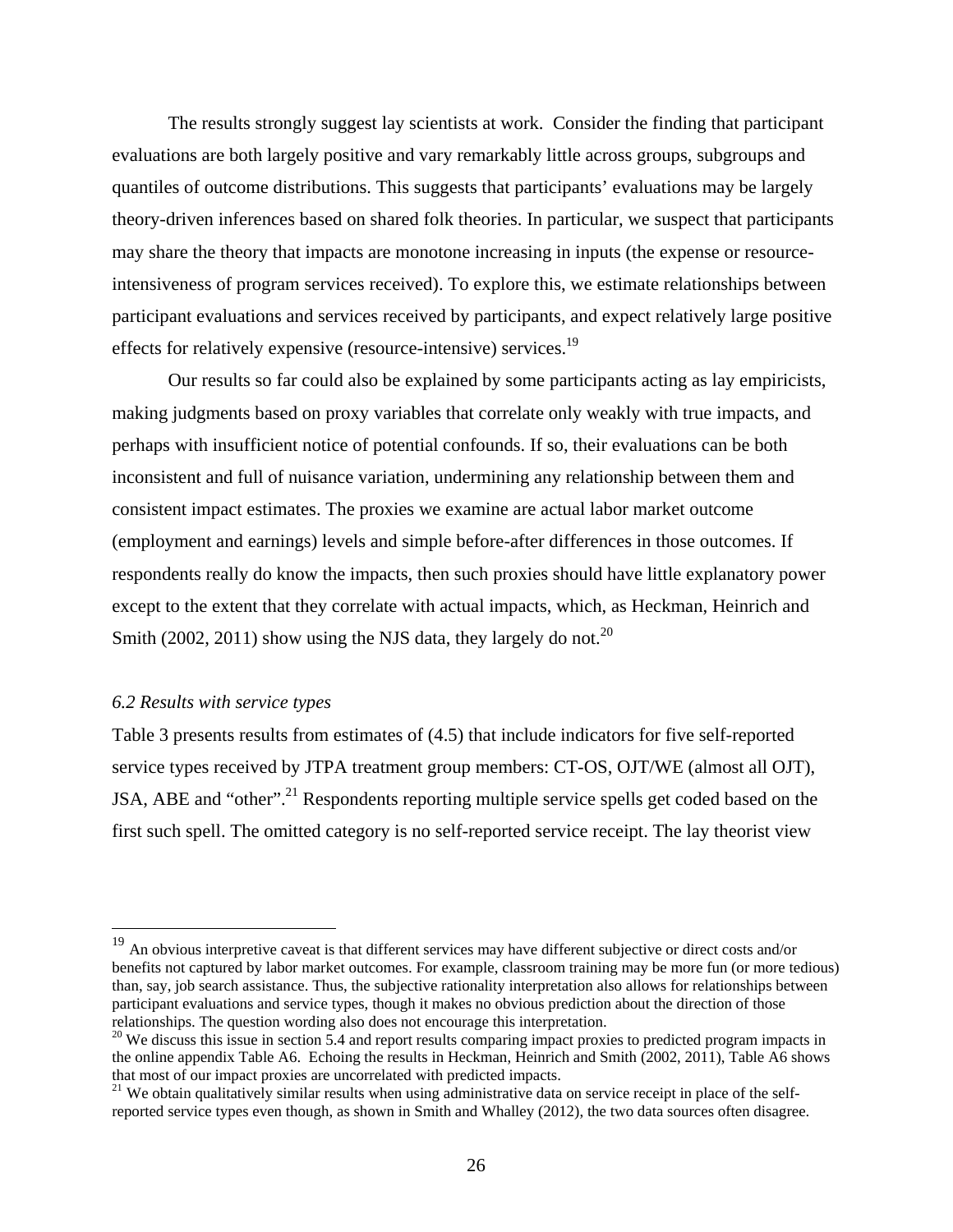predicts positive participant evaluations to be relatively more likely for more expensive services such as CT-OS and OJT.<sup>22</sup>

The logit models also include a variety of background variables; see the table notes for a list (and the on-line appendix for a full set of results). These variables pick up parts of the overall impact of participation unrelated to the labor market outcomes we examine. For example, the site indicators pick up differences in the friendliness and efficiency of site operation as perceived by the respondents. The variable "work for pay", which is an indicator variable for whether or not the respondent has ever worked for pay (as of random assignment), relates to the opportunity cost of participation, as does the variable for having a young child. The AFDC receipt at random assignment variable captures variation in the cost of classroom training due to the availability of an income source not tied to employment. The background variables also soak up residual variance, thereby increasing the precision of the estimates on the service type indicators.

 The top panel of Table 3 displays the mean derivatives for the service type indicators. The bottom panel displays test statistics and the associated p-values from tests of the nulls that specific groups of variables all have zero coefficients. The columns correspond to the four demographic groups. With the sole exception of CT-OS for female youth, for all four demographic groups the more expensive services, CT-OS and OJT/WE, clearly dominate inexpensive JSA. It is less clear what to make of the results for ABE, which has few participants, and "other", which includes both expensive and inexpensive services.

 Turning to the other variables in the bottom panel of Table 3, the site variables have a strong and statistically significant effect on the probability of a positive participant evaluation. Respondents may take account of non-pecuniary aspects of their JTPA experience, such as the staff or the office, even when responding to a question nominally about jobs. Variation in local conditions across sites, such as hiring opportunities, also might affect respondents' evaluations through an influence on outcomes. Although there might also be site differences in program impacts, this seems less likely given the findings in Section  $5.1<sup>23</sup>$ 

 $\overline{a}$ 

 $22$  Keep in mind that in the JTPA study, access, not service type, was randomly assigned. The exact set of services an individual receives depends on many factors, including the preferences of the participant and the caseworker, their beliefs about service effectiveness, the site budget, and so on. Thus, the estimated effects of the service type indicators on the probability of a positive participant evaluation need not have a causal interpretation. Instead, they likely reflect both the sorting of individuals who believe a particular service to be effective into receipt of that service and the effect of particular services on participant beliefs about program effectiveness.<br><sup>23</sup> Bloom et al. (1993) and Orr et al. (1994) also do not find much evidence of site-level differences in impacts.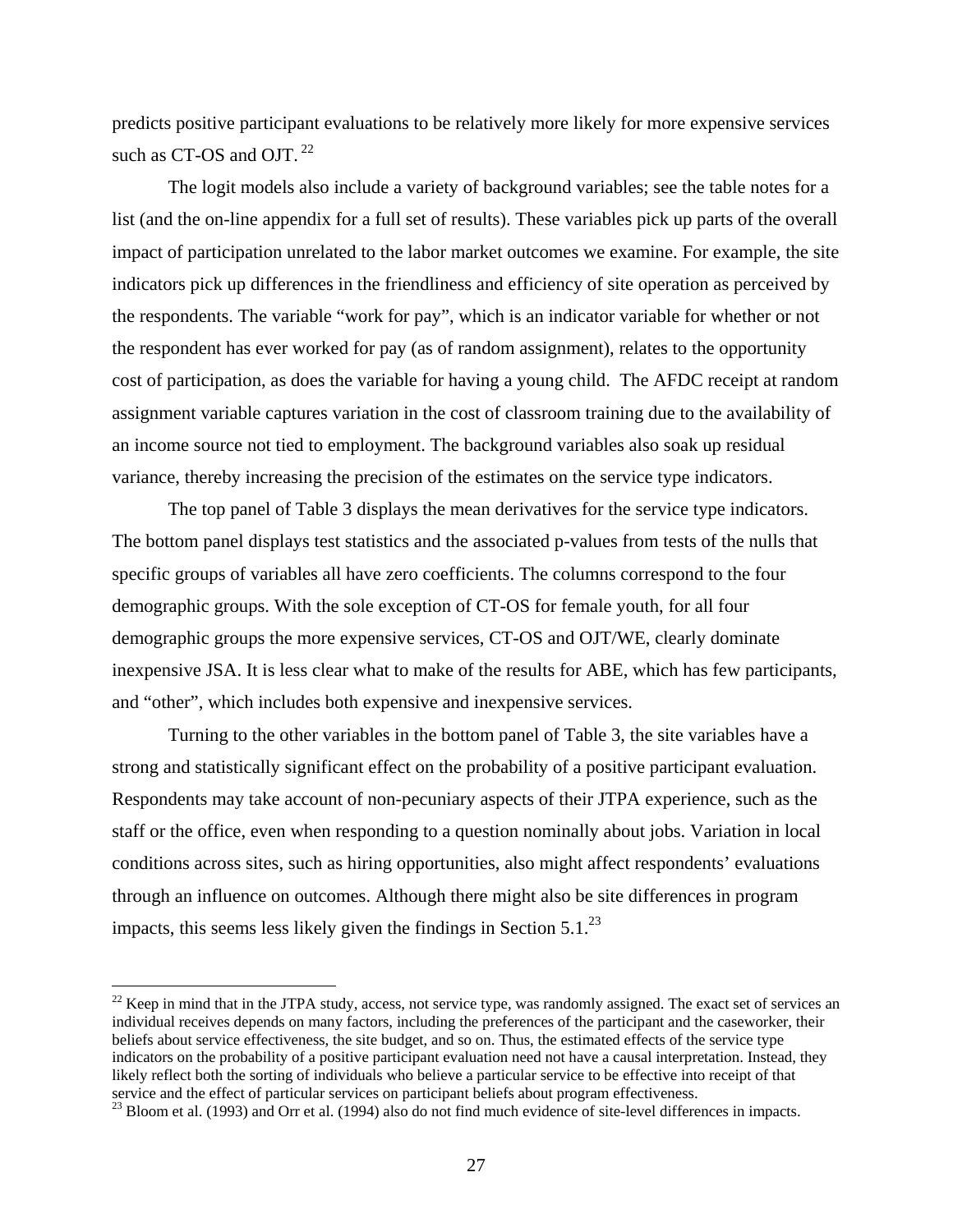With the exception of age for adults, race for youth, and age and education for female youth, the demographic variables play surprisingly little role in determining the probability of a positive participant evaluation. Among adults, age has a strong negative effect on the probability of a positive evaluation, while black male youth and Hispanic male and female youth have higher probabilities of a positive response. The limited role played by background characteristics in the analysis surprised us.

#### *6.3 Results with labor market outcomes*

Table 4 reports results from estimating versions of (4.5) that include the same background variables as the models in Table 3, but add various versions of  $Y_1$ , the labor market outcome in the treated state. Acting as lay empiricists, respondents may be relatively more likely to infer a positive program impact if they have done well in the labor market between random assignment and the survey, or if they are doing well around the time of the survey.

 Table 4 summarizes the evidence. As in the bottom panel of Table 3, the summary takes the form of chi-square statistics, and their p-values, for tests of the null hypotheses that a coefficient (or all coefficients) on a specific labor market outcome measure (or vector of outcome measures) equal(s) zero.<sup>24</sup> The relationships tend to be statistically stronger for adults than for youth, and for measures based on self-reported data than on UI data. Also, earnings measures tend to yield more statistically significant relationships than employment measures, especially for outcomes at or just around the time of the survey.<sup>25</sup>

 Overall, we find strong evidence that participants use labor market outcomes as proxies for impacts. This is consistent with lay science, but perhaps with real science too as outcomes may be correlated with actual impacts. Indeed, some fraction of the treated group would have zero counterfactual (untreated) earnings outcomes after random assignment; for them, outcomes and impacts perfectly coincide. We cannot completely rule out this possibility by an appeal to our results in Section 4 because the measurement error in our own impact estimates may be quite large.

 $\overline{a}$ 

 $24$  See the on-line appendix for the full set of results

 $25$  The results are not sensitive to coding employment as earnings above \$400 rather than as non-zero earnings.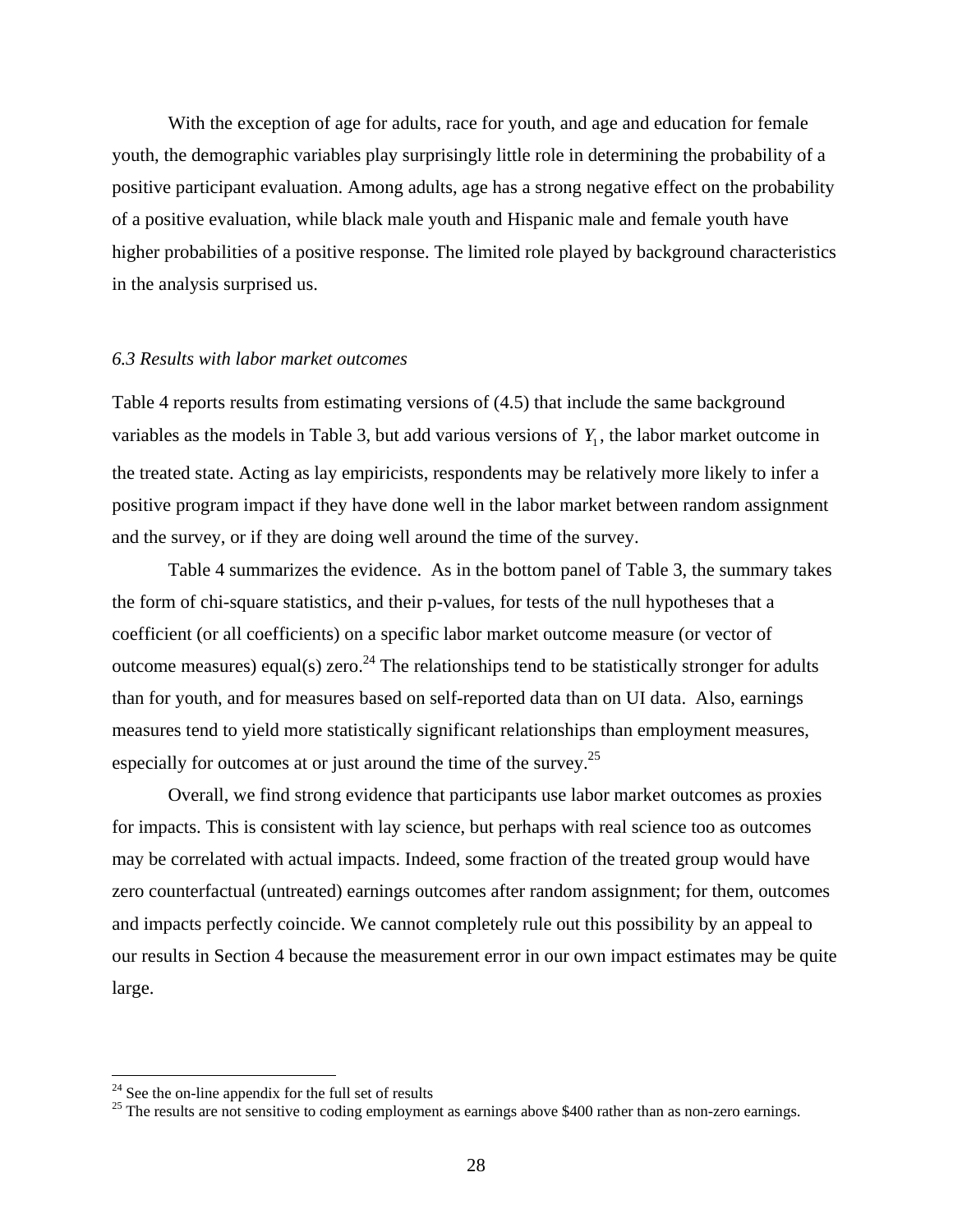#### *6.4 Results with before-after comparisons of labor market outcomes*

This section explores the relationship between participant evaluations and before-after differences in employment and earnings. The cognitive appeal and simplicity of before-after comparisons as an estimator of impacts are undeniable. Moreover, despite their simplicity, before-after comparisons are consistent impact estimates in the absence of confounds, that is, if there is no change in any outcome-relevant factor over the period between the two measurements, as the "before" outcomes will then consistently estimate the "after" outcome that would have occurred without treatment.

The literature provides dramatic evidence of the importance of confounds in this context under the heading of "Ashenfelter's dip". The dip refers to the decline in mean earnings and employment commonly observed for participants in employment and training programs in the period prior to participation. The dip reflects selection into programs on the basis of transitory labor market shocks. As Heckman and Smith (1999) show using the experimental control group data from the NJS, the labor market outcomes of participants would improve in the "after" period even in the absence of participation. Remembering that lay empiricists may fail to correct for non-salient confounds, participants making judgments on the basis of before-after comparisons may well fail to appreciate that they would have found a job even without participating in JTPA, particularly when the survey question does not push them to think about counterfactuals.

Given that one of our survey questions asks directly about finding a job, in Panel A of Table 5 we first consider the relationship between participant evaluations and before-after changes in employment. We coded the before-after employment status variable based on employment at the date of random assignment and 18 months after random assignment. This yields four patterns. We include dummy variables for three of the four patterns, with employed at both points in time as the omitted pattern. The findings here are, perhaps, less strong than expected. In general, relative to the always employed, those who are never employed or who lose a job tend to have less positive participant evaluations. Among adults, those who gain a job tend to be somewhat more positive. However, only a handful of the differences achieve statistical significance. Measurement error in the "after" employment status may account for our weak results. By looking at employment around the time of the survey, we have given the respondents plenty of time to lose jobs that JTPA helped them find and, in the case of program dropouts, to find jobs without the help of JTPA. However, the joint tests for the employment change variable

29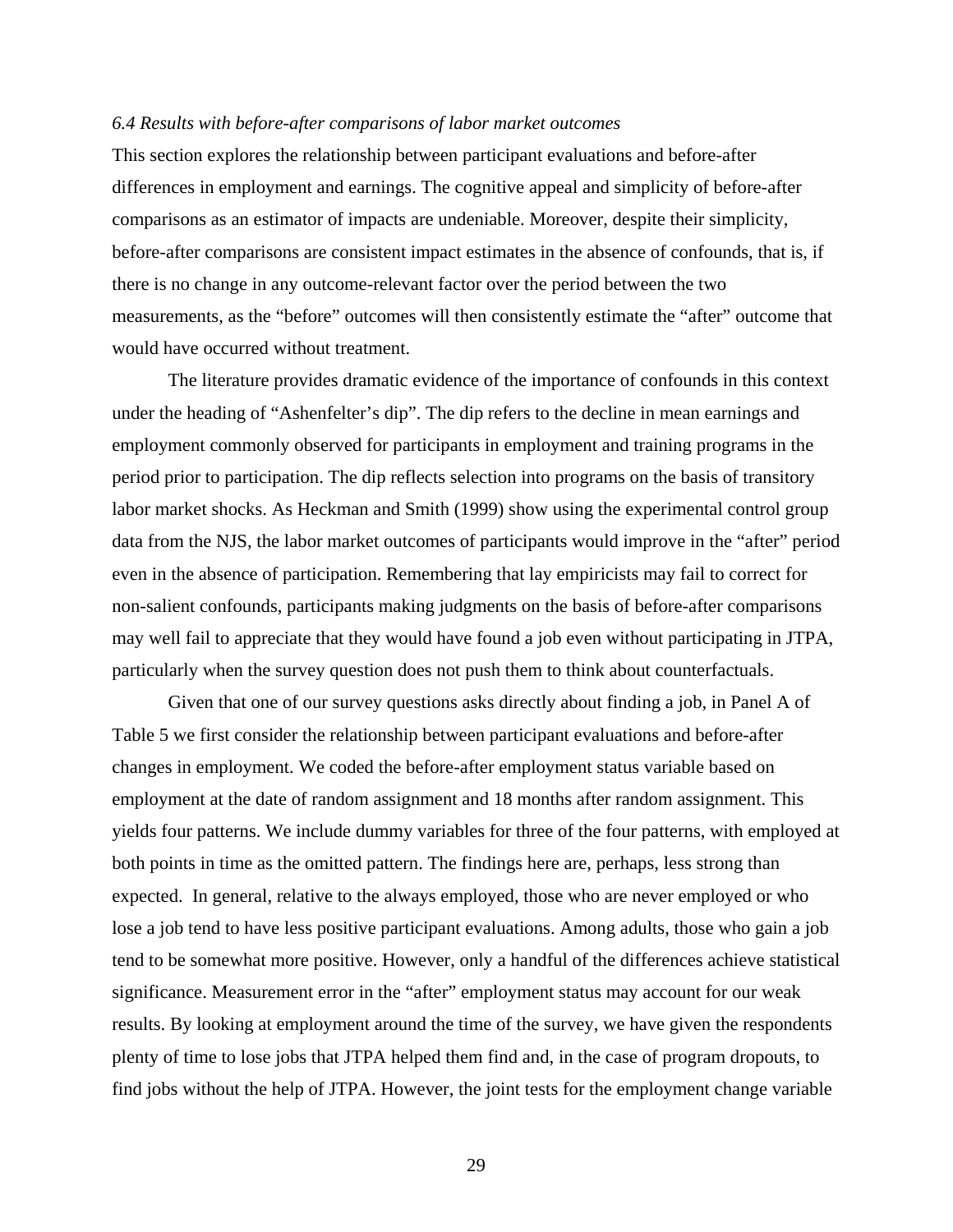look stronger than the individual t-tests, which is consistent with our omitted group lying in the middle of the categories in terms of its effect on the participant evaluation measure.

Table 5 Panel B presents estimates of versions of (4.5) that include before-after earnings changes as independent variables, along with the usual background variables. The earnings change measure consists of the difference in average self-reported monthly earnings between the 12 months before random assignment and the 18 months after random assignment. We can use only the 12 months before random assignment due to the limitations of the survey data on prerandom assignment earnings for the treatment group. We let the data speak to the functional form by including indicator variables for quintiles of the before-after difference.

 We find evidence that before-after differences in labor market outcomes predict participant evaluations. The relationship is clearest for adult females and male youth, where the estimated coefficients increase monotonically (or almost so) and are statistically and substantively significant for the upper quintiles. Overall, the findings in this section lend support to the view that respondents implicitly or explicitly use natural and cognitively simple (but nonetheless quite biased) before-after comparisons in constructing their evaluations.

 There are two potential reasons why some impact proxies correlate more strongly with participant evaluations than others. First, individuals may focus particular attention on (for instance) employment status changes when attempting to construct counterfactuals as lay scientists. Employment status changes then correlate with participant evaluations for this reason. Alternatively, some "poor" proxies may be less poor than others. Whether the particular proxies individuals use to form their survey responses better predict program impacts than the ones they do not has important implications for our lay scientist interpretation. In an analysis not reported in detail here, we find that the proxies that best predict impacts do not best predict participant evaluations, which is consistent with participants acting as lay scientists.<sup>26</sup>

#### **7.0 Conclusions**

 $\overline{a}$ 

Broadly speaking we have two main findings. The first is that participant evaluations by treatment group members from the JTPA experimental evaluation have, in general, little if any relationship to either experimental impact estimates at the subgroup level or to what we regard as relatively plausible econometric impact estimates based on percentile differences. The second is

 $26$  See the online appendix for full details on the analysis and its results.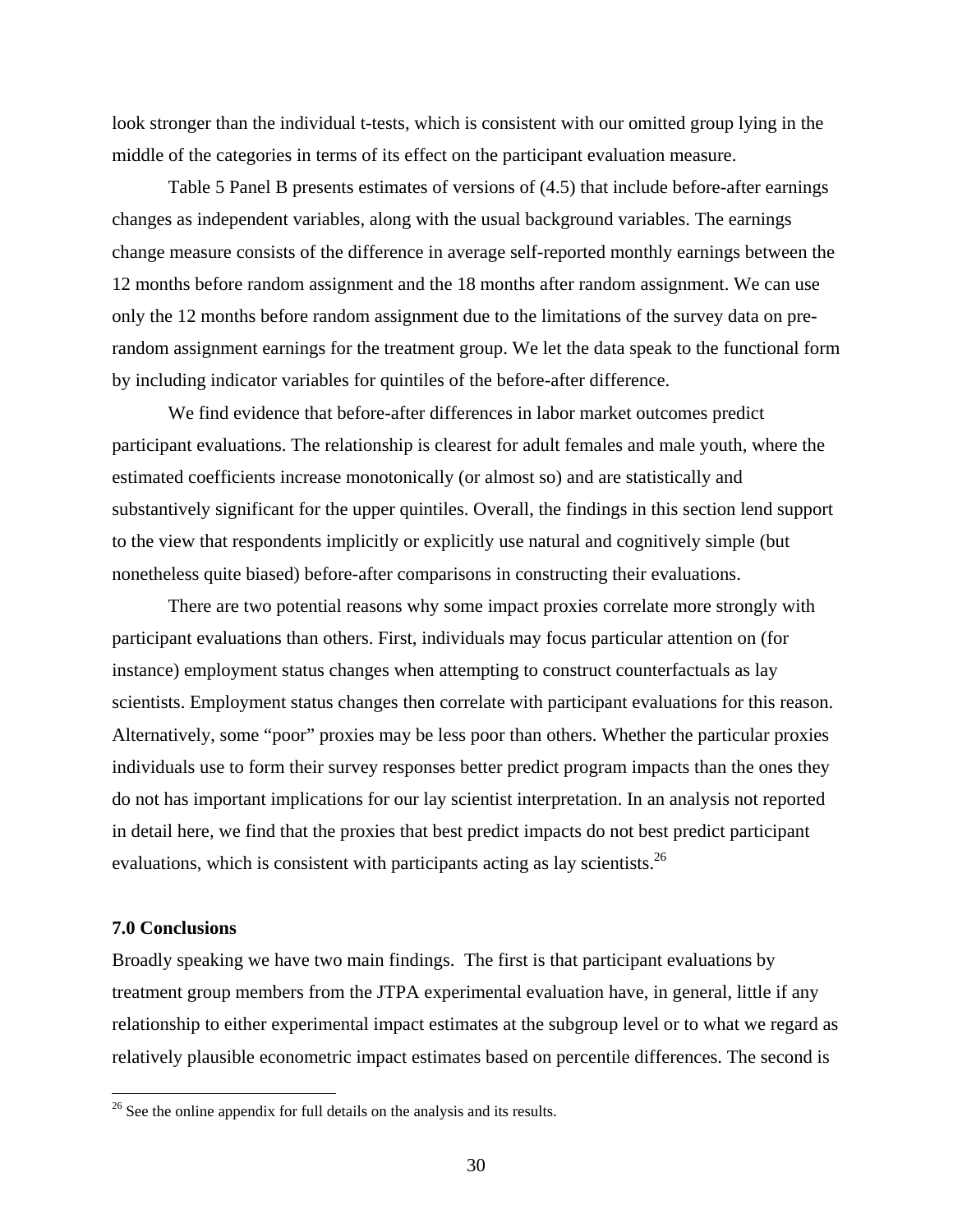that the participant evaluation measures do have consistent relationships with crude proxies for impacts, such as measures of service type (a proxy for the resources devoted to the participant), labor market outcome levels (which measure impacts only if the counterfactual state consists of no employment or earnings, which it does not for the vast majority of our sample), and beforeafter comparisons (which measure impacts only in the absence of the "dip").

 Taken together, these two findings provide strong support for the view that respondents avoid the cognitive burden associated with trying to construct (implicitly or explicitly) the counterfactual outcome they would have experienced had they been in the control group and thus excluded from JTPA. Instead, they appear to act as lay scientists, using readily available proxies and simple heuristics to conclude, for example, that if they are employed at the time of the survey or if their earnings have risen relative to the period prior to random assignment, that the program probably helped them find a job. At the same time, our evidence does not rule out the view that respondents consider factors in their answers not captured in our experimental and econometric impact estimates, such as expected impacts in later periods ("employability") or subjective and/or direct costs and benefits associated with the services they received. The proxy variables still leave much variation in the participant evaluation measure to be explained by other factors.

We borrow our "lay science" interpretation of our results from a large literature in social psychology on the fallibility of self-reports. The "study skills" experiment of Conway and Ross (1984) is the most parallel study we know of. Conway and Ross recruited subjects from one large introductory psychology course for a three-week study skills class, and randomly assigned them to either the class (treatment) or a waiting list (control). Both groups gave self-reports on their own study skill proficiency both before and after the three-week class. Since subjects came from one course, and the experiment took place between the midterm and final in that course, comparable outcome measures (in the form of grades on the midterm and final in the same class) were available to Conway and Ross, as were overall semester grades collected from registrar records. The objective measures confirmed what professional evaluators of such classes, e.g. Gibbs (1981), have found: the class had no substantively or statistically significant effect on outcomes. Yet treatment subjects reported greater improvement in their study skills, and expected better grades, than did control subjects. Conway and Ross interpret these results as

31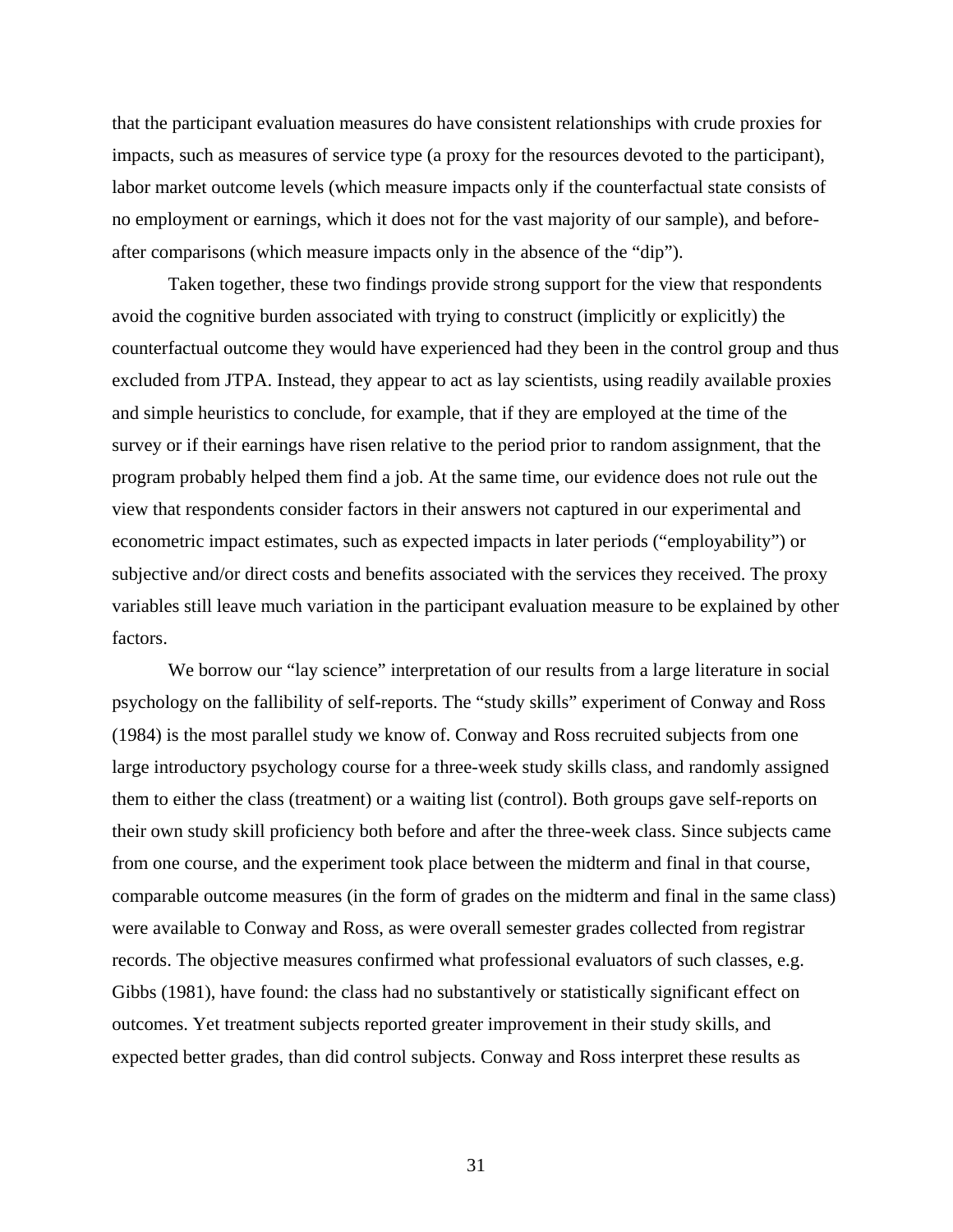showing that their subjects act as lay theorists and rely on a theory that a study skills class will improve study skills.

 Our findings indicate that participants behave as lay scientists. Byker and Smith (2012) and Calónico and Smith (2012) find similar results using data from other experimental evaluations with similar participant evaluation measures. Despite these disappointing findings, more sophisticated survey questions might do a better job of aligning participant and econometric evaluations. For example, improved performance may come from employing a question that explicitly asks the respondent to think about or construct a counterfactual and which makes the particular outcome of interest more concrete. Smith, Whalley and Wilcox (2012) review the types of participant evaluation questions in extant surveys and make detailed suggestions for improvements along these lines. For the present, we conclude that when they rely on survey measures like the one examined here, participant evaluations do not provide a plausible substitute for econometric estimates and should not be presented as such when evaluating programs. Ross (1989, p. 354) bluntly warns that "when self-reports are a primary indicant of improvement, a conspiracy of ignorance may emerge in which both the helper and the helped erroneously believe in the achievement of their common goal."

University of Michigan, NBER and IZA University of California-Merced, NBER and SKOPE ESI, Chapman University, CEAR, Georgia State University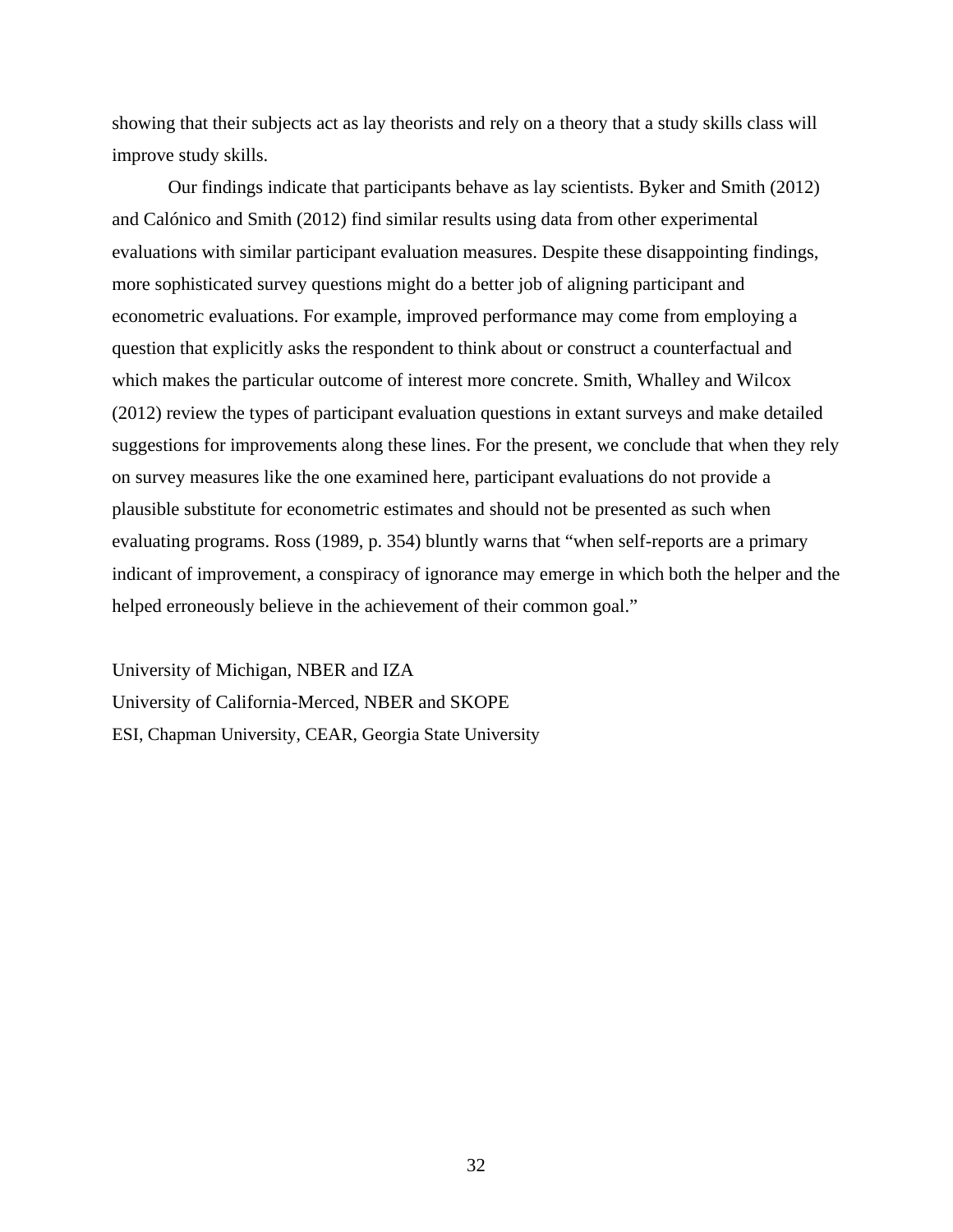## **References**

Bell, Stephen, and Larry Orr. 2002. "Screening (and Creaming?) Applicants to Job Training Programs: The AFDC Homemaker Home Health Aide Demonstrations." *Labour Economics* 9(2): 279– 302.

Bloom, Howard, Larry Orr, George Cave, Stephen Bell and Fred Doolittle. 1993. *The National JTPA Study: Title II-A Impacts on Earnings and Employment at 18 Months*. Bethesda, MD: Abt Associates.

Byker, Tanya and Jeffrey Smith. 2013. "Chapter 6: Evidence from the Connecticut Jobs First Program." Unpublished manuscript, University of Michigan.

Calónio, Sebastian and Jeffrey Smith. 2013. "Chapter 5: Evidence from the National Supported Work Demonstration," Unpublished manuscript, University of Michigan.

Carrell, Scott and James West. 2010. "Does Professor Quality Matter? Evidence from Random Assignment of Students to Professors." *Journal of Political Economy* 118(3): 409-432.

Conway, Michael, and Michael Ross. 1984. "Getting What You Want by Revising What You Had." *Journal of Personality and Social Psychology* 47:738-748.

Devine, Theresa, and Heckman, James. 1996. "The Structure and Consequences of Eligibility Rules for a Social Program," in Solomon Polachek (ed.) *Research in Labor Economics Volume 15*. Greenwich, CT: JAI Press. 111-170.

Di Tella, Rafael, Sebastian Galiani, and Ernesto Schargrodsky. 2007. "The Formation of Beliefs: Evidence from the Allocation of Land Titles to Squatters." *Quarterly Journal of Economics* 122(1): 209–241.

Di Tella, Rafael, Sebastian Galiani, and Ernesto Schargrodsky. 2012 "Reality versus Propaganda in the Formation of Beliefs about Privatization." *Journal of Public Economics*, 96(2012): 553- 567.

Djebbari, Habiba and Jeffrey Smith. 2008. "Heterogeneous Program Impacts: Experimental Evidence from the PROGRESA Program." *Journal of Econometrics* 145(1-2): 64-80.

Doolittle, Fred, and Linda Traeger. 1990. *Implementing the National JTPA Study*. New York, NY: Manpower Demonstration Research Corporation.

Eyal, Yonatan. 2010. "Examination of the Empirical Research Environment of Program Evaluation: Methodology and Application." *Evaluation Review* 34(6): 455-486.

Heckman, James. 1997. "Instrumental Variables: A Study of the Implicit Behavioral Assumptions Used in Making Program Evaluations." *Journal of Human Resources* 32(3): 441- 452.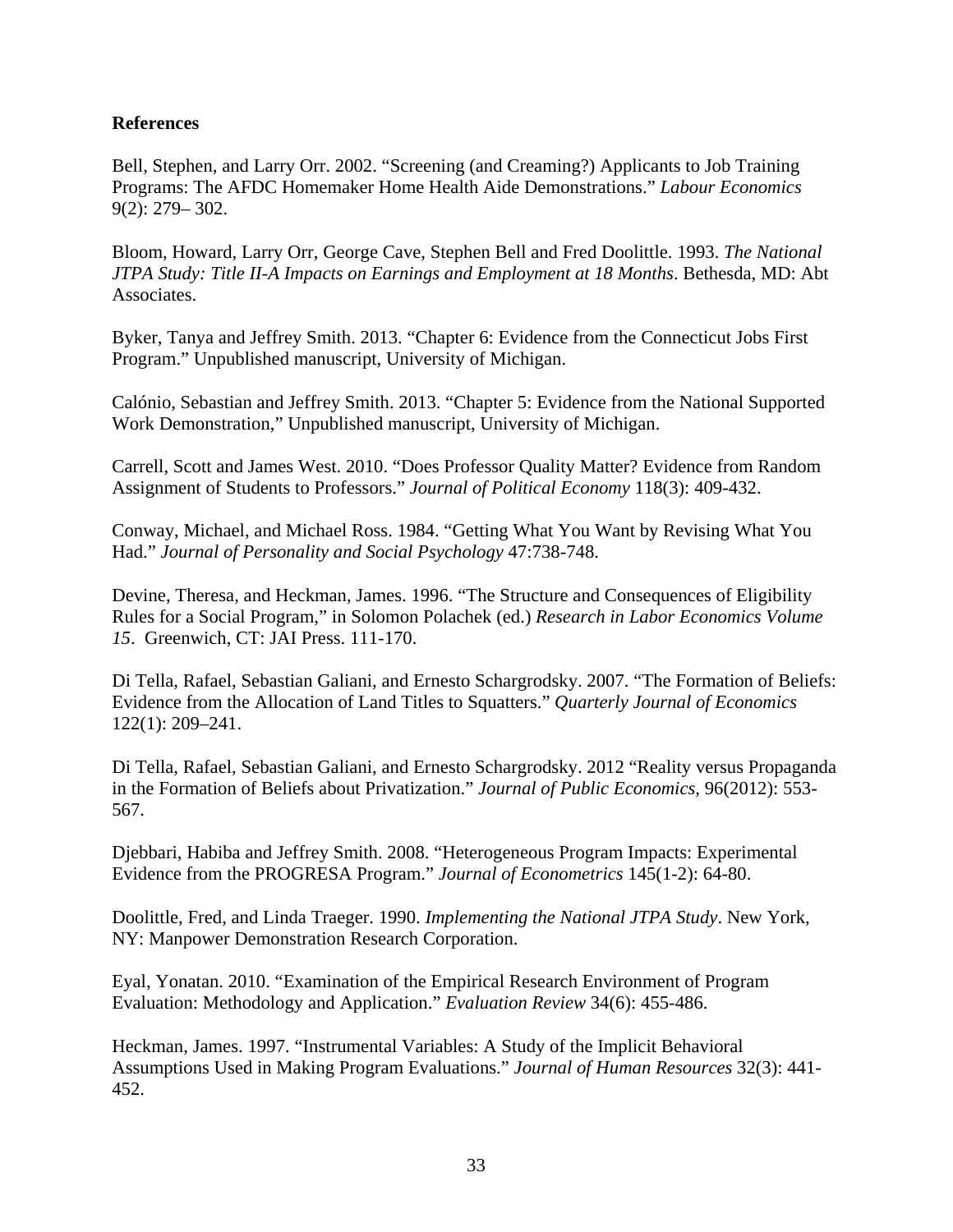Gibbs, Graham. 1981. *Teaching Students to Learn.* Milton Keynes, UK: Open University Press.

Heckman, James, Carolyn Heinrich, Pascal Courty, Gerald Marschke and Jeffrey Smith (eds.), *The Performance of Performance Standards*. Kalamazoo, MI: W.E. Upjohn Institute for Employment Research.

Heckman, James, Carolyn Heinrich, and Jeffrey Smith. 2002. "The Performance of Performance Standards." *Journal of Human Resources* 37(4): 778-811.

Heckman, James, Carolyn Heinrich and Jeffrey Smith. 2011. "Chapter 9: Do Short Run Performance Measures Predict Long Run Impacts?" in Heckman, James, Carolyn Heinrich, Pascal Courty, Gerald Marschke and Jeffrey Smith (eds.), *The Performance of Performance Standards*. Kalamazoo, MI: W.E. Upjohn Institute for Employment Research. 273-304.

Heckman, James, Neil Hohmann, Jeffrey Smith, with the assistance of Michael Khoo. 2000. "Substitution and Drop Out Bias in Social Experiments: A Study of an Influential Social Experiment." *Quarterly Journal of Economics* 115(2): 651-694.

Heckman, James and Jeffrey Smith. 1998. "Evaluating the Welfare State," in Steiner Strom (ed.), *Econometrics and Economic Theory in the 20th Century: The Ragnar Frisch Centennial*. Cambridge University Press for Econometric Society Monograph Series, 241-318.

Heckman, James, and Jeffrey Smith. 1999. "The Pre-Program Earnings Dip and the Determinants of Participation in a Social Program: Implications for Simple Program Evaluation Strategies." *Economic Journal* 109(457): 313-348.

Heckman, James, and Jeffrey Smith. 2000. "The Sensitivity of Experimental Impact Estimates: Evidence from the National JTPA Study," in David Blanchflower and Richard Freeman (eds.), *Youth Employment and Joblessness in Advanced Countries*, Chicago: University of Chicago Press for NBER, 331-356.

Heckman, James, and Jeffrey Smith. 2004. "The Determinants of Participation in a Social Program: Evidence from the Job Training Partnership Act." *Journal of Labor Economics* 22(2): 243-298.

Heckman, James and Jeffrey Smith, with the assistance of Nancy Clements. 1997. "Making the Most Out of Programme Evaluations and Social Experiments: Accounting for Heterogeneity in Programme Impacts." *Review of Economic Studies* 64(4): 487-535.

Heinrich, Carolyn, Gerald Marschke and Annie Zhang. 1998. "Using Administrative Data to Estimate the Cost-Effectiveness of Social Program Services." Technical report. The University of Chicago.

Holt, Charles and Susan Laury. 2002. "Risk Aversion and Incentive Effects." *American Economic Review* 92:1644-1655.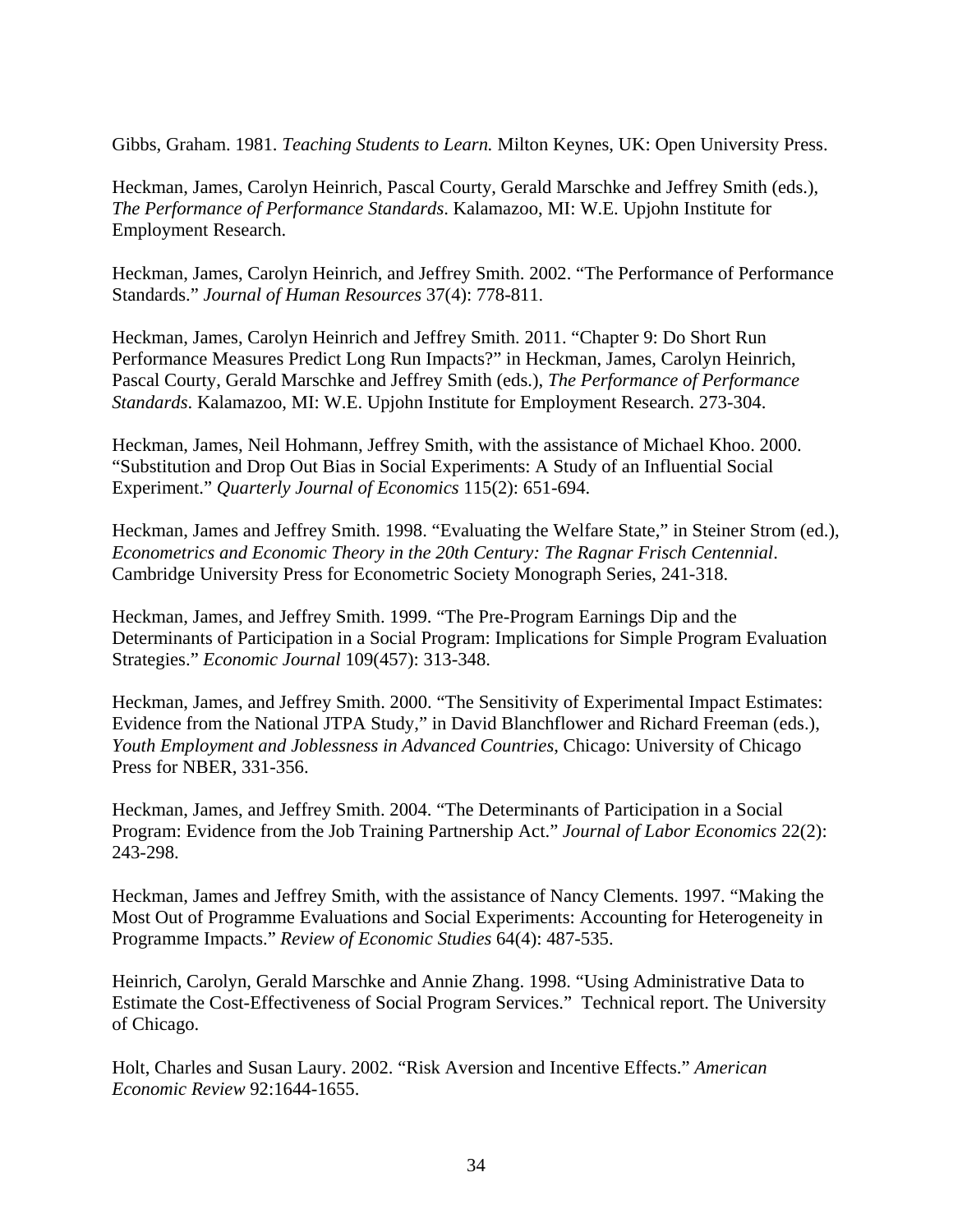HRSD-Canada (Human Resources and Skills Development—Canada). 2009. Summative Evaluation of Employment Benefits and Support Measures in the Ontario Region. Canadian government document SP-AH-933-01-10E.

Jacob, Brian and Lars Lefgren. 2008. "Principals as Agents: Subjective Performance Measurement in Education." *Journal of Labor Economics* 26(1): 101-136.

Juster, Thomas. 1964. *Anticipations and Purchases*. Princeton: Princeton University Press.

Juster, Thomas. 1966. "Consumer Buying Intentions and Purchase Probability: An Experiment in Survey Design." *Journal of the American Statistical Association* 61:658-696.

Kahneman, Daniel, Paul Slovic and Amos Tversky. 1982. *Judgment Under Uncertainty: Heuristics and Biases*. Cambridge, UK: Cambridge University Press.

Kelly, George. 1955. *A Theory of Personality: The Psychology of Personal Constructs*. New York: Norton.

Kelly, Janet. 2003. "Citizen Satisfaction and Administrative Performance Measures: Is There Really a Link?" *Urban Affairs Review* 38(6): 855-866.

Kemple, James, Fred Doolittle, and John Wallace.1993. *The National JTPA Study: Site Characteristics and Participation Patterns*. New York, NY: Manpower Demonstration Research Corporation.

Kornfeld, Robert and Howard Bloom, 1999. "Measuring Impacts on Employment and Earnings: Do Unemployment Wage Reports from Employers Agree with Surveys of Individuals?" *Journal of Labor Economics* 17(1): 169-197.

Kristensen, Nicolai. 2006. "What Do We Learn from Self-Evaluations of Training? A Comparison of Subjective and Objective Evaluations." Unpublished manuscript, University of Aarhus.

Manski, Charles. 1990. "The Use of Intentions Data to Predict Behavior: A Best-Case Analysis." *Journal of the American Statistical Association* 85(412): 934-940.

Manski, Charles. 1999. "Analysis of Choice Expectations in Incomplete Scenarios." *Journal of Risk and Uncertainty* 19(1-3): 49-65.

Manski, Charles. 2004. "Measuring Expectations." *Econometrica* 72(5): 1329-1376.

Nisbett, Richard and Lee Ross. 1980. *Human Inference: Strategies and Shortcomings of Social Judgment*. Englewood Cliffs, N.J: Prentice-Hall.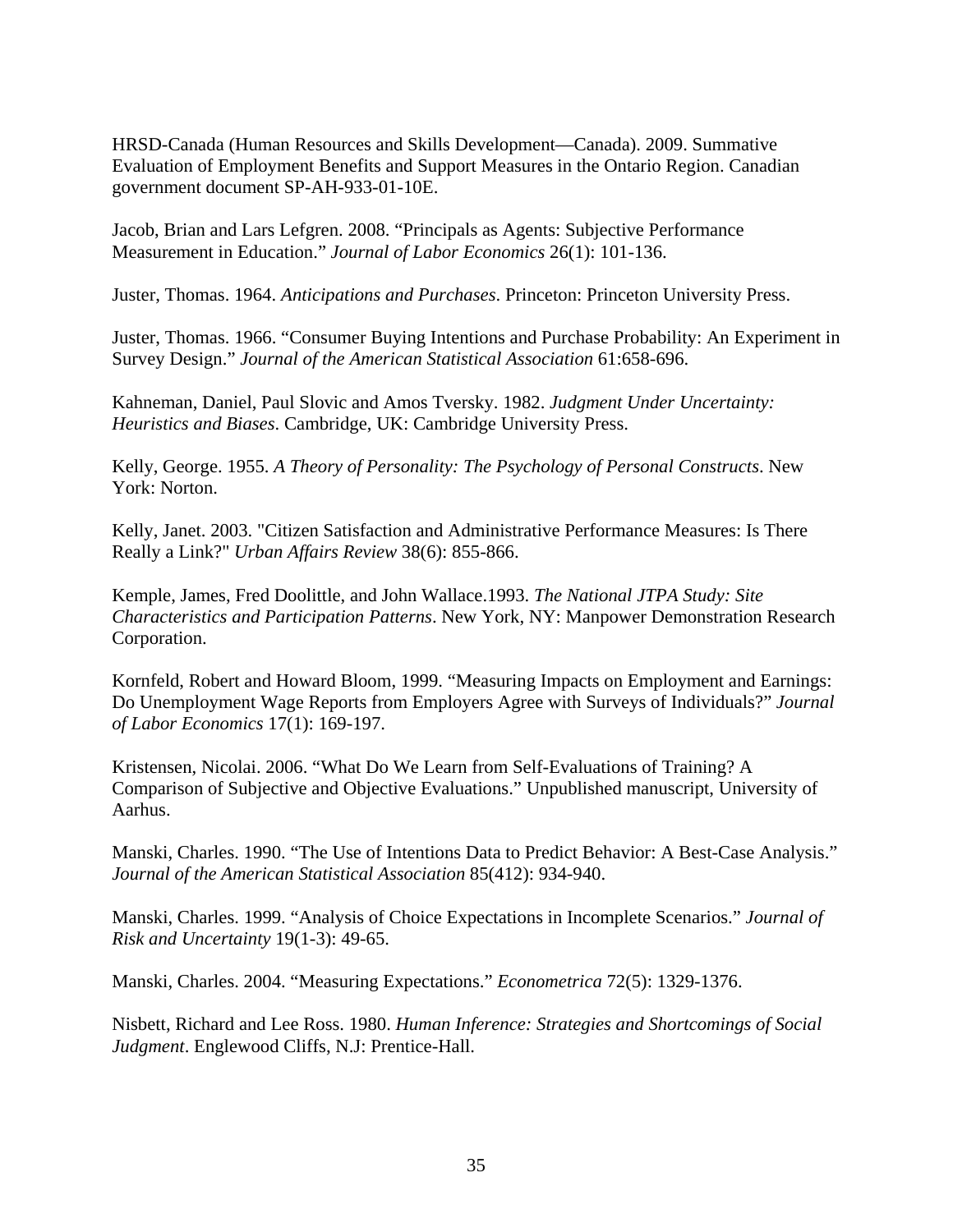Nisbett, Richard and Timothy Wilson. 1977. "Telling More Than We Can Know: Verbal Reports on Mental Processes." *Psychological Review* 84(3): 231-259.

Oreopoulos, Philip and Florian Hoffman. 2009. "Professor Qualities and Student Achievement." *Review of Economics and Statistics* 91(1): 83-92.

Orr, Larry, Howard Bloom, Stephen Bell, Winston Lin, George Cave and Fred Doolittle. 1994. *The National JTPA Study: Impacts, Benefits and Costs of Title II-A*. Bethesda, MD: Abt Associates.

Philipson, Tomas and Larry Hedges. 1998. "Subject Evaluation in Social Experiments." *Econometrica* 66(2): 381-408.

Polanyi, Michael. 1964. *Personal Knowledge: Toward a Post-Critical Philosophy*. New York: Harper.

Ross, Michael. 1989. "Relation of Implicit Theories to the Construction of Personal Histories." *Psychological Review* 96(2):341-357.

Schochet, Peter, John Burghardt and Sheena McConnell. 2008. "Does Job Corps Work? Impact Findings from the National Job Corps Study." *American Economic Review* 98(5): 1864-1886.

Simon, Herbert. 1957. *Models of Man*. New York: Wiley.

Smith, Jeffrey and Alexander Whalley. 2013. "How Well Do We Measure Public Job Training?" Unpublished manuscript, University of Michigan.

Smith, Jeffrey, Alexander Whalley and Nathaniel Wilcox. 2013. "Chapter 7: Alternatives to Typical Participant Evaluation Questions." Unpublished manuscript, University of Michigan.

Smith, Vernon. 1982. "Microeconomic Systems as an Experimental Science." *American Economic Review* 72(5): 923–955.

USDOE (United States Department of Labor). 2005. Evaluation of the Teaching American History Program. USDOE Office of Planning, Evaluation and Policy Development, Policy and Program Studies Service.

Wilcox, Nathaniel. 1993. "Lottery Choice: Incentives, Complexity and Decision Time." *Economic Journal* 103:1397-1417.

Wolfers, Justin. 2007. "Are Voters Rational? Evidence from Gubernatorial Elections." Unpublished manuscript, University of Pennsylvania.

Wood, Michelle. 1995. "National JTPA Study – SDA Unit Costs." Abt Associates Memo to Jerry Marsky [sic] and Larry Orr.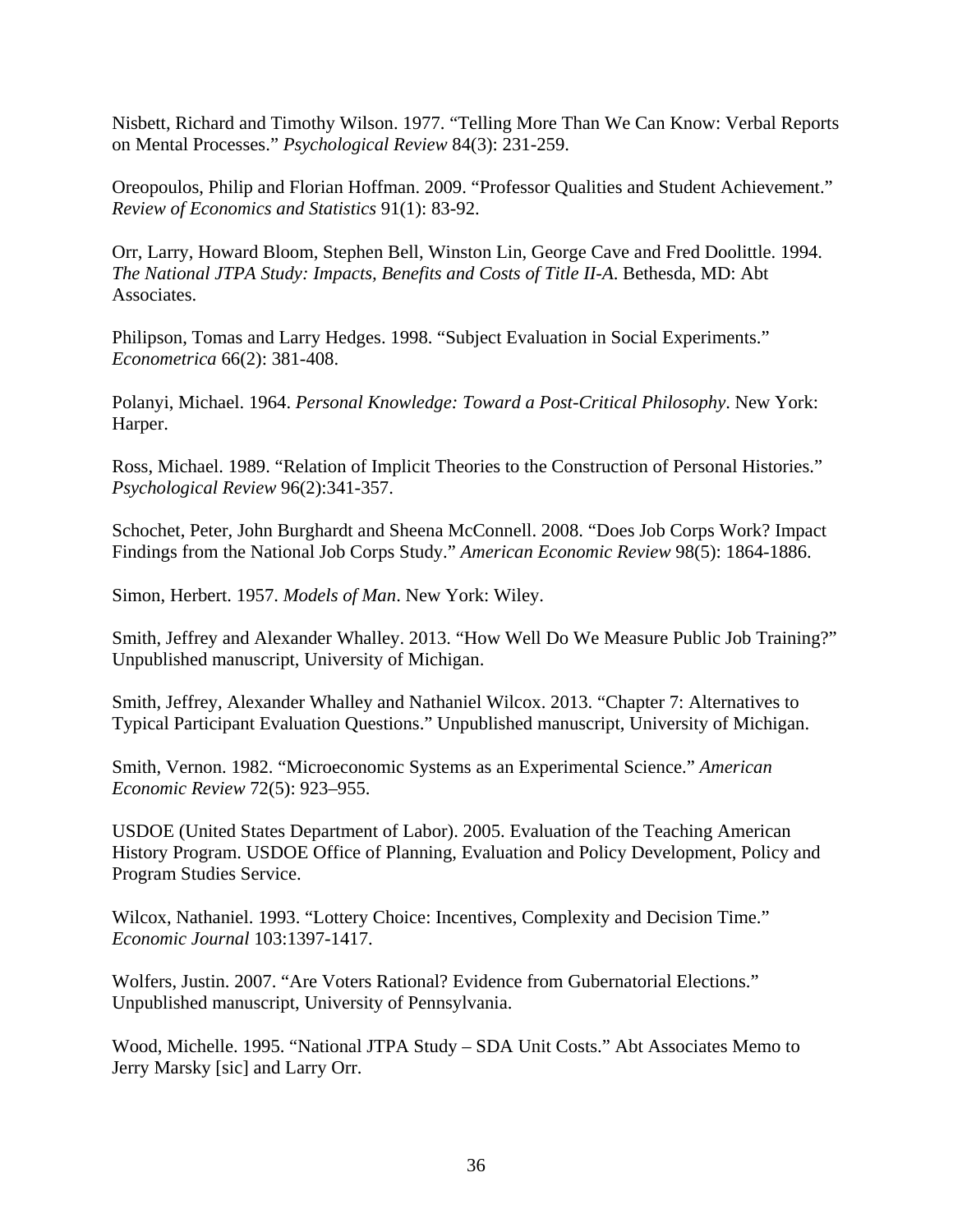|                                     | <b>Adult Males</b> |          | <b>Adult Females</b> |          | Male Youths |          | Female Youths |          |
|-------------------------------------|--------------------|----------|----------------------|----------|-------------|----------|---------------|----------|
|                                     | (1)                | (2)      | (1)                  | (2)      | (1)         | (2)      | (1)           | (2)      |
| A. Employment:                      |                    |          |                      |          |             |          |               |          |
| Any Employment over 18              | $-0.91$            | $-0.21$  | 0.10                 | 0.47     | $-0.29$     | 0.96     | $-0.54$       | $-0.32$  |
| Months                              | (0.32)             | (0.38)   | (0.31)               | (0.36)   | (0.31)      | (0.60)   | (0.23)        | (0.80)   |
| <b>Employment in Month 18</b>       | $-0.51$            | $-0.15$  | $-0.40$              | 0.19     | $-0.31$     | $-0.12$  | $-0.20$       | $-0.30$  |
|                                     | (0.31)             | (0.36)   | (0.40)               | (0.29)   | (1.47)      | (1.12)   | (0.09)        | (1.06)   |
| Any Employment (UI) over            | $-0.34$            | $-0.24$  | 0.14                 | 0.24     | $-0.69$     | 0.00     | 0.29          | 0.65     |
| 6 Quarters                          | (0.19)             | (0.32)   | (0.28)               | (0.34)   | (0.71)      | (0.60)   | (0.27)        | (0.64)   |
| Employment (UI) in Quarter 6        | $-0.39$            | 0.03     | 0.04                 | $-0.42$  | 0.82        | 1.88     | $-0.01$       | 0.72     |
|                                     | (0.30)             | (0.45)   | (0.29)               | (0.32)   | (0.50)      | (1.00)   | (0.02)        | (0.90)   |
| <b>B.</b> Earnings:                 |                    |          |                      |          |             |          |               |          |
| Earnings over 18 Months             | $-121.04$          | 48.66    | 45.71                | $-16.86$ | $-21.95$    | 273.06   | $-208.51$     | 24.82    |
|                                     | (134.85)           | (83.41)  | (85.10)              | (57.75)  | (244.01)    | (214.97) | (89.36)       | (97.87)  |
| Earnings in Month 18                | $-21.20$           | $-6.05$  | 2.37                 | 0.97     | 35.53       | $-6.67$  | $-2.32$       | 1.54     |
|                                     | (20.65)            | (7.73)   | (4.95)               | (3.80)   | (31.26)     | (16.58)  | (9.49)        | (10.37)  |
| Earnings (UI) over 6 Quarters       | $-63.67$           | $-61.17$ | $-85.43$             | 14.51    | $-71.24$    | 271.47   | $-103.53$     | 78.86    |
|                                     | (94.48)            | (85.90)  | (50.92)              | (35.79)  | (133.03)    | (134.34) | (68.76)       | (68.61)  |
| Earnings (UI) in Quarter 6          | $-22.56$           | $-14.52$ | 0.73                 | $-10.17$ | $-0.16$     | 80.59    | 2.60          | $-13.14$ |
|                                     | (23.25)            | (17.18)  | (10.97)              | (7.65)   | (18.90)     | (31.78)  | (13.54)       | (12.60)  |
|                                     |                    |          |                      |          |             |          |               |          |
| Positive (overall $/ 0.10 / 0.05$ ) | 0/0/0              | 1/0/0    | 5/0/0                | 5/0/0    | 2/0/0       | 5/3/2    | 2/0/0         | 5/0/0    |
| Negative (overall $/ 0.10 / 0.05$ ) | 8/3/1              | 6/0/0    | 2/1/0                | 3/0/0    | 6/0/0       | 2/0/0    | 5/3/3         | 3/0/0    |

## TABLE 1: Regression Results for the Relationship between Predicted Impacts and Participant Evaluations for Eight Outcomes, By Demographic Group

Notes: Source: Authors' calculations using the NJS data. Each cell in the table displays the coefficient estimate from a regression with the predicted impacts for an individual (based on their *X*) as the dependent variable and their participant evaluation as the independent variable. The regression is estimated using the experimental treatment sample. Heteroskedasticity-consistent standard errors appear in parentheses. The values in the bottom two rows are the counts of the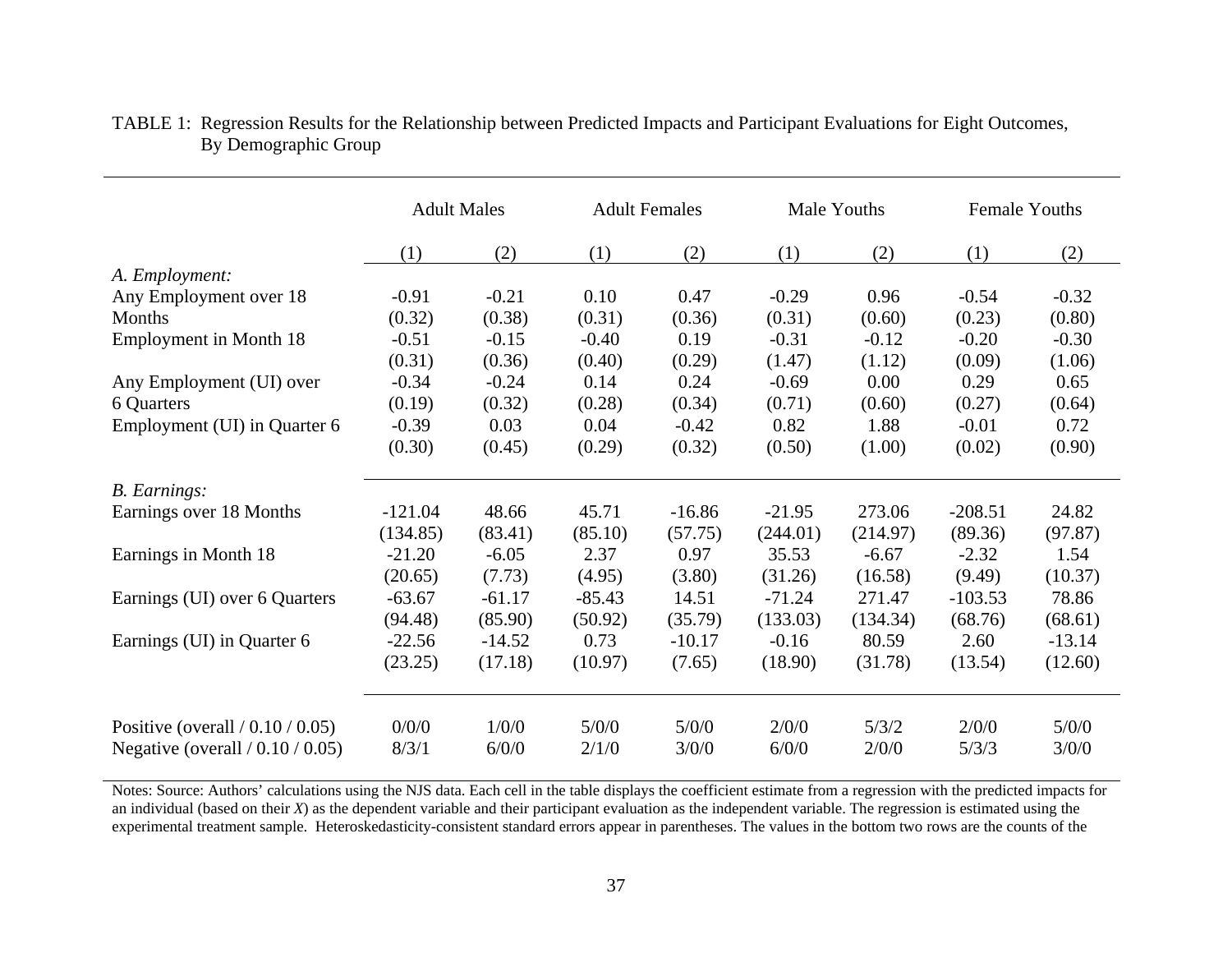number of cells in the column above which are positive or negative, and counts of those that are significantly different from zero at the 10% and 5% levels. Specification (1) selects the set of *X* variables used to predict the impacts for each individual using a stepwise procedure. Specification (2) uses the same *X* as in Heckman, Heinrich and Smith (2002) to predict the impacts for each individual. Their *X* variables consist of race, age, education, marital status, employment status, AFDC receipt, receipt of food stamps and site.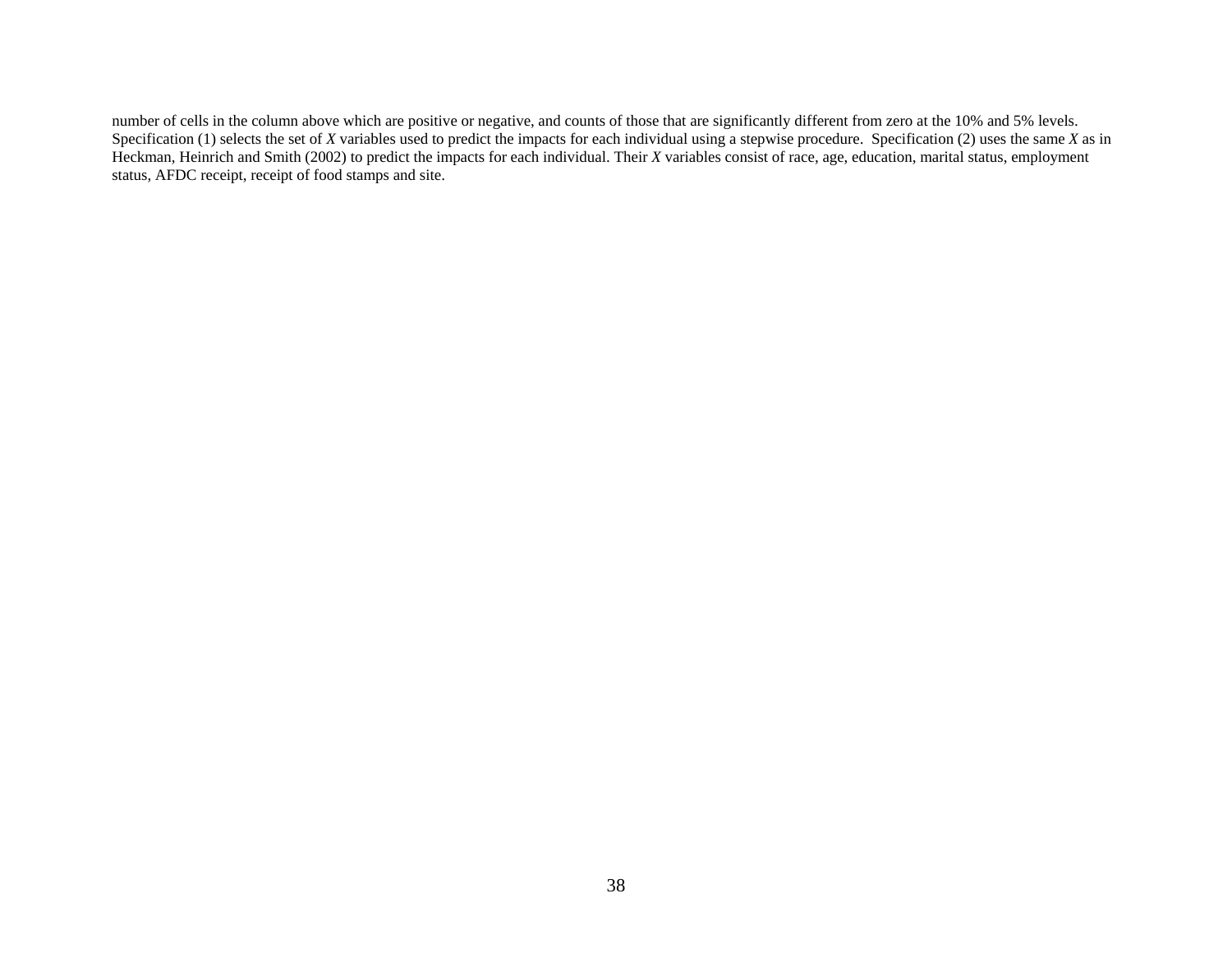|                                | <b>Adult Males</b> |                      | <b>Adult Females</b> |                      | Male Youths        |                      | <b>Female Youths</b> |                      |
|--------------------------------|--------------------|----------------------|----------------------|----------------------|--------------------|----------------------|----------------------|----------------------|
|                                | <b>QTE</b>         | Fraction<br>Positive | <b>QTE</b>           | Fraction<br>Positive | <b>QTE</b>         | Fraction<br>Positive | <b>QTE</b>           | Fraction<br>Positive |
| 5 <sup>th</sup>                | $\overline{0}$     | 0.51                 | $\overline{0}$       | 0.57                 | $\overline{0}$     | 0.56                 | $\theta$             | 0.68                 |
| $25^{\text{th}}$               | (0.90)<br>1233     | (0.03)<br>0.66       | (0.38)<br>501        | (0.02)<br>0.63       | (1.15)<br>$-516$   | (0.07)<br>0.62       | (1.08)<br>402        | (0.04)<br>0.72       |
| 50 <sup>th</sup>               | (452)<br>825       | (0.05)<br>0.56       | (193)<br>747         | (0.04)<br>0.63       | (515)<br>$-1161$   | (0.08)<br>0.83       | (193)<br>$-39$       | (0.06)<br>0.71       |
| $75^{\text{th}}$               | (608)<br>8         | (0.05)<br>0.72       | (416)<br>938         | (0.04)<br>0.78       | (681)<br>$-1261$   | (0.06)<br>0.68       | (371)<br>$-479$      | (0.07)<br>0.83       |
| 95 <sup>th</sup>               | (590)<br>1589      | (0.05)<br>0.65       | (383)<br>1910        | (0.04)<br>0.70       | (701)<br>$-887$    | (0.08)<br>0.81       | (566)<br>$-53$       | (0.06)<br>0.64       |
|                                | (1323)             | (0.05)               | (740)                | (0.04)               | (1959)             | (0.07)               | (1012)               | (0.07)               |
| Self-Evaluation                | 0.08               |                      | 0.77                 |                      | $-0.45$            |                      | $-0.42$              |                      |
| Correlation<br>Self-Evaluation | [0.750]<br>511     |                      | [0.000]<br>5489      | $- -$                | [0.045]<br>$-2232$ | $- -$                | [0.065]<br>$-1576$   |                      |
| Coefficient                    | (1686)             |                      | (1204)               |                      | (909)              |                      | (931)                |                      |

TABLE 2: Relationship between Quantile Treatment Effects for 18-Month Earnings and the Fraction with Positive Participant Evaluations, By Demographic Group

Notes: Source: Authors' calculations using the NJS data. The values in the left column of the upper panel for each demographic group are quantile treatment effect estimates with standard errors in parentheses for five particular quantiles. The values in the right column of the upper panel for each demographic group are the means of the binary participant evaluation indicator variable for treatment group members in an interval of width 0.05 centered on the indicated quantile of the outcome distribution. The first row of the lower panel contains the correlations between the treatment effect estimates and the fraction with a positive participant evaluation by quantile (where one observation is one of the 20 quantiles); p-values for the correlations appear in square brackets. The second row of the lower panel contains coefficient estimates from regressions with the treatment effect prediction as the dependent variable and the fraction with positive participant evaluations as the independent variable (where one observation is one of the 20 quantiles). Heteroskedasticity-consistent standard error estimates appear in parentheses.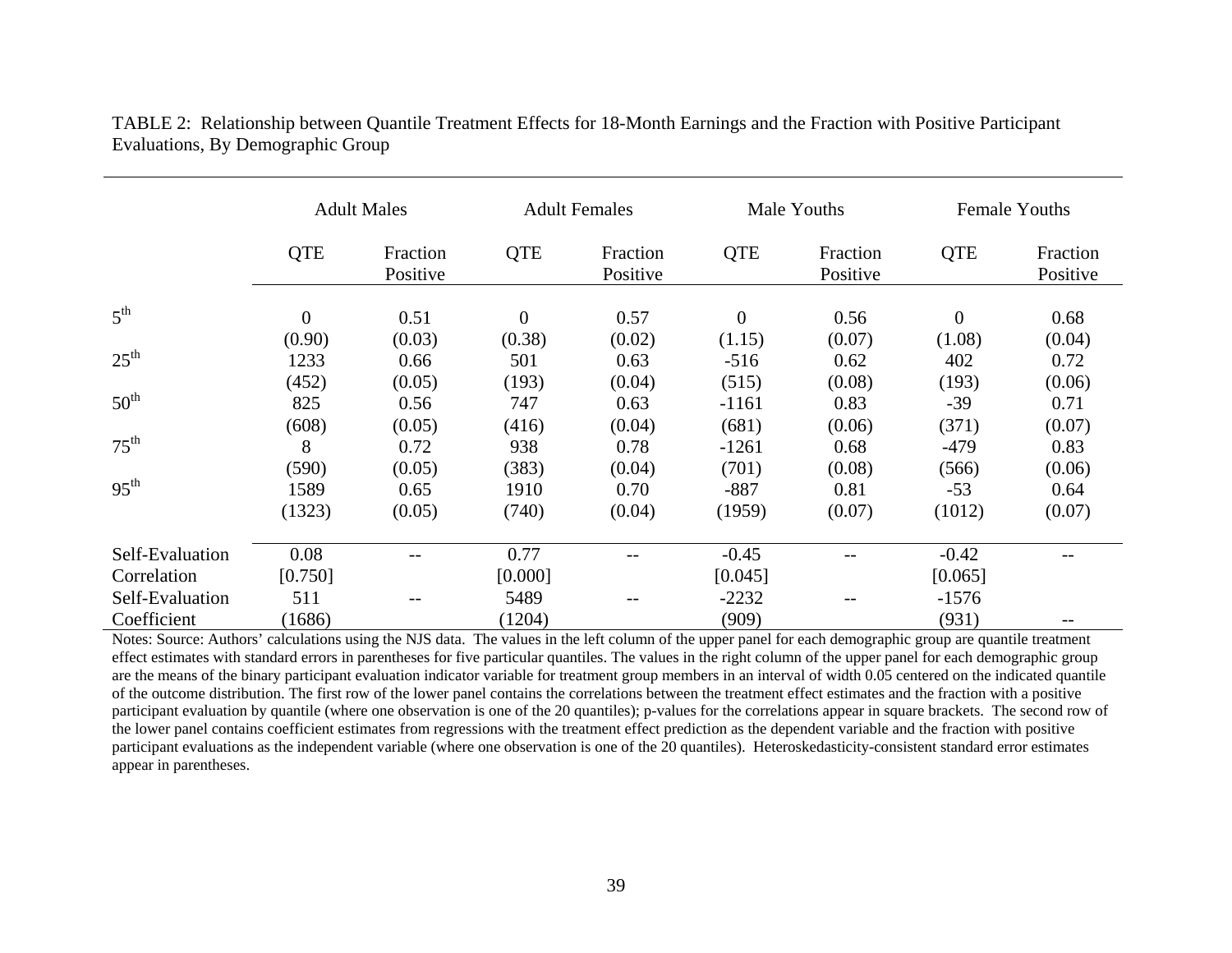|                            | Adult           | Adult                          | Male            | Female          |  |  |  |
|----------------------------|-----------------|--------------------------------|-----------------|-----------------|--|--|--|
|                            | Males           | Females                        | Youths          | Youths          |  |  |  |
|                            |                 |                                |                 |                 |  |  |  |
|                            |                 | A. Mean Numerical Derivatives: |                 |                 |  |  |  |
|                            |                 |                                |                 |                 |  |  |  |
| Self-Reported Service:     | 0.151           | 0.143                          | 0.096           | 0.031           |  |  |  |
| CT-OS                      | (0.027)         | (0.022)                        | (0.039)         | (0.033)         |  |  |  |
| Self-Reported Service:     | 0.166           | 0.123                          | 0.139           | 0.103           |  |  |  |
| OJT/WE                     | (0.039)         | (0.034)                        | (0.057)         | (0.051)         |  |  |  |
| Self-Reported Service:     | 0.095           | 0.024                          | 0.014           | 0.039           |  |  |  |
| <b>JSA</b>                 | (0.041)         | (0.038)                        | (0.087)         | (0.066)         |  |  |  |
| Self-Reported Service:     | 0.083           | 0.026                          | 0.085           | 0.091           |  |  |  |
| ABE                        | (0.045)         | (0.037)                        | (0.048)         | (0.040)         |  |  |  |
| Self-Reported Service:     | 0.160           | 0.064                          | 0.090           | 0.095           |  |  |  |
| Other                      | (0.053)         | (0.047)                        | (0.080)         | (0.060)         |  |  |  |
|                            |                 |                                |                 |                 |  |  |  |
| <b>B.</b> Test Statistics: |                 |                                |                 |                 |  |  |  |
| Site                       | 50.38           | 51.93                          | 21.98           | 46.17           |  |  |  |
|                            |                 |                                |                 |                 |  |  |  |
|                            | [0.000]<br>5.55 | [0.000]<br>23.08               | [0.079]<br>0.25 | [0.000]<br>1.47 |  |  |  |
| <b>Age Category</b>        |                 |                                |                 |                 |  |  |  |
|                            | [0.062]         | [0.000]                        | [0.616]         | [0.225]         |  |  |  |
| <b>Marital Status</b>      | 1.26            | 3.49                           | 1.22            | 7.11            |  |  |  |
|                            | [0.531]         | [0.174]                        | [0.544]         | [0.029]         |  |  |  |
| <b>Education Category</b>  | 3.60            | 5.66                           | 1.67            | 7.80            |  |  |  |
|                            | [0.464]         | [0.226]                        | [0.645]         | [0.050]         |  |  |  |
| Race                       | 1.11            | 1.74                           | 8.62            | 7.87            |  |  |  |
|                            | [0.775]         | [0.638]                        | [0.035]         | [0.049]         |  |  |  |
| English Language           | 1.04            | 2.93                           | 1.07            | 0.20            |  |  |  |
|                            | [0.593]         | [0.232]                        | [0.301]         | [0.653]         |  |  |  |
| Other Individual           | 7.90            | 2.62                           | 6.84            | 1.78            |  |  |  |
| Characteristics            | [0.162]         | [0.759]                        | [0.232]         | [0.879]         |  |  |  |
| Self-Reported Service      | 39.20           | 43.36                          | 8.62            | 7.05            |  |  |  |
| <b>Type</b>                | [0.000]         | [0.000]                        | [0.112]         | [0.217]         |  |  |  |

TABLE 3: Mean Numerical Derivatives and Test Statistics from Logit Models of the Determinants of Positive Participant Evaluation, By Demographic Group

Notes: Source: Authors' calculations using the NJS data. Columns two through five of the table report the results from a logit model where the participant evaluation indicator is the dependent variable and the categorical variables summarized in panel B column one are the independent variables. The values in panel A of the table are mean numerical derivatives, with the standard errors in parentheses, for the self-reported service type variables only. The values in panel B of the table are  $\chi^2$ -statistics for joint tests of the null that all of the coefficients equal zero for a given group of variables, with p-values in square brackets. The models are estimated using the experimental treatment sample. The variables in 'Other Individual Characteristics' are AFDC receipt, child less than six indicator, and worked for pay indicator. Indicator variables for missing values for the independent variables are also included in the regressions.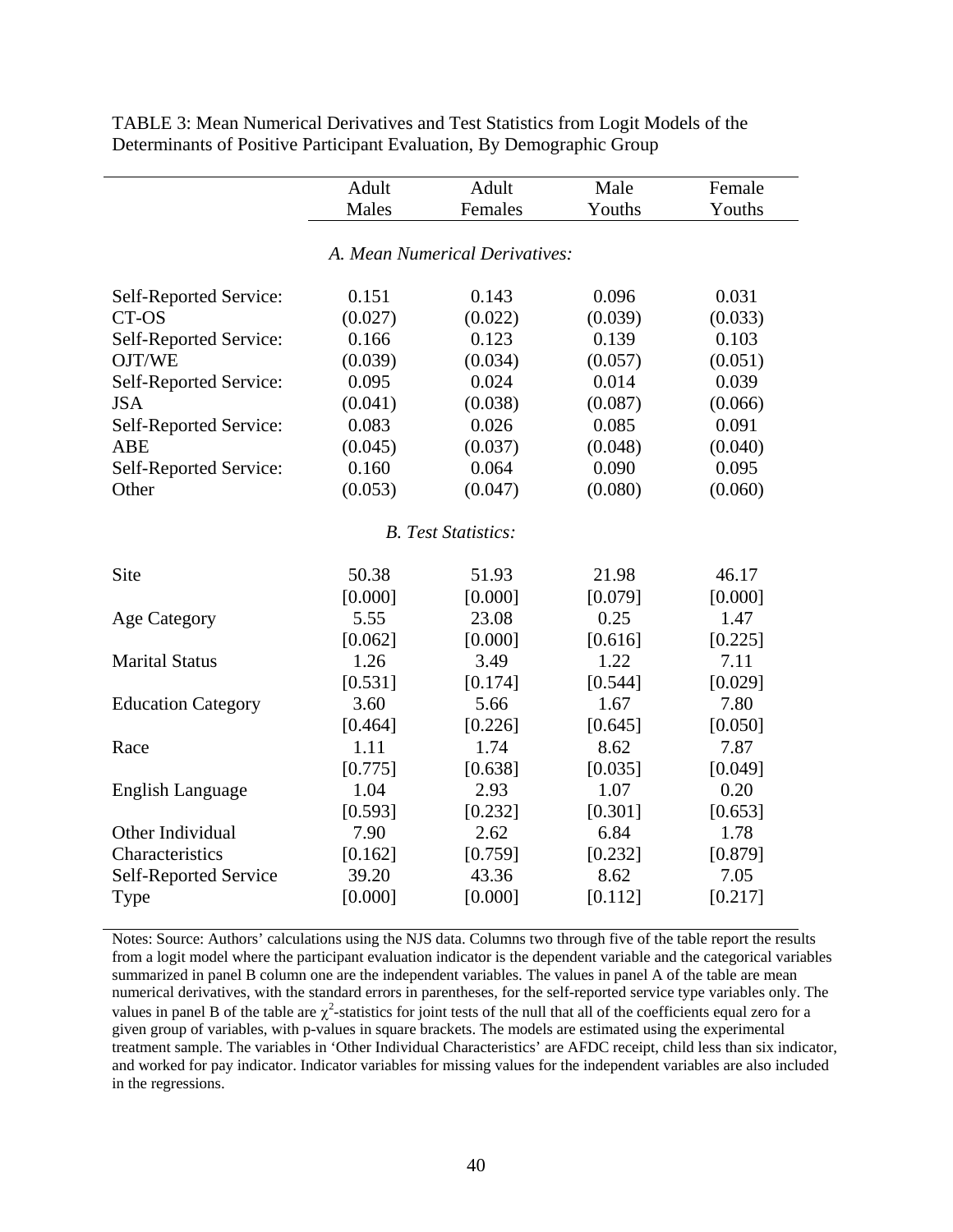|                                              | Adult   | Adult   | Male    | Female  |
|----------------------------------------------|---------|---------|---------|---------|
|                                              | Males   | Females | Youths  | Youths  |
| A. Employment:                               |         |         |         |         |
| Any Employment During 18 Months              | 13.68   | 21.66   | 5.02    | 4.74    |
|                                              | [0.000] | [0.000] | [0.081] | [0.093] |
| <b>Employment in Month 18</b>                | 7.93    | 15.29   | 5.49    | 1.33    |
|                                              | [0.019] | [0.001] | [0.064] | [0.513] |
| Employment in the Month of the Survey        | 31.13   | 34.41   | 15.87   | 8.73    |
|                                              | [0.000] | [0.000] | [0.000] | [0.013] |
| Any Employment During 6 Quarters (UI)        | 2.46    | 0.05    | 0.83    | 2.54    |
|                                              | [0.292] | [0.973] | [0.659] | [0.281] |
| Employment in Quarter 6 (UI)                 | 1.96    | 0.29    | 0.84    | 0.81    |
|                                              | [0.376] | [0.865] | [0.360] | [0.666] |
| Employment in the Quarter of the Survey (UI) | 31.13   | 28.07   | 16.42   | 8.05    |
|                                              | [0.000] | [0.000] | [0.000] | [0.018] |
| <b>B.</b> Earnings:                          |         |         |         |         |
| Earnings over 18 Months                      | 24.27   | 42.61   | 18.39   | 13.75   |
|                                              | [0.000] | [0.000] | [0.003] | [0.017] |
| Earnings in Month 18                         | 16.81   | 35.47   | 8.97    | 2.24    |
|                                              | [0.005] | [0.000] | [0.111] | [0.814] |
| Earnings in the Month of the Survey          | 35.19   | 51.80   | 23.34   | 12.33   |
|                                              | [0.000] | [0.001] | [0.000] | [0.031] |
| Earnings over 6 Quarters (UI)                | 12.06   | 17.00   | 6.40    | 11.90   |
|                                              | [0.034] | [0.005] | [0.270] | [0.036] |
| Earnings in Quarter 6 (UI)                   | 14.07   | 14.02   | 4.53    | 8.41    |

## TABLE 4: Test Statistics from Logit Models of the Relationship Participant Evaluations and Labor Market Outcomes, By Demographic Group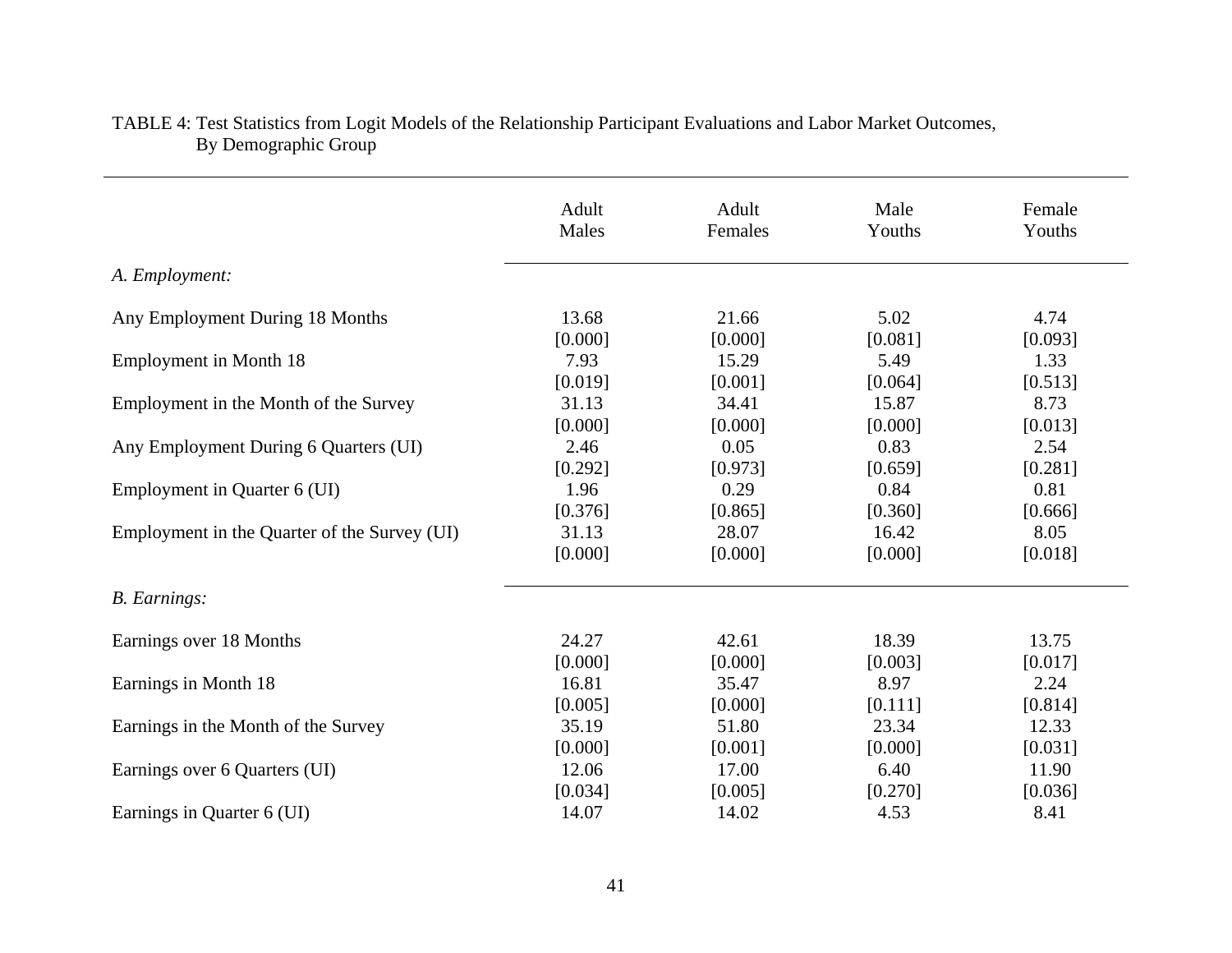|                                            | [0.002] | [0.016] | [0.339] | [0.135] |
|--------------------------------------------|---------|---------|---------|---------|
| Earnings in the Quarter of the Survey (UI) | 37.78   | 36.82   | 17.60   | 10.47   |
|                                            | [0.000] | [0.000] | [0.004] | [0.063] |

Notes: Source: Authors' calculations using the NJS data. Columns two through five of this table report the results from logit models where the participant evaluation indicator is the dependent variable. Independent variables include the categorical variables listed in Table 3 (with the exception of self-reported service type) as well as the indicated outcome variable. Each cell in the table corresponds to a different specification that includes a different outcome on the right-hand side. The values in the table are  $\chi^2$ -statistics for joint tests of the null that all of the coefficients equal zero for a given outcome, with the p-values in square brackets. The continuous earnings outcomes are coded into indicators for four categories: zero earnings, the lowest quartile of the non-zero earnings distribution, the lower middle quartile of the non-zero earnings distribution, and the upper middle quartile of the non-zero earnings distribution. The omitted category is the highest quartile of the non-zero earnings distribution. For the employment outcomes a binary variable is included indicating whether the respondent was employed or not. The models are estimated using the experimental treatment group sample. All models include indicator variables for missing values for the independent variables.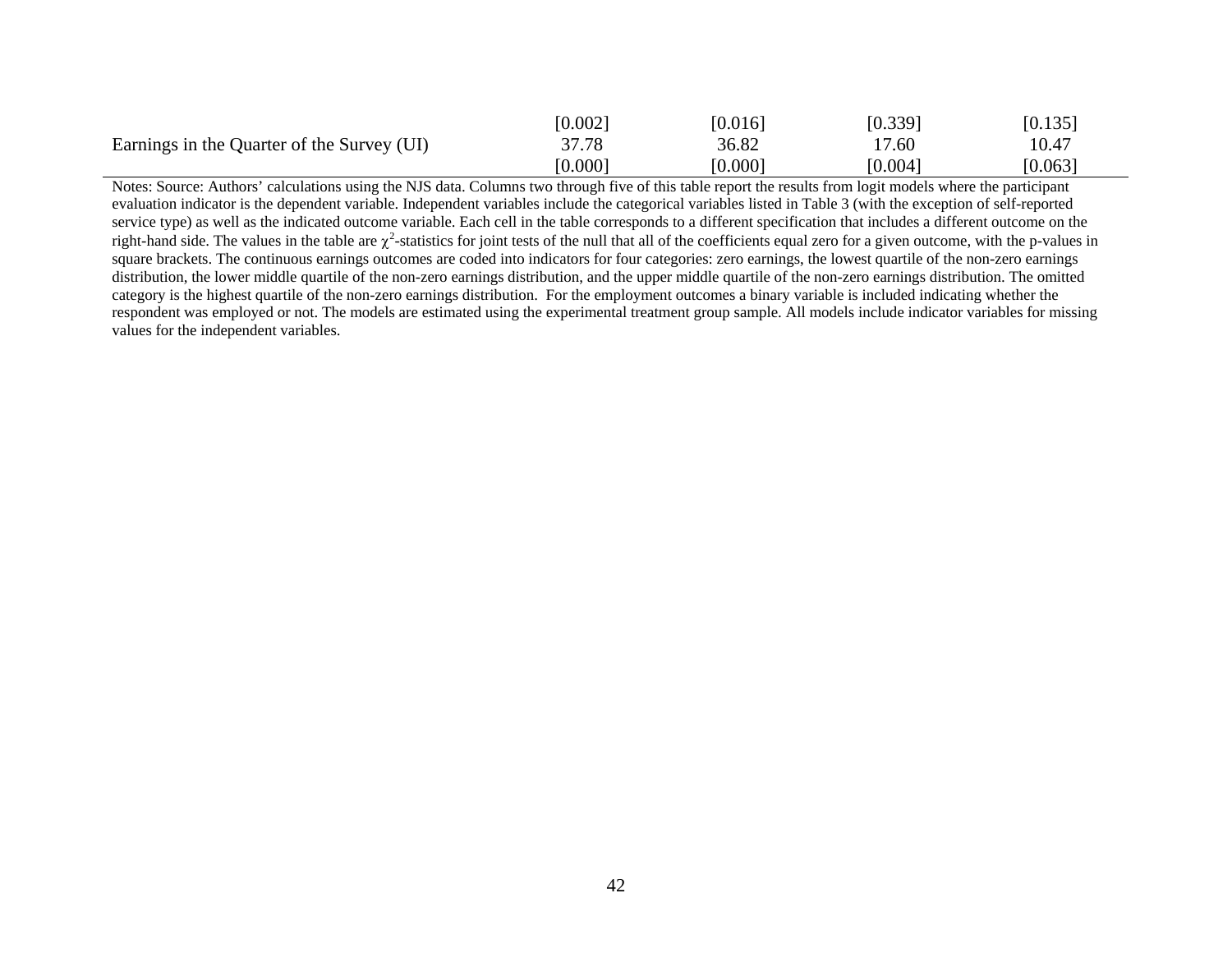|                                                 | Adult<br>Males | Adult<br>Females | Male<br>Youths | Female<br>Youths |  |  |  |  |
|-------------------------------------------------|----------------|------------------|----------------|------------------|--|--|--|--|
| A. Before-After Employment Status Changes:      |                |                  |                |                  |  |  |  |  |
| Employed Before & Not                           | $-0.084$       | $-0.068$         | $-0.512$       | $-0.272$         |  |  |  |  |
| <b>Employed After</b>                           | (0.102)        | (0.093)          | (0.239)        | (0.140)          |  |  |  |  |
|                                                 | [0.413]        | [0.465]          | [0.032]        | [0.052]          |  |  |  |  |
| Not Employed Before &                           | 0.042          | 0.026            | $-0.112$       | $-0.023$         |  |  |  |  |
| <b>Employed After</b>                           | (0.029)        | (0.024)          | (0.046)        | (0.035)          |  |  |  |  |
|                                                 | [0.138]        | [0.288]          | [0.014]        | [0.506]          |  |  |  |  |
| Always                                          | $-0.134$       | $-0.053$         | 0.033          | $-0.077$         |  |  |  |  |
| Not Employed                                    | (0.060)        | (0.042)          | (0.142)        | (0.064)          |  |  |  |  |
|                                                 | [0.024]        | [0.211]          | [0.819]        | [0.231]          |  |  |  |  |
| $\chi^2$ -Statistic: Joint test                 | 12.09          | 5.21             | 9.76           | 4.80             |  |  |  |  |
| coefficients equal zero                         | [0.007]        | [0.157]          | [0.021]        | [0.187]          |  |  |  |  |
| B. Before-After Self-Reported Earnings Changes: |                |                  |                |                  |  |  |  |  |
| Before-After Self                               | $-0.035$       | $-0.020$         | 0.029          | $-0.055$         |  |  |  |  |
| <b>Reported Earnings</b>                        | (0.041)        | (0.036)          | (0.058)        | (0.058)          |  |  |  |  |
| $2nd$ Quintile                                  | [0.393]        | [0.576]          | [0.610]        | [0.343]          |  |  |  |  |
| Before-After Self                               | 0.039          | 0.054            | 0.108          | 0.030            |  |  |  |  |
| <b>Reported Earnings</b>                        | (0.038)        | (0.031)          | (0.050)        | (0.047)          |  |  |  |  |
| $3rd$ Quintile                                  | [0.296]        | [0.082]          | [0.031]        | [0.523]          |  |  |  |  |
| Before-After Self                               | 0.053          | 0.079            | 0.113          | 0.071            |  |  |  |  |
| <b>Reported Earnings</b>                        | (0.038)        | (0.031)          | (0.049)        | (0.044)          |  |  |  |  |
| $4th$ Quintile                                  | [0.168]        | [0.010]          | [0.022]        | [0.106]          |  |  |  |  |
| Before-After Self                               | 0.027          | 0.113            | 0.137          | 0.052            |  |  |  |  |
| <b>Reported Earnings</b>                        | (0.034)        | (0.027)          | (0.046)        | (0.040)          |  |  |  |  |
| $5th$ Quintile                                  | [0.420]        | [0.000]          | [0.003]        | [0.193]          |  |  |  |  |
| $\chi^2$ -Statistic: Joint test                 | 6.23           | 28.07            | 10.69          | 7.96             |  |  |  |  |
| coefficients equal zero                         | [0.183]        | [0.000]          | [0.030]        | [0.093]          |  |  |  |  |

TABLE 5: Logit Estimates of the Relationship between Participant Evaluations and Labor Market Outcome Changes, By Demographic Group

Notes: Source: Authors' calculations using the NJS data. Employment status changes are based on changes in selfreported employment status measured at the date of random assignment and 18 months after random assignment. The omitted category is always employed. The estimates come from logit models with the participant evaluation indicator as the dependent variable and the before-after employment change variable and the categorical variables listed in Table 3 (with the exception of self-reported service type) as independent variables. The values in the table are mean numerical derivatives, with standard errors in parentheses and p-values in square brackets. The beforeafter earnings changes enter in the form of indicator variables for being in the  $2<sup>nd</sup>$ ,  $3<sup>rd</sup>$ ,  $4<sup>th</sup>$ , and  $5<sup>th</sup>$  quintiles of the before-after earnings change distribution. The omitted category is the  $1<sup>st</sup>$  quintile of the distribution. All models are estimated using the experimental treatment group sample and include indicators for missing values of the independent variables.